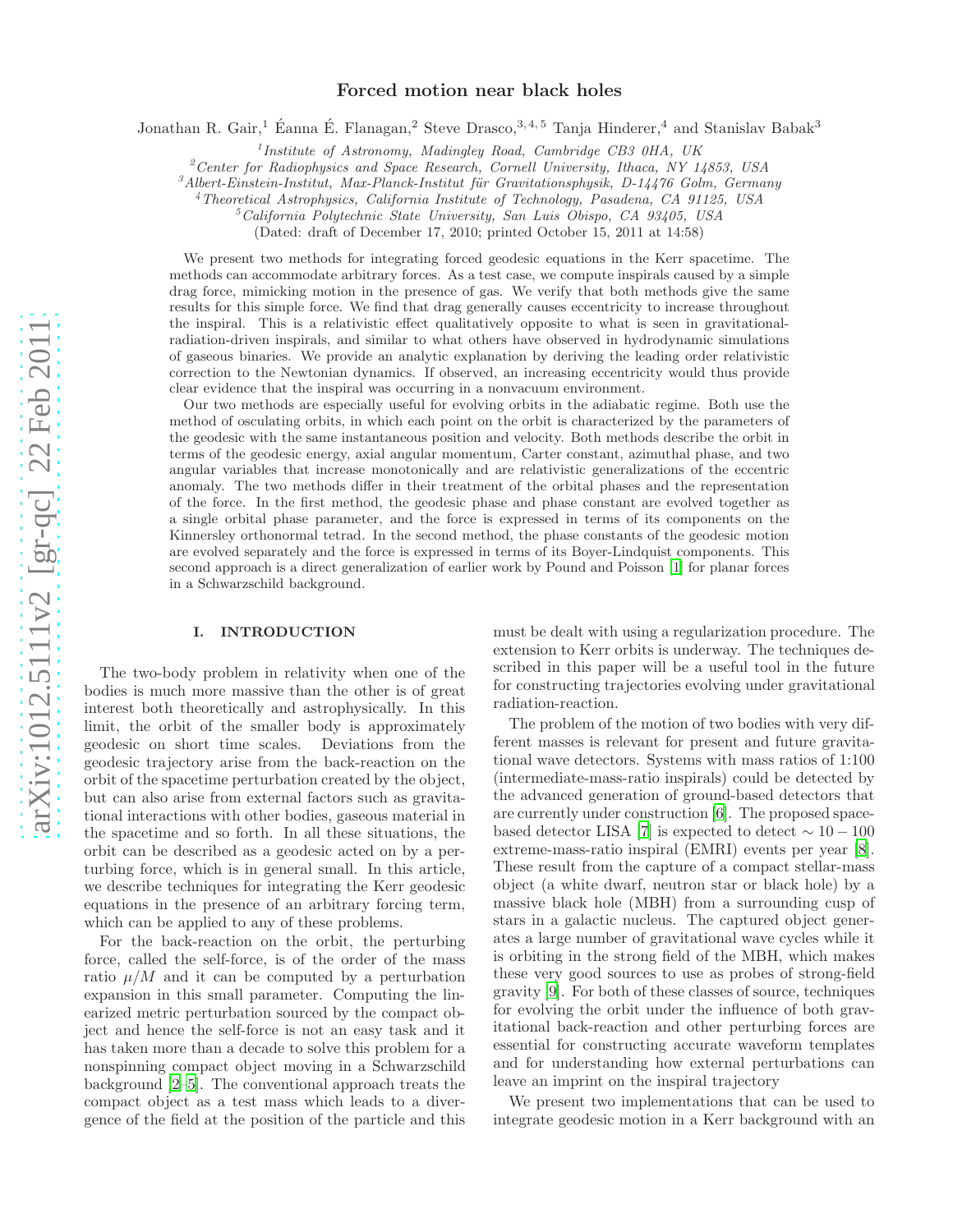external force. We use the method of osculating elements extending previous work [\[1\]](#page-27-0) for Schwarzschild orbits to the Kerr background. The problem of motion under a small perturbation is well studied in celestial mechanics and is regularly applied to model the motion of satellites and small planets. A geodesic in Newtonian mechanics, or relativity, is uniquely characterized either by the three components of the particle position vector, r, and the three components of the particle velocity,  $\dot{\mathbf{r}}$ , at any time or by six orbital constants (three orbital constants of the motion and three initial phases). There is a one-to-one correspondence between the two characterizations. This means that any trajectory can be instantaneously identified with a geodesic that has the same values of  $\mathbf{r}$  and  $\dot{\mathbf{r}}$ . Of course, at two different instances of time, the geodesics will differ, but one can smoothly evolve the geodesic parameters to reproduce any nongeodesic trajectory. There are several approaches to do so and we describe these in the next subsection.

#### A. Osculating Elements or variation of constants

As mentioned above we can describe a bound stable geodesic by six parameters, which we denote by I. In the nonrelativistic case these parameters are simply  $I = (\mathbf{r}, \dot{\mathbf{r}})$ , while for geodesic motion in Kerr we can take  $I = \{E, L_z, Q, \psi_0, \phi_0, \chi_0\}.$  Here E is the energy,  $L_z$  the azimuthal angular momentum, Q is the Carter constant, and the remaining phases are defined in Sec. [III](#page-7-0) below.

At each instant we can therefore identify the true trajectory with a corresponding geodesic such that  $\mathbf{r}$  and  $\dot{\mathbf{r}}$ are the same. This imposes a particular choice of parameters, I, at each instance of time, and the whole trajectory is thus described by a sequence in the geodesic phase space, e.g.,  $I(t) = \{E(t), L_z(t), \iota(t), \psi_0(t), \phi_0(t), \chi_0(t)\}.$ These are referred to as the osculating orbital elements at the *osculation epoch t* [\[10\]](#page-27-7). Another name for this approach used in the Hamiltonian description is a variation of constants. We preserve the form of the equations of motion for a geodesic but slowly vary what used to be constants of motion in the unperturbed case. There are well known techniques for tackling such problems which are widely used in Newtonian celestial mechanics and can be extended to the relativistic regime. This was demonstrated by Pound and Poisson [\[1\]](#page-27-0) for the trajectory of a particle in a Schwarzschild background under the action of (post-Newtonian) radiation reaction.

When we have a perturbed system of the form

$$
\ddot{\mathbf{r}} = \mathbf{f}_{\text{geo}} + \delta \mathbf{f} \tag{1.1}
$$

we can describe the perturbed trajectory using the osculating elements referred to the orbits of the geodesic system  $\ddot{\mathbf{r}} = \mathbf{f}_{\text{geo}}$ . From the chain rule, any one of the osculating elements evolves as

$$
\dot{I} = \nabla_r I \cdot \dot{\mathbf{r}} + \nabla_v I \cdot \ddot{\mathbf{r}} \,, \tag{1.2}
$$

in which the subscripts  $r$  and  $v$  denote derivatives with respect to the orbital position and velocity respectively. In the absence of the perturbing force, each osculating element is constant, so  $\dot{I} = \nabla_r I \cdot \dot{\mathbf{r}} + \nabla_v I \cdot \mathbf{f}_{\text{geo}} \equiv 0$ . The perturbation equations thus take the rather simple form

<span id="page-1-0"></span>
$$
\dot{I} = \nabla_v I \cdot \delta \mathbf{f} \tag{1.3}
$$

Given an explicit expression for the perturbing force we can integrate these equations.

The osculating element method can be formulated in several different ways. There is freedom in the parameterization of the geodesic solution that is used as a basis for deriving the osculating element equations, and in the basis used to prescribe the force. It is also possible to treat the orbital phase constants either as constants of the motion that are evolved explicitly or as part of a total phase variable which satisfies new equations that depend on the perturbation. We will describe two methods for treating the Kerr problem: (i) evolution of  $E, L_z, Q$  and the full orbital phases with the force prescribed with respect to the Kinnersley orthonormal tetrad; (ii) evolution of the orbital constants of motion  $E, L_z, Q$  and the initial phases, with the force prescribed by its Boyer-Lindquist components.

In the Hamiltonian approach we start with an unperturbed Hamiltonian,  $H_0$  and write the equations of motion in terms of the constant canonical coordinates and momenta,  $X^{\alpha}, P_{\alpha}$  (Hamilton-Jacobi approach), which are closely related, if not exactly the same, as the six constants of motion introduced above,  $I$  [\[11\]](#page-27-8). If we can describe the perturbation as a small addition  $\delta H$  to the unperturbed Hamiltonian, then we can describe the equations of motion in the same generalized coordinates and momenta, which are no longer constants. The derivatives of the perturbation  $\delta H$  give the equations for the evolution of  $X^{\alpha}, P_{\alpha}$ . Quite often those equations are solved iteratively starting with an assumption that the orbit is unperturbed in the right-hand side (in the  $\delta H$ ). This is similar to the adiabatic solution to the osculating element equations which we will describe below. The Hamiltonian approach (if it can be formulated) would give equations equivalent to approach (ii) mentioned above.

We note that an obvious method of computing inspirals is to numerically integrate the second-order forced geodesic equations directly, taking the fundamental variables to be the Boyer-Lindquist coordinates and their derivatives with respect to proper time. The key advantage of the methods discussed in this paper over secondorder integrations is that they mesh much more naturally with the adiabatic approximation and more generally with two-time-scale approximation techniques [\[12\]](#page-27-9). For extreme-mass-ratio inspirals driven by radiation reaction, the orbital evolution time scale is much longer than the orbital time scale for most of the inspiral, until the orbit becomes close to the innermost stable orbit. The adiabatic approximation to the motion gives the motion as an expansion in the ratio of the time scales, and then there are various postadiabatic corrections to this.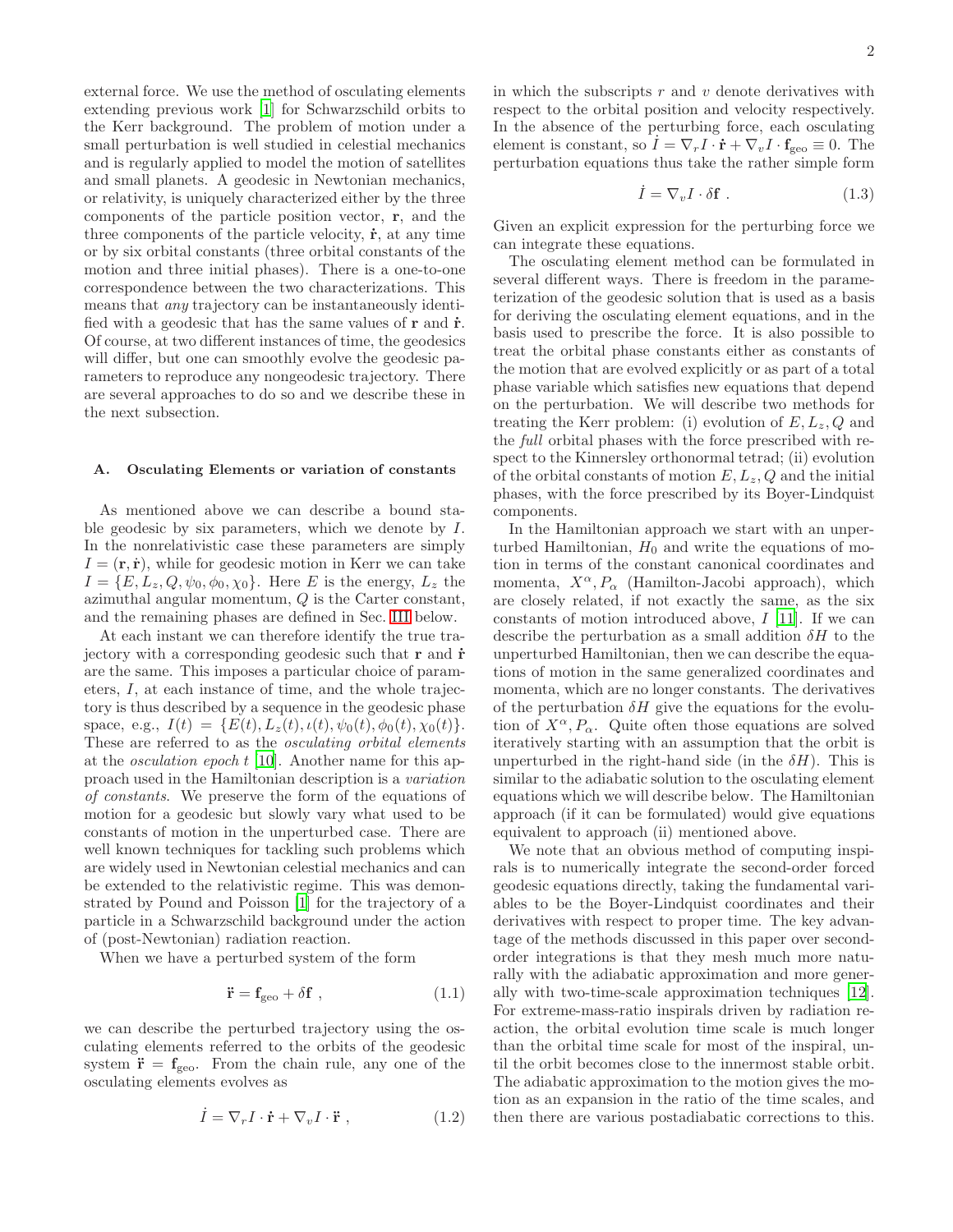Although it is not possible yet to compute numerically the full first-order self-force for generic orbits in Kerr, it is possible to compute the averaged, dissipative piece of this force, which is sufficient to compute leading-order adiabatic inspirals [\[12\]](#page-27-9). The two-time-scale expansion also allows one to go beyond the adiabatic evolution and compute the small, rapidly oscillating perturbations to the evolution of the orbital variables, as well as the slow secular changes to higher order.

The two-time-scale method cannot be easily applied to the second-order, forced geodesic equations, but it can be applied to the equations derived in this paper, as we discuss in Secs. [II](#page-3-0) and [III](#page-7-0) below. In particular, the osculating elements method allows us to explicitly estimate the orbital average rate of change of the orbital elements. This gives us a physical insight into the effect of a perturbing force on the orbit which is otherwise obscured in the integration of the second-order equations of motion. Estimation of these secular changes also allows us to construct the adiabatic evolution of the orbit in the regime where it is applicable.

# B. Numerical "kludge" waveform

Another application for the results described in this paper is for the construction of numerical kludge waveforms. The numerical kludge waveform for EMRIs is a fast and accurate way to compute the long waveforms [\[13\]](#page-27-10) that will be needed for EMRI data analysis. These are built in a not entirely consistent way, but the basic philosophy is to model the underlying trajectory of the inspiralling object as accurately as possible in order to obtain the best possible phase match between the true and approximate waveforms. The approximation is based on geodesic motion in the MBH's spacetime, combined with a flat spacetime waveform generation expression. In the most recent version of the numerical kludge [\[14\]](#page-27-11), the instantaneous geodesic orbit was updated by evolving the three constants of the motion  $E, L_z, Q$  [\[15\]](#page-27-12) only. The evolution of the constants was obtained by combining post-Newtonian results with fits to numerical fluxes obtained by solving the Teukolsky equation [\[14](#page-27-11)]. However this method of evolving the geodesics is not complete, as we described above, since we need to evolve the (initial) orbital phases together with the orbital constants  $E, L_z, Q$ . In particular, the natural (and incorrect) way to evolve the phase constants, which is to fix them at some initial point, leads to significantly different evolutions in a time or frequency domain implementation of the kludge. The desire to resolve this apparent discrepancy between the two implementations was one of the initial motivations for the work described here. This article outlines the correct way to evolve geodesics under the self-force which could be used to further improve the numerical kludge waveforms in both time and frequency domain descriptions of them.

## C. Main results and the structure of the paper

In this paper we will give a detailed description of the osculating elements approach applied to an arbitrary perturbing force acting on an object undergoing geodesic motion in the Kerr spacetime. As an introduction to the three dimensional relativistic problem of perturbed geodesic motion we will first consider a toy problem in Sec. [II.](#page-3-0) We look at the one-dimensional nonlinear oscillator acted on by an external force. The external force is chosen to have two components: a dissipative part and a conservative part (which just redefines the energy of the system). As we will see later this problem is a very good model for the main problem of perturbed motion in the Kerr spacetime. We show how two implementations of the osculating elements approach work in this simplified model and compare the exact evolution with the adiabatic approximation. The second of these two implementations [in which we evolve the energy and the initial time defined as  $x(t_0) = 0$  allows us to treat the problem analytically in terms of Jacobi elliptic functions. This onedimensional example allows the reader to understand the main approach which we then extend to the problem of forced geodesic motion in the Kerr spacetime in Sec. [III.](#page-7-0) We start that section with an introduction to our notation, before describing the osculating elements approach using the Kinnersley tetrad and "Hughes" variables (in terms of the orbital constants and the total phase variables).We then describe the forced geodesic equations in Boyer-Lindquist coordinates, evolving the orbital constants and the initial conditions, which is a direct extension to Kerr of the Schwarzschild results described in [\[1\]](#page-27-0). In both cases, we show how we can explicitly avoid the appearance of an apparent divergence in the osculating equations of motion at turning points.

In Sec. [IV,](#page-16-0) we illustrate our techniques with a problem in which the perturbing force is a "gas-drag" force proportional to the velocity of the inspiralling compact object. This is a toy model for an object inspiralling in a gaseous environment around a MBH. We show that the different approaches give identical results, and once again compare the exact and adiabatic solutions to the problem. The influence of the drag force is to drive the inspiral of the object, but it also tends to increase the eccentricity of the orbit and decrease the orbital inclination. Although we primarily use this problem for illustrative purposes, the increase in eccentricity is an interesting result that could have observational consequences. The increase in eccentricity is a purely relativistic effect, and is to be expected generically, as we discuss in more detail in Appendix [D,](#page-25-0) in the context of a drag force acting on an object in a Schwarzschild background.

We summarize and discuss our findings in the concluding section [V.](#page-18-0) Some detailed mathematical calculations are included in additional appendixes.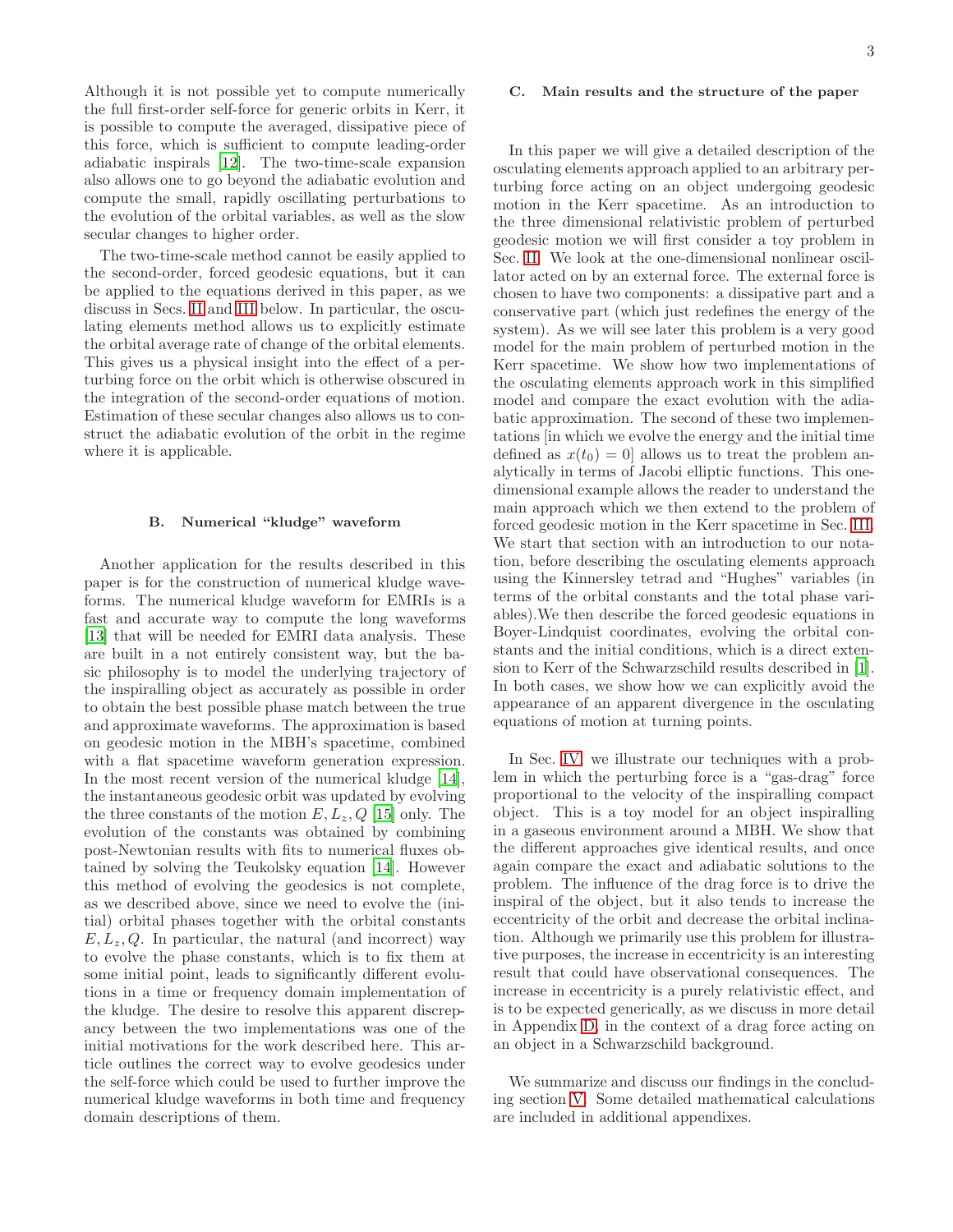# <span id="page-3-0"></span>II. A SIMPLE MODEL TO ILLUSTRATE METHODS USED: THE PERTURBED NONLINEAR OSCILLATOR

In this section we will study in detail the simple model of an anharmonic oscillator subject to an external perturbing force, in order to illustrate and explain in a simple context the methods that we use for Kerr inspirals in subsequent sections of the paper.

We take the equation of motion for the position  $x(t)$ of the oscillator to be

<span id="page-3-1"></span>
$$
\ddot{x} + x + \beta x^3 = \epsilon a_{\text{ext}}(x, \dot{x}) . \qquad (2.1)
$$

Here the frequency of the oscillator is chosen to be unity for simplicity,  $\beta > 0$  is a parameter governing the size of the nonlinear term,  $a_{\text{ext}}$  is an externally applied perturbing acceleration, which could be a function of both the position and the velocity, and  $\epsilon$  is a small parameter. This simple system is similar in some respects to the system of a point particle in orbit about a Kerr black hole and subject to the gravitational self-force. The dimensionless small parameter  $\epsilon$  in the system [\(2.1\)](#page-3-1) plays the role of the mass ratio in the Kerr case, and the external acceleration  $a_{\text{ext}}$  is analogous to the self-force.

# <span id="page-3-8"></span>A. Analysis using simple phase and energy coordinates on phase space

Consider initially the situation where the is no external acceleration. It is useful for some purposes to use a set of phase space coordinates for the nonlinear oscillator which eliminate the turning points. We define coordinates a and  $\psi$ , functions of x and  $v \equiv \dot{x}$ , by the equations

<span id="page-3-2"></span>
$$
\frac{1}{2}a^2 + \frac{1}{4}\beta a^4 = \frac{1}{2}\dot{x}^2 + \frac{1}{2}x^2 + \frac{1}{4}\beta x^4 ,
$$
 (2.2a)

$$
x = a \cos \psi , \qquad (2.2b)
$$

$$
sgn(\dot{x}) = -sgn(\sin \psi) . \qquad (2.2c)
$$

The expression on the right-hand side of Eq. [\(2.2a\)](#page-3-2) is just the conserved energy of the system, and a is the conserved amplitude of the oscillation. The variable  $\psi$ increases monotonically (but not linearly) with time. The equations of motion in these variables are

$$
\dot{a} = 0, \qquad (2.3a)
$$

$$
\dot{\psi} = \sqrt{1 + \beta a^2 (1 + \cos^2 \psi)/2} \,. \tag{2.3b}
$$

Now consider turning on the external force. Then the right-hand sides of the equations of motion [\(2.3\)](#page-3-3) will acquire terms proportional to  $\epsilon$ . If we differentiate the def-inition [\(2.2b\)](#page-3-2) of  $\psi$  with respect to t, insert the result into the definition [\(2.2a\)](#page-3-2) of a, and solve for  $\psi$  using also Eq. [\(2.2c\)](#page-3-2) we obtain

<span id="page-3-5"></span>
$$
\dot{\psi} = \frac{\dot{a}}{a} \cot \psi + \sqrt{1 + \beta a^2 (1 + \cos^2 \psi)/2} , \qquad (2.4)
$$

which explicitly shows the extra forcing term. However this term contains an apparent divergence at  $\psi = 0$ . The divergence is only apparent, since  $\dot{a}$  will be constrained to vanish when  $\psi = 0$ , because the rate at which the force does work will vanish when the velocity of the particle is zero.

To see this explicitly, we substitute the definition  $(2.2b)$  of  $\psi$  into the definition  $(2.2a)$  of a, and solve for  $\dot{x}$ to get

<span id="page-3-4"></span>
$$
\dot{x} = -a\sin\psi\sqrt{1 + \beta a^2 (1 + \cos^2\psi)/2} . \tag{2.5}
$$

Next, we differentiate both sides of Eq. [\(2.2a\)](#page-3-2) with respect to  $t$ , and simplify the right-hand side using the equation of motion [\(2.1\)](#page-3-1). This gives

<span id="page-3-6"></span>
$$
(a + \beta a^3)\dot{a} = \epsilon \dot{x} a_{\text{ext}} . \qquad (2.6)
$$

Now using the result  $(2.5)$  for  $\dot{x}$  and substituting into Eq. [\(2.4\)](#page-3-5) gives the final results

$$
\dot{\psi} = \sqrt{1 + \beta a^2 (1 + \cos^2 \psi)/2} \left[ 1 - \epsilon \frac{\cos \psi a_{\text{ext}}}{a(1 + \beta a^2)} \right],
$$
\n(2.7a)

$$
\dot{a} = -\epsilon \sqrt{1 + \beta a^2 (1 + \cos^2 \psi)/2} \frac{\sin \psi a_{\text{ext}}}{1 + \beta a^2} ,\qquad(2.7b)
$$

where  $a_{\text{ext}}(x, v)$  is evaluated at  $x = a \cos \psi$ , and  $v =$  $v(a, \psi)$  given by the expression [\(2.5\)](#page-3-4).

The final result [\(2.7\)](#page-3-6) now casts the system of differential equations entirely in terms of the variables a and  $\psi$ , and as expected there are no divergences. Note however that Eq. [\(2.4\)](#page-3-5) would show a divergence if one used an approximate, orbit-averaged version of  $\dot{a}$  instead of the exact expression for  $\dot{a}$ .

In the analogous problem in Kerr, it is very straightforward to compute the analog of the equation of motion [\(2.4\)](#page-3-5) which contains the apparent divergence. For numerical work, this form of the equation would be problematic, since the right-hand side evaluates to 0/0 at turning points. Our goal was to attempt to reformulate the equations in Kerr analytically, to achieve a form analogous to Eq. [\(2.7\)](#page-3-6), where all the divergences have been removed. Although it was not clear a priori that this would be possible (because of the complexity of the Kerr-orbit dynamical system), we were successful in finding an explicitly finite form of the equations of motion in both sets of variables.

<span id="page-3-3"></span>For the problem that we are really interested in, perturbed geodesics in the Kerr spacetime, it will be especially useful to consider the adiabatic limit  $\epsilon \to 0$  of small external perturbations. So we consider adiabatic perturbations in the context of our example problem. The equations of motion [\(2.7\)](#page-3-6) for  $\psi$  and a can be written in the general form

<span id="page-3-7"></span>
$$
\dot{\psi} = \omega(\psi, a) + \epsilon g^{(1)}(\psi, a) + O(\epsilon^2) , \qquad (2.8a)
$$

$$
\dot{a} = \epsilon G^{(1)}(\psi, a) + O(\epsilon^2) . \qquad (2.8b)
$$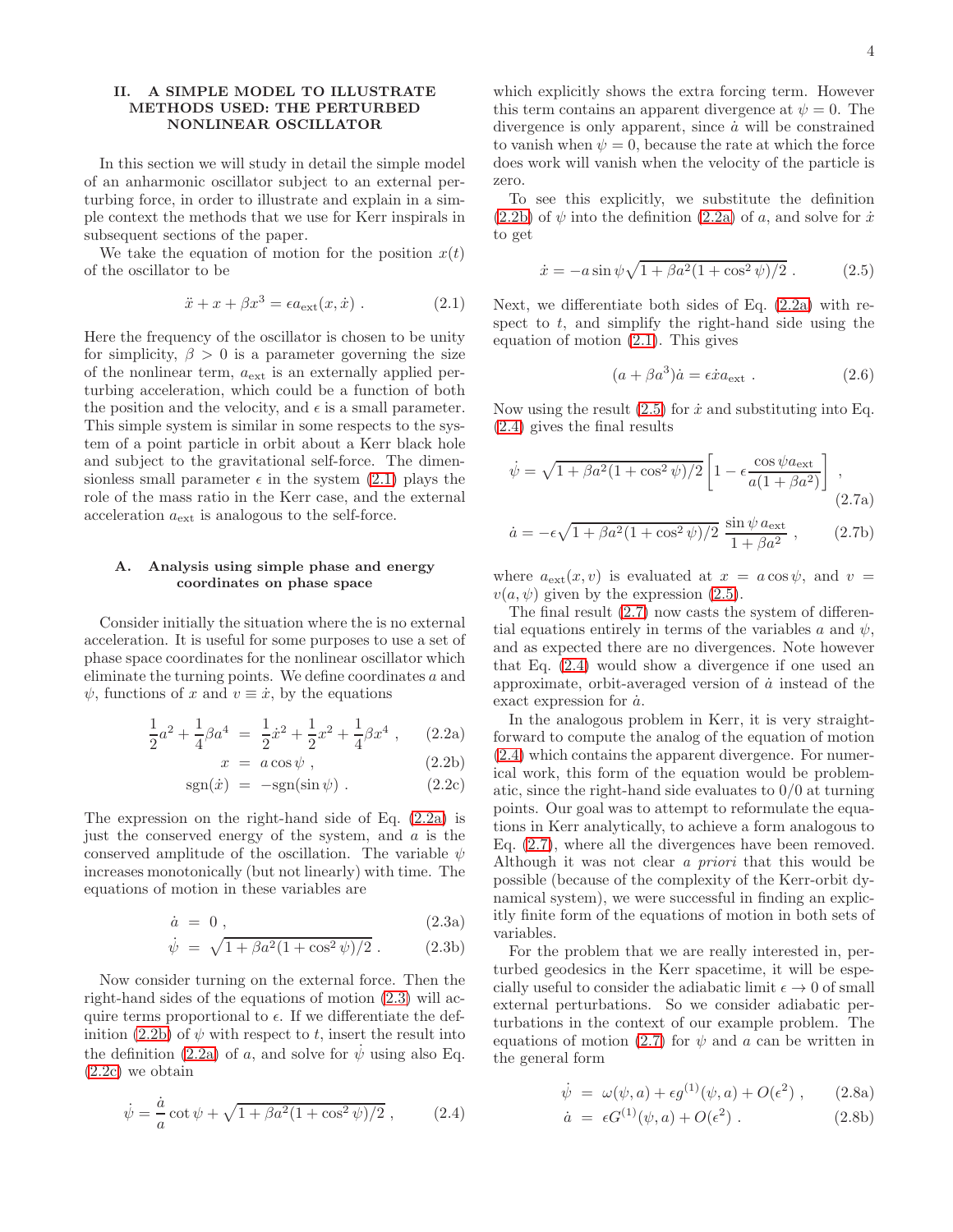Here on the right-hand side, all the functions are periodic functions of  $\psi$  with period  $2\pi$ . In Appendix [B](#page-23-0) we derive the limiting form of the solutions in the limit  $\epsilon \to 0$ ; see also Ref. [\[12\]](#page-27-9). The leading order or adiabatic solutions are given by the following set of steps:

1. We define the averaging operation, for any function  $f(\psi)$  of  $\psi$ , by

$$
\langle f \rangle_a \equiv \frac{\int_0^{2\pi} d\psi \frac{f(\psi)}{\omega(\psi, a)}}{\int_0^{2\pi} d\psi \frac{1}{\omega(\psi, a)}}.
$$
 (2.9)

The subscript a on the left hand side is a reminder that the averaging operation depends on the value of a.

2. We define the averaged functions

$$
\bar{\omega}(a) \equiv \langle \omega(\psi, a) \rangle_a , \qquad (2.10)
$$

and

$$
\bar{G}^{(1)}(a) \equiv \langle G^{(1)}(\psi, a) \rangle_a . \qquad (2.11)
$$

3. We solve a pair of ordinary differential equations in the slow time parameter

$$
\tilde{t} = \epsilon t \tag{2.12}
$$

for two auxiliary functions  $\chi^{(0)}(\tilde{t})$  and  $a^{(0)}(\tilde{t})$ . This pair of ordinary differential equations is

$$
\frac{d\chi^{(0)}}{d\tilde{t}} = \bar{\omega}(a^{(0)}(\tilde{t})) , \qquad (2.13a)
$$

$$
\frac{da^{(0)}}{d\tilde{t}} = \bar{G}^{(1)}(a^{(0)}(\tilde{t})) . \qquad (2.13b)
$$

Note that for this step, one does not need to specify a value of  $\epsilon$ .

4. We can then write down the adiabatic solutions:

$$
a(t,\epsilon) = a^{(0)}(\epsilon t) , \qquad (2.14a)
$$

$$
\psi(t,\epsilon) = \Xi \left[ \frac{1}{\epsilon} \chi^{(0)}(\epsilon t) , a^{(0)}(\epsilon t) \right] , \quad (2.14b)
$$

where the function  $\Xi(\chi, a)$  is defined implicitly by the equation

<span id="page-4-5"></span>
$$
\frac{\chi}{2\pi} = \frac{\int_0^{\Xi(\chi,a)} \frac{d\psi}{\omega(\psi,a)}}{\int_0^{2\pi} \frac{d\psi}{\omega(\psi,a)}}.
$$
\n(2.15)

and satisfies  $\Xi(\chi + 2\pi, a) = \Xi(\chi, a) + 2\pi$ . (The inverse of the mapping  $\Xi$  essentially maps the given phase space coordinates onto action-angle variables.)

Note that there is an asymmetry in how the forcing terms  $g^{(1)}$  and  $G^{(1)}$  in Eq. [\(2.8\)](#page-3-7) enter into the adiabatic solution [\(2.14\)](#page-4-0). The function  $G^{(1)}$ , which drives the energy evolution, does enter, but the function  $g^{(1)}$ , which drives the phase evolution, does not enter at all. It influences only the post-1-adiabatic solutions.

Note also that one cannot obtain the adiabatic solutions by any simple modification of the original differential equations.

## <span id="page-4-4"></span>B. Analysis exploiting analytic solution to un-forced motion

It is also possible to find an analytic solution to the unperturbed anharmonic oscillator in terms of elliptic functions. Equation [\(2.2a\)](#page-3-2) can be rearranged to give

<span id="page-4-1"></span>
$$
\dot{x}^2 = \frac{\beta}{2} \left( x_+^2 - x_-^2 \right) \left( x_-^2 - x_-^2 \right) , \qquad (2.16)
$$

where we have defined the turning points

$$
x_{\pm}^{2} = \frac{1}{\beta} \left( -1 \pm \sqrt{1 + 2E\beta} \right) . \tag{2.17}
$$

in terms of the energy  $E$ , which is set to be twice the conserved quantity on the right-hand side of Eq. [\(2.2a\)](#page-3-2), and is related to the amplitude of motion a and the nonlinearity parameter  $\beta$  by

$$
E = a^2 + \frac{1}{2}\beta a^4 \ . \tag{2.18}
$$

For  $\beta > 0$ , all of the solutions are bound and oscillate periodically in the interval  $-x_{+}^{2} \leq x \leq x_{+}^{2}$ . Without loss of generality we can set  $x(t_0) = 0$ , in which case Eq. [\(2.16\)](#page-4-1) can be rearranged and integrated to give

$$
\int_0^x \frac{dy}{\sqrt{(y^2 - x_-^2)(x_+^2 - y^2)}} = \frac{1}{\sqrt{x_+^2 - x_-^2}}
$$

$$
\times \mathbf{F} \left[ \sin^{-1} \left( \frac{x}{x_+} \sqrt{\frac{x_+^2 - x_-^2}{x^2 - x_-^2}} \right) ; \frac{x_+}{\sqrt{x_+^2 - x_-^2}} \right]
$$

$$
= \pm \sqrt{\frac{\beta}{2}} (t - t_0) , \qquad (2.19)
$$

<span id="page-4-0"></span>Here  $\mathbf{F}(\phi; k)$  denotes the Jacobi elliptic integral of the first kind [\[16\]](#page-27-13)

<span id="page-4-2"></span>
$$
\mathbf{F}(\phi; k) = \int_0^{\sin \phi} \frac{dx}{\sqrt{(1 - x^2)(1 - k^2 x^2)}}
$$

$$
= \int_0^{\phi} \frac{d\alpha}{\sqrt{1 - k^2 \sin^2 \alpha}}.
$$
(2.20)

In the following, we will denote all elliptic integrals by bold capital letters. The inverse of this elliptic integral is given by the elliptic function  $\mathrm{sn}(u; k)$  such that

<span id="page-4-3"></span>
$$
\mathbf{F}(\phi; k) = u \qquad \Leftrightarrow \qquad \phi(u; k) = \sin^{-1} \left[ \text{sn}(u; k) \right], \tag{2.21}
$$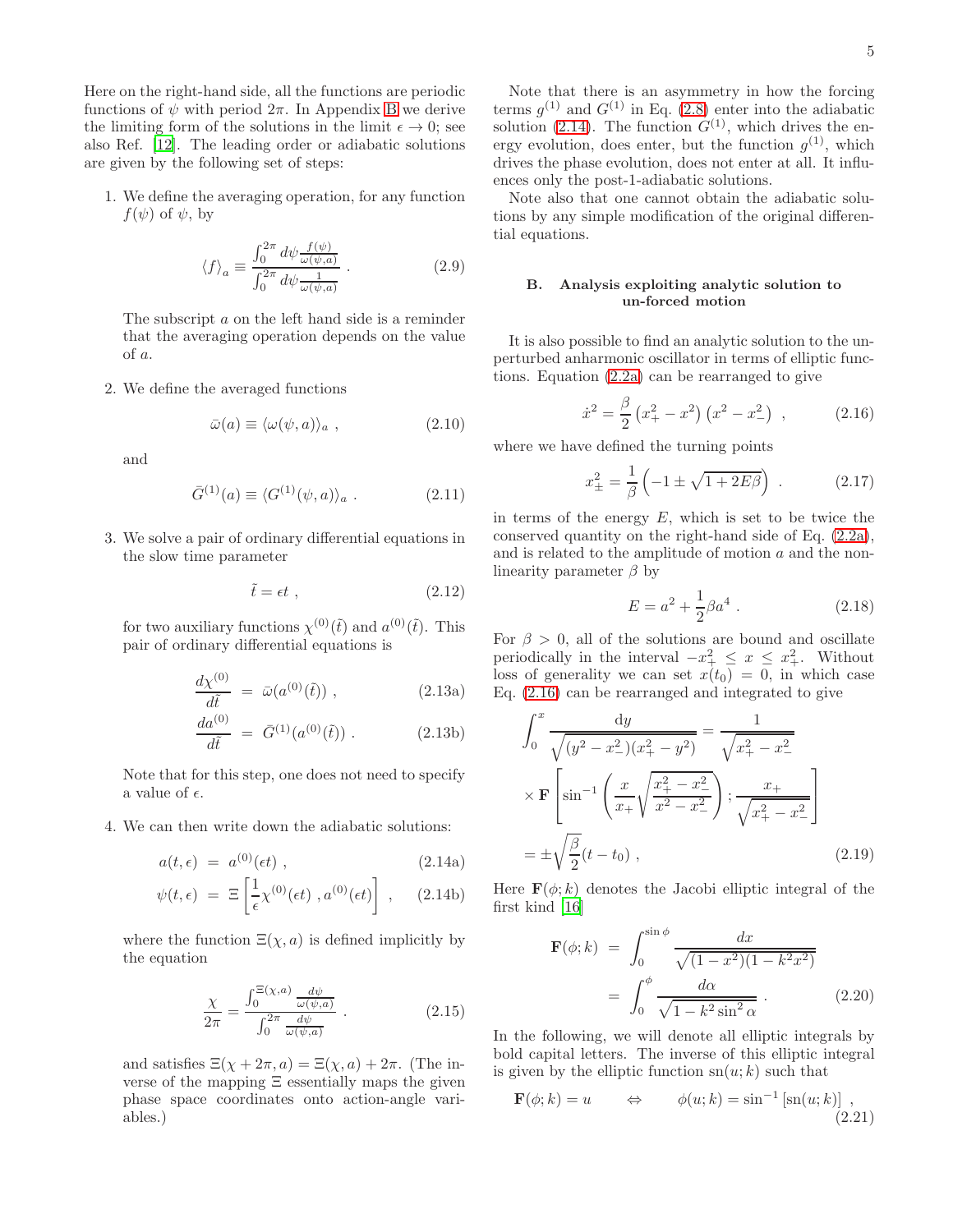For the solutions  $(2.19)$ , the parameter k and argument  $u$  are given by

$$
k^2 = \frac{x_+^2}{x_+^2 - x_-^2} = \frac{\sqrt{1 + 2E\beta} - 1}{2\sqrt{1 + 2E\beta}} \,, \qquad (2.22)
$$

$$
u = (1 + 2E\beta)^{1/4} (t - t_0) , \qquad (2.23)
$$

The relation between  $x(t)$  and the elliptic function is then

$$
\frac{x}{\sqrt{x^2 - x_{-}^2}} = k \operatorname{sn}(u; k) .
$$
 (2.24)

Solving this gives an expression for  $x^2$  that is somewhat unsatisfying since using it requires manually flipping the sign of  $x$ . We can instead get a simpler expression if we introduce the additional elliptic function

$$
dn(u; k) = \sqrt{1 - k^2 \operatorname{sn}^2(u; k)}.
$$
 (2.25)

The result is

<span id="page-5-0"></span>
$$
x = k \sqrt{\frac{2(1 - k^2)}{\beta(1 - 2k^2)}} \text{sd}(u; k) , \qquad (2.26)
$$

where  $sd(u; k) = sn(u; k)/dn(u; k)$ .

We will now derive the osculating element equations for the variables  $u$  and  $k$ . The physical variables  $E$  and  $t_0$  can be obtained from these simply via

<span id="page-5-6"></span>
$$
E = \frac{2k^2(1-k^2)}{\beta(1-2k^2)^2},
$$
\n(2.27)

$$
\frac{\mathrm{d}E}{\mathrm{d}t} = \frac{4k}{\beta(1 - 2k^2)^3} \frac{\mathrm{d}k}{\mathrm{d}t},\tag{2.28}
$$

$$
t_0 = t - \sqrt{1 - 2k^2}u, \tag{2.29}
$$

$$
\frac{dt_0}{dt} = 1 - \sqrt{1 - 2k^2} \frac{du}{dt} + \frac{2ku}{\sqrt{1 - 2k^2}} \frac{dk}{dt} \ . \ (2.30)
$$

To derive the equations of motion in the osculating element form we need to differentiate  $sd(u; k)$  with respect to  $u$  and  $k$ . This gives

<span id="page-5-3"></span>
$$
\frac{\partial \mathrm{sd}}{\partial u}(u;k) = \frac{\mathrm{cn}(u;k)}{\mathrm{dn}^2(u;k)},
$$
\n(2.31)  
\n
$$
\frac{\partial \mathrm{sd}}{\partial k}(u;k) = \frac{u \mathrm{cn}(u;k)}{k \mathrm{dn}(u;k)} - \frac{\mathbf{E}[\phi(u;k);k] \mathrm{cn}(u;k)}{k(1-k^2) \mathrm{dn}^2(u;k)} + \frac{k \mathrm{sn}(u;k)}{(1-k^2) \mathrm{dn}(u;k)},
$$
\n(2.32)

where we have introduced the elliptic function  $cn(u; k)$ , which is defined by the analogue of Eq. [\(2.21\)](#page-4-3) but with  $\sin^{-1}$  replaced by  $\cos^{-1}$ , and where  $\mathbf{E}(\phi;k)$  is the elliptic integral of the second kind [\[16](#page-27-13)]:

<span id="page-5-4"></span>
$$
\mathbf{E}(\phi; k) = \int_0^{\sin \phi} dx \sqrt{\frac{1 - k^2 x^2}{1 - x^2}}
$$

$$
= \int_0^{\phi} d\alpha \sqrt{1 - k^2 \sin^2 \alpha} . \qquad (2.33)
$$

Since the parameter  $k$  depends only on the energy, the evolution equation can be derived directly from the equation for the energy evolution, which follows by differentiation of Eq.  $(2.2a)$  and use of Eq.  $(2.1)$ :

$$
\frac{\mathrm{d}E}{\mathrm{d}t} = 2\dot{x}\epsilon a_{\text{ext}}\ .\tag{2.34}
$$

The evolution equation for  $u$  follows from differentiating the orbit equation with respect to time and setting this equal to the velocity of the unperturbed orbit, which is given by Eq.  $(2.26)$ :

$$
\frac{\mathrm{d}x}{\mathrm{d}t}_{\mathrm{geo}} = \sqrt{\frac{2(1-k^2)k^2}{\beta(1-2k^2)^2}} \frac{\partial \mathrm{sd}}{\partial u} . \tag{2.35}
$$

Putting these elements together we find the equations for the osculating evolution of the orbit

<span id="page-5-1"></span>
$$
\frac{dk}{dt} = \epsilon a_{ext}(x, \dot{x})(1 - 2k^2)^2 \sqrt{\frac{\beta}{2}(1 - k^2)} \frac{\partial s}{\partial u}, \quad (2.36)
$$
  

$$
\frac{du}{dt} = \frac{1}{\sqrt{1 - 2k^2}} - \epsilon a_{ext}(x, \dot{x})(1 - 2k^2) \sqrt{\frac{\beta}{2}(1 - k^2)}
$$
  

$$
\times \left[ \frac{1 - 2k^2 + 2k^4}{k(1 - k^2)(1 - 2k^2)} s d(u; k) + \frac{\partial s d}{\partial k} \right], \quad (2.37)
$$

where the perturbing force is to be evaluated for the geodesic position and velocity,

<span id="page-5-2"></span>
$$
x = \sqrt{\frac{2k^2(1-k^2)}{\beta(1-2k^2)}} \text{sd}(u;k) , \qquad (2.38)
$$

$$
\dot{x} = \sqrt{\frac{2k^2(1-k^2)}{\beta(1-2k^2)^2}} \frac{\partial \text{sd}}{\partial u}.
$$
 (2.39)

We can now derive the adiabatic approximation to the solution of Eqs.  $(2.36)$  and  $(2.37)$  following the steps described at the end of Sec. [II A.](#page-3-8) Eqs.  $(2.36)$  and  $(2.37)$  have the same general form as  $d\psi/dt$  and  $da/dt$ in Sec. [II A.](#page-3-8) That is, we can write them as

<span id="page-5-5"></span>
$$
\dot{u} = \omega(u,k) + \epsilon g^{(1)}(u,k) + O(\epsilon^2) \qquad (2.40a)
$$

$$
\dot{k} = \epsilon G^{(1)}(u, k) + O(\epsilon^2) , \qquad (2.40b)
$$

where we have now redefined the functions  $\omega, g^{(1)}$ , and  $G^{(1)}$ . By comparing against the formula for  $\dot{u}$ , we find

$$
\omega(u,k) = \omega(k) = (1 - 2k^2)^{-1/2} . \qquad (2.41)
$$

As a result, the averaging operation is greatly simplified:

$$
\langle f(u,k)\rangle_k = \frac{1}{\mathcal{U}(k)} \int_0^{\mathcal{U}(k)} du f(u,k) , \qquad (2.42)
$$

where  $\mathcal{U}(k)$  is the period in u for the general solution [\(2.38\)](#page-5-2)

$$
\mathcal{U}(k) = 4\mathbf{F}(\pi/2, k) = 4\mathbf{K}(k) . \qquad (2.43)
$$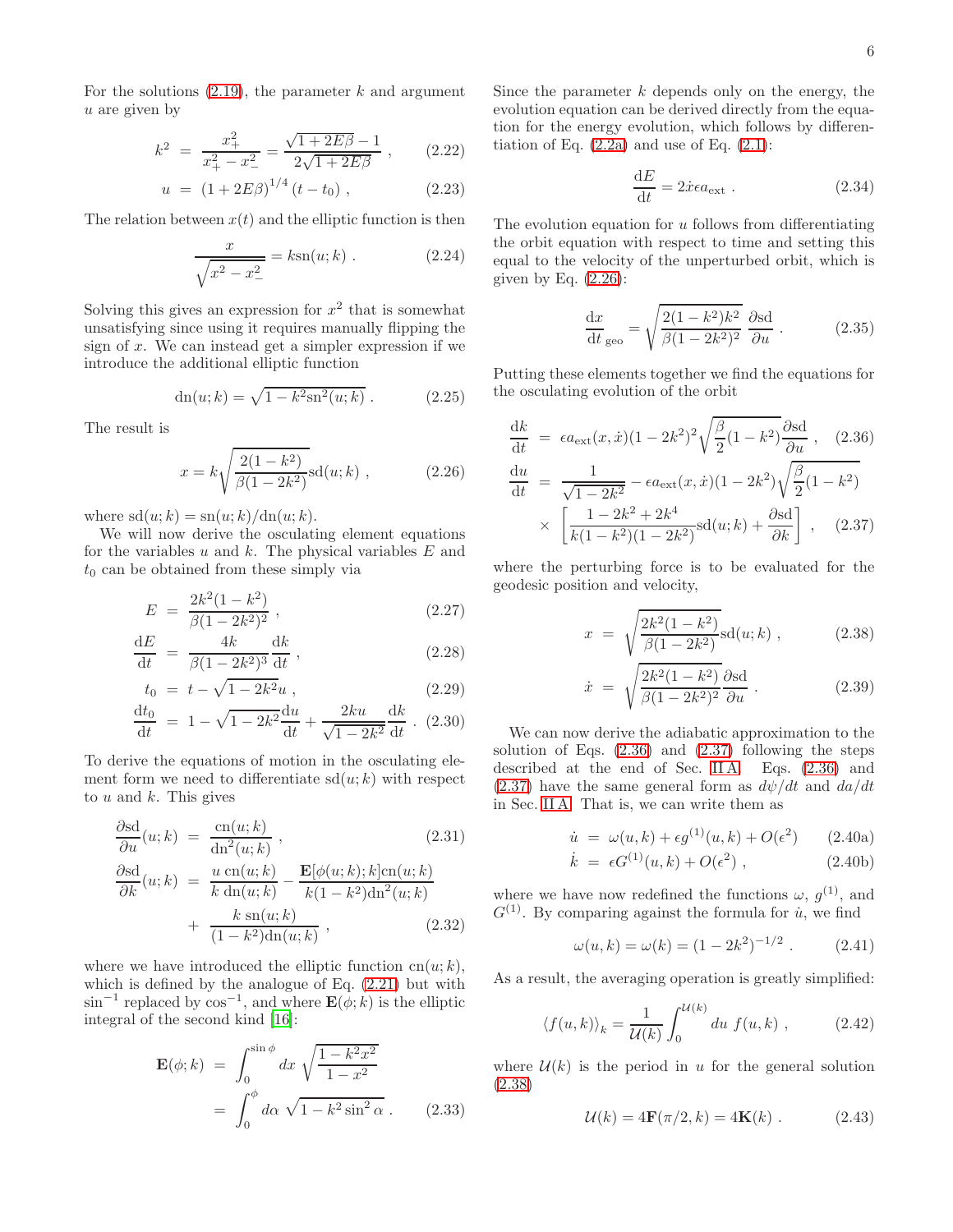Here  $K(k)$  is the complete elliptic integral of the first kind. Note however that this period depends on  $k$ , whereas, in the previous parametrization, the period in  $\psi$  was simply  $2\pi$ .

As before, the two functions we wish to average are  $\omega$ and  $G^{(1)}$ . Since  $\omega$  is independent of u,

<span id="page-6-2"></span>
$$
\bar{\omega} = \langle \omega \rangle_k = \omega . \tag{2.44}
$$

To make further progress we must specify the perturbing force. We take this to be

<span id="page-6-1"></span>
$$
a_{\text{ext}} = -\gamma \dot{x} + \delta x^2 \ . \tag{2.45}
$$

By substituting the Eqs.  $(2.38)$  and  $(2.39)$  for  $x(u, k)$  and  $\dot{x}(u, k)$  into this expression, we find, omitting the arguments for the elliptic functions, all of which depend on both  $u$  and  $k$ ,

$$
G^{(1)}(u,k) = -\gamma k(1 - k^2)(1 - 2k^2) \left(\frac{\partial \text{sd}}{\partial u}\right)^2
$$

$$
+ \delta k^2 (1 - k^2)^{3/2} (1 - 2k^2) \sqrt{\frac{2}{\beta}} \text{sd}^2 \frac{\partial \text{sd}}{\partial u}. \quad (2.46)
$$

The second term in this expression is symmetric about zero, and has period  $U$ , so it vanishes under the averaging operation. The first term is also periodic, but it does not vanish under averaging since it is always positive. Recalling the relation between  $\partial s d/\partial u$  and the other elliptic functions [\(2.31\)](#page-5-3),

$$
\bar{G}^{(1)} = \left\langle G^{(1)} \right\rangle_k = -\gamma k (1 - k^2)(1 - 2k^2) \left\langle \frac{\text{cn}^2}{\text{dn}^4} \right\rangle_k,
$$
\n(2.47)

and exploiting the following identities,

$$
sn^2 + cn^2 = 1 , \t(2.48)
$$

$$
dn^2 + k^2 sn^2 = 1 , \t(2.49)
$$

.

we can rewrite  $\bar{G}^{(1)}$  as

$$
\bar{G}^{(1)} = \gamma (1 - 2k^2) \left[ \frac{1 - k^2}{k} \left[ (1 - k^2) \left\langle \mathrm{dn}^{-4} \right\rangle_k - \left\langle \mathrm{dn}^{-2} \right\rangle_k \right] \right] \tag{2.50}
$$

The averaging operations can be reduced to just one integral by using the identity [\[16\]](#page-27-13)

<span id="page-6-0"></span>
$$
\int du \, \mathrm{d}n^m = \frac{1}{(m+1)(1-k^2)} \left[ k^2 \mathrm{d}n^{m+1} \, \mathrm{sn} \, \mathrm{cn} \right. \n+ (m+2)(2-k^2) \int du \, \mathrm{d}n^{m+2} \n- (m+3) \int du \, \mathrm{d}n^{m+4} \right]. \tag{2.51}
$$

The first term in square brackets vanishes on the ends of

the interval  $\{0, \mathcal{U}\}\$ , so

$$
\int_0^{\mathcal{U}} du \, \mathrm{d} \mathbf{n}^m = \frac{1}{(m+1)(1-k^2)} \times \left[ (m+2)(2-k^2) \int_0^{\mathcal{U}} du \, \mathrm{d} \mathbf{n}^{m+2} - (m+3) \int_0^{\mathcal{U}} du \, \mathrm{d} \mathbf{n}^{m+4} \right].
$$
 (2.52)

which after using Eq. [\(2.51\)](#page-6-0) gives

$$
\bar{G}^{(1)} = \gamma (1 - 2k^2) \left[ \left( \frac{2}{3} \frac{2 - k^2}{k} - \frac{1}{k} \right) \langle \mathrm{dn}^2 \rangle_k - \frac{1 - k^2}{3k} \right].
$$
\n(2.53)

The average can be written as an elliptic integral using [\[16\]](#page-27-13)

$$
\int du \, \mathrm{dn}^2 = \mathbf{E}[\phi(u;k);k] \,, \tag{2.54}
$$

where  $\mathbf{E}(u; k)$  is the elliptic integral of the second kind given in Eq. [\(2.33\)](#page-5-4), and the amplitude function  $\phi(u; k)$  is given by Eq. [\(2.21\)](#page-4-3). This leaves us with the final result

<span id="page-6-3"></span>
$$
\bar{G}^{(1)} = \gamma (1 - 2k^2) \left[ \left( \frac{2}{3} \frac{2 - k^2}{k} - \frac{1}{k} \right) \frac{\mathbf{E}(k)}{\mathbf{K}(k)} - \frac{1 - k^2}{3k} \right],
$$
\n(2.55)

where we have used  $\mathcal{U} = 4\mathbf{K}(k)$ , and we use  $\mathbf{E}(k) =$  $\mathbf{E}(\pi/2, k)$  to denote the complete elliptic integral of the second kind.

## C. Example force

We will illustrate the techniques described above for an oscillator subject to the forcing term given in Eq. [\(2.45\)](#page-6-1), i.e.,

$$
a_{\text{ext}} = -\gamma \dot{x} + \delta x^2 \tag{2.56}
$$

with  $\epsilon = 10^{-3}$ ,  $\beta = 0.1$ ,  $\gamma = 0.15$ ,  $\delta = 0.2$  and initial conditions  $x(0) = 1.0, \dot{x}(0) = 0$ . The analytic solutions to the un-forced motion, as described in Secs. [II B](#page-4-4) and [II A,](#page-3-8) were found to be essentially identical over the full integration time (as we would expect since these are both exact solutions to the forced motion). In Fig. [1,](#page-7-1) we show the significant disagreements between (i) using the analytic solution to the un-forced motion as described in Sec. [II B](#page-4-4) (labeled "exact"); and (ii) using the adiabatic approximation to the evolution, given by Eqs.  $(2.40)$ ,  $(2.44)$ and [\(2.55\)](#page-6-3) (labeled "adiabatic").

There was no significant disagreement when it came to predicting the scale parameter  $k^2$ , but there was significant disagreement in what those formalisms predicted for the position  $x(t)$ , the phase u, and the time-offset  $t_0$ . The top panel in Fig. [1](#page-7-1) shows that the adiabatic and exact positions go completely out of phase around  $t = 2000$ , after which they then continue to pass in and out of phase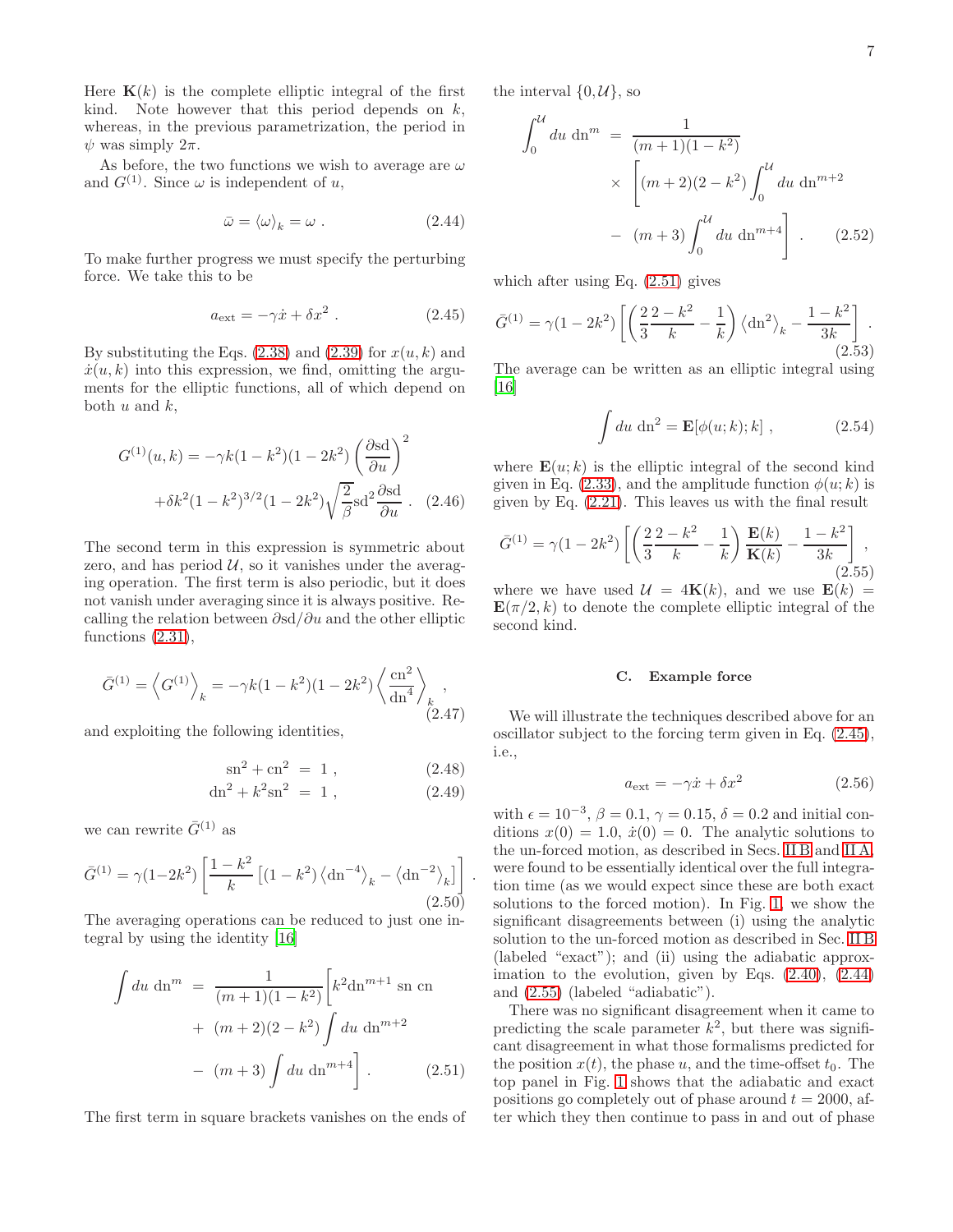

<span id="page-7-1"></span>FIG. 1: Comparison between the exact and adiabatic approaches to evolving the orbit, both from Sec. [II B.](#page-4-4) The top panel shows the exact solution  $x(t)$  (solid lines), as well as the difference between the exact and adiabatic  $x(t)$  (dashed lines). The insets show close-up views of the first/last 100s of the same curves. The bottom panel shows the disagreement between the exact and adiabatic predictions for the phase  $u$ (solid line) and time-offset  $t_0$  (dashed line).

with each other. This is to be expected, since the adiabatic solution is only an approximation. The bottom panel shows disagreements in both the phase  $u$  and the time-offset  $t_0$ . These grow to several cycles by the end of the integration, while the error in  $k^2$  (not shown) remains small throughout the integration. This is also to be expected. Because of the terms we omit, we would expect the error in  $k^2$  to scale like  $\epsilon^2$ , while the error in phase u, and correspondingly the error in  $t_0$  from Eq. [\(2.29\)](#page-5-6), will scale like  $\epsilon$ .

Given that the exact solutions obtained via the analytic and phase solutions are the same, the choice of which parametrization to use must be made on the basis of practicality. The integration of the analytic form of the equations is more computationally expensive, as

the elliptic functions must be evaluated at each integration step, so the phase form of the equations is probably preferable if we are interested only in the exact solution to  $x(t)$ . However, the averaged functions required for the adiabatic approximation to the solution are most easily derived from the analytic form of the equations, so this approach is better when we are interested in deriving an approximate solution to the equations.

# <span id="page-7-0"></span>III. OSCULATING ELEMENTS FOR ORBITS IN THE KERR METRIC

## A. Summary of Notation

In Boyer-Lindquist coordinates  $(t, r, \theta, \phi)$ , the Kerr metric is

$$
ds^{2} = -\left(1 - \frac{2Mr}{\Sigma}\right)dt^{2} - \frac{4a\sin^{2}\theta Mr}{\Sigma}dt d\phi
$$

$$
+ \left(\varpi^{4} - \Delta a^{2}\sin^{2}\theta\right)\frac{\sin^{2}\theta}{\Sigma}d\phi^{2} + \Sigma d\theta^{2}
$$

$$
+ \frac{\Sigma}{\Delta}dr^{2}. \tag{3.1}
$$

<span id="page-7-4"></span>Here

$$
\Sigma \equiv r^2 + a^2 \cos^2 \theta , \qquad (3.2a)
$$

$$
\Delta \equiv r^2 + a^2 - 2Mr \;, \tag{3.2b}
$$

$$
\varpi \equiv \sqrt{r^2 + a^2} \,, \tag{3.2c}
$$

and M, a are the black hole mass and spin parameter. Throughout the rest of this paper we use units in which  $M = 1$ , for simplicity.

We will make use of the Kinnersley null tetrad  $\vec{l}, \vec{n}, \vec{m}$ ,  $\vec{m}^*$ , which is given by

$$
\vec{l} = \frac{\omega^2}{\Delta} \partial_t + \partial_r + \frac{a}{\Delta} \partial_\phi , \qquad (3.3)
$$

$$
\vec{n} = \frac{\varpi^2}{2\Sigma} \partial_t - \frac{\Delta}{2\Sigma} \partial_r + \frac{a}{2\Sigma} \partial_\phi , \qquad (3.4)
$$

and

$$
\vec{m} = \frac{1}{\sqrt{2}(r + ia\cos\theta)} \left( ia\sin\theta \partial_t + \partial_\theta + \frac{i}{\sin\theta} \partial_\phi \right) .
$$
\n(3.5)

The corresponding one-forms are

<span id="page-7-2"></span>
$$
1 = -dt + a\sin^2\theta d\phi + \frac{\Sigma}{\Delta}dr,\tag{3.6}
$$

$$
\mathbf{n} = -\frac{\Delta}{2\Sigma}dt + \frac{a\Delta\sin^2\theta}{2\Sigma}d\phi - \frac{1}{2}dr , \qquad (3.7)
$$

and

<span id="page-7-3"></span>
$$
\mathbf{m} = \frac{1}{\sqrt{2}(r + ia\cos\theta)} \left( -ia\sin\theta dt + \Sigma d\theta + i\varpi^2 \sin\theta d\phi \right) .
$$
\n(3.8)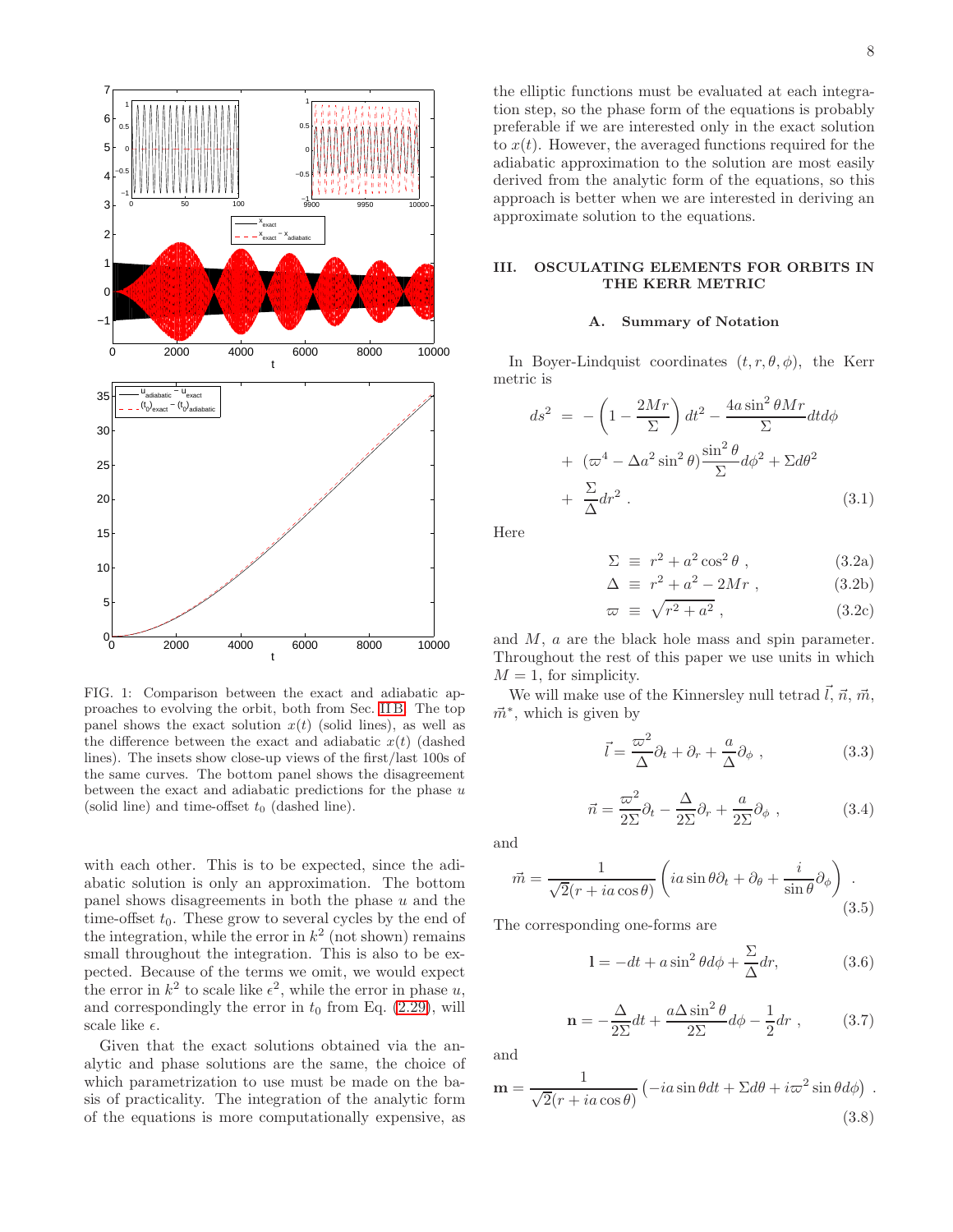The basis vectors obey the orthonormality relations  $\vec{l}\cdot\vec{n} =$  $-1$  and  $\vec{m} \cdot \vec{m}^* = 1$ , while all other inner products vanish. The metric can be written in terms of the basis one-forms as

$$
g_{\alpha\beta} = -2l_{(\alpha}n_{\beta)} + 2m_{(\alpha}m_{\beta)}^* \tag{3.9}
$$

We define the conserved energy per unit rest mass  $\mu$ :

$$
E = -\vec{u} \cdot \frac{\partial}{\partial t} , \qquad (3.10)
$$

the conserved z-component of angular momentum divided by  $\mu M$ :

$$
L_z = \vec{u} \cdot \frac{\partial}{\partial \phi} , \qquad (3.11)
$$

and Carter constant divided by  $\mu^2 M^2$ :

$$
Q = u_{\theta}^{2} - a^{2} \cos^{2} \theta E^{2} + \cot^{2} \theta L_{z}^{2} + a^{2} \cos^{2} \theta .
$$
 (3.12)

(From now on we will for simplicity call these dimensionless quantities "energy," "angular momentum," and "Carter constant.") The geodesic equations can then be written in the form [\[17\]](#page-27-14)

$$
\left(\frac{dr}{d\lambda}\right)^2 = \left[E(r^2 + a^2) - aL_z\right]^2 - \Delta\left[r^2 + (L_z - aE)^2 + Q\right]
$$

$$
\equiv V_r(r) , \qquad (3.13)
$$

$$
\left(\frac{d\theta}{d\lambda}\right)^2 = Q - \cot^2 \theta L_z^2 - a^2 \cos^2 \theta (1 - E^2)
$$
  

$$
\equiv V_\theta(\theta) , \qquad (3.14)
$$

$$
\frac{d\phi}{d\lambda} = \csc^2 \theta L_z + aE\left(\frac{r^2 + a^2}{\Delta} - 1\right) - \frac{a^2 L_z}{\Delta}
$$

$$
\equiv V_{\phi}(r, \theta), \qquad (3.15)
$$

$$
\frac{dt}{d\lambda} = E \left[ \frac{(r^2 + a^2)^2}{\Delta} - a^2 \sin^2 \theta \right] + aL_z \left( 1 - \frac{r^2 + a^2}{\Delta} \right)
$$

$$
= V_t(r, \theta) .
$$
\n(3.16)

Here  $\lambda$  is the Mino time parameter [\[18](#page-27-15)], related to proper time  $\tau$  by

<span id="page-8-6"></span>
$$
d\lambda = \frac{1}{\Sigma} d\tau \ . \tag{3.17}
$$

<span id="page-8-5"></span><span id="page-8-1"></span> $\setminus$ 

and we use these equations to define the potentials  $V_r(r)$ ,  $V_{\theta}(\theta)$ ,  $V_{\phi}(r, \theta)$  and  $V_t(r, \theta)$ . Sometimes it will be convenient to use, instead of the Carter constant Q, the quantity

<span id="page-8-4"></span>
$$
K = Q + (L_z - aE)^2.
$$
 (3.18)

For the rest of this section we specialize to bound geodesics, which are periodic in r and  $\theta$ .

#### B. Change of Variables

Eqs.  $(3.13) - (3.16)$  $(3.13) - (3.16)$  form a complete set of equations that can be solved to obtain the geodesic motion. However, it is difficult in practice to use the variables  $r$  and  $\theta$  due to sign flips that occur in, for example,

$$
\frac{dr}{d\lambda} = \pm \sqrt{V_r(r)} ,
$$

at turning points. Therefore we follow Drasco and Hughes in switching to an alternative set of variables [\[13,](#page-27-10) [17\]](#page-27-14).

# 1. Angular motion

We introduce the notation  $z = \cos^2 \theta$ , and note that the effective potential can be written as

<span id="page-8-8"></span>
$$
V_{\theta}(z) = \frac{1}{1-z} \left[ Q(1-z) - zL_z^2 - \beta z(1-z) \right] , \quad (3.19)
$$

where  $\beta = a^2(1 - E^2)$ . We note that this  $\beta$  is different from the variable appearing in the forced oscillator in Sec. [II.](#page-3-0) All subsequent references to  $\beta$  will assume this new definition. We define  $z_$  and  $z_+$  with  $z_$  <  $z_+$  to be the two roots, so that

<span id="page-8-7"></span>
$$
V_{\theta}(z) = \frac{1}{1-z}\beta(z-z)(z_{+}-z) , \qquad (3.20)
$$

<span id="page-8-0"></span>These roots  $z_-\text{ and } z_+\text{ are functions of } E, L_z \text{ and } Q, \text{ and } Q$ are positive with  $0 < z_{-} < 1$  and  $z_{+} > 1$ . The motion takes place in the region  $0 \leq z \leq z_-\$ .

<span id="page-8-2"></span>We replace the angular variable  $\theta$ , which oscillates, with another angular variable  $\psi_{\theta}$ , which increases monotonically with time. The definition is given by

<span id="page-8-3"></span>
$$
\cos \theta = \sqrt{z_{-}} \cos \psi_{\theta} . \qquad (3.21)
$$

Note that, for general forced motion  $z_$ , will change with time, along with  $\theta$  and  $\psi_{\theta}$ .

### 2. Radial motion

We define  $r_1, r_2, r_3$  and  $r_4$  to be the roots of the radial potential  $V_r(r)$ :

<span id="page-8-9"></span>
$$
V_r(r) = (1 - E^2)(r_1 - r)(r - r_2)(r - r_3)(r - r_4).
$$
 (3.22)

Here the roots are ordered as  $0 < r_4 < r_3 < r_2 < r_1$ , and the motion takes place in the region  $r_2 < r < r_1$ . The roots are functions of  $E, L_z$  and  $Q$ .

We replace the radial variable  $r$ , which oscillates, with an angular variable  $\psi_r$ , which increases monotonically with time. The definition is given by

<span id="page-8-10"></span>
$$
r = \frac{p}{1 + e \cos \psi_r} , \qquad (3.23)
$$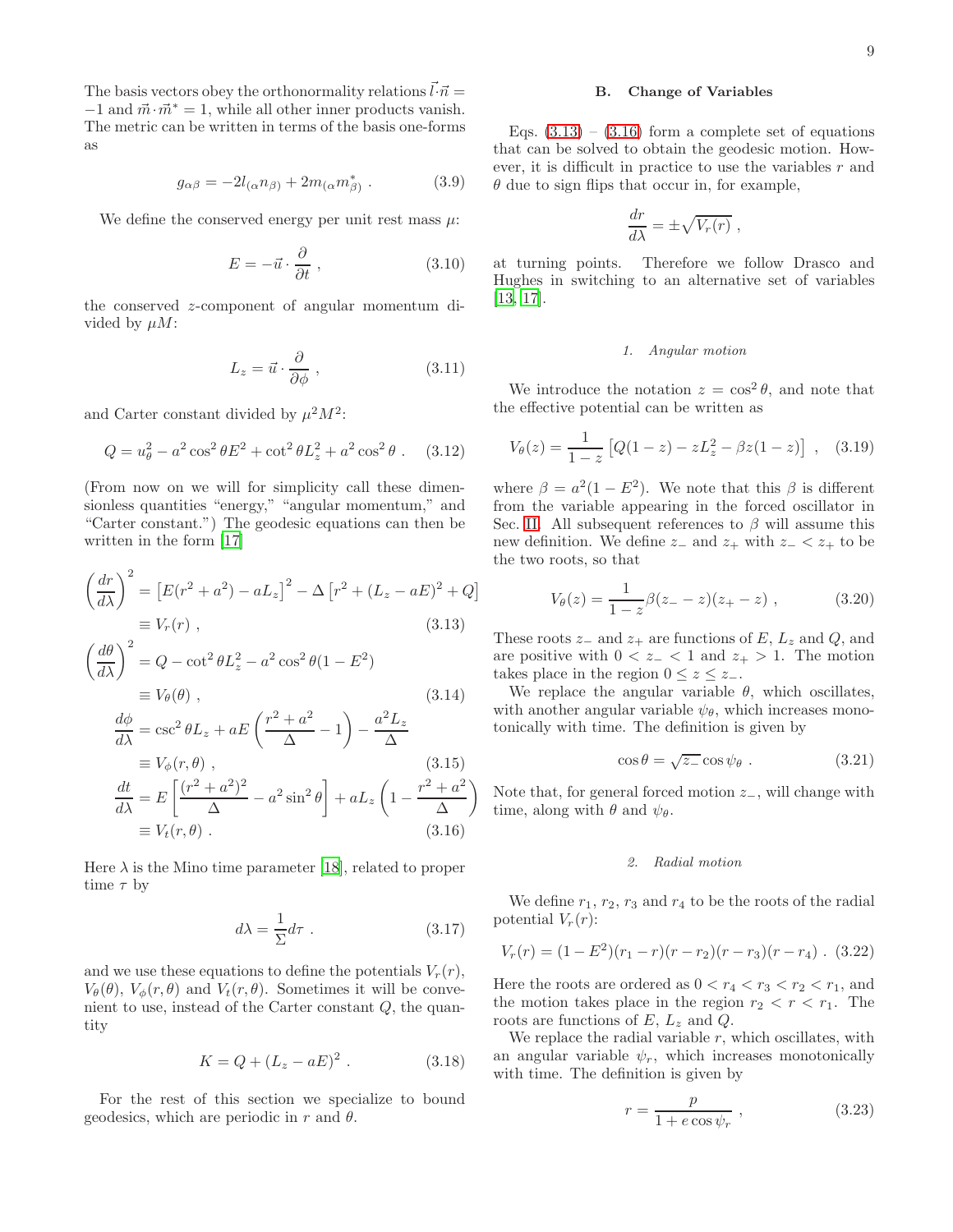$(3.31)$ 

where the semilatus rectum  $p$  and eccentricity  $e$  are defined by

<span id="page-9-0"></span>
$$
r_1 = \frac{p}{1 - e} , \qquad r_2 = \frac{p}{1 + e} . \tag{3.24}
$$

## <span id="page-9-1"></span>C. Forced motion using tetrad components of acceleration and using convenient phase and energy coordinates on phase space

We now turn to the forced geodesic equation

$$
\frac{d^2x^{\alpha}}{d\tau^2} + \Gamma^{\alpha}_{\beta\gamma}\frac{dx^{\beta}}{d\tau}\frac{dx^{\gamma}}{d\tau} = a^{\alpha} ,\qquad (3.25)
$$

where  $a^{\alpha}$  is the external four acceleration. In this subsection we derive our first formulation for integrating this equation, which parametrizes the acceleration in terms of its components on the Kinnersley null tetrad, and which parametrizes the motion in terms of a convenient set of coordinates on phase space that includes  $E, L_z$  and  $Q$ . The formulation is analogous to that presented in Sec. [II A](#page-3-8) for the nonlinear oscillator model. In particular, the phase variables used here are not conserved for geodesic motion. Our second formulation will be derived in the next subsection.

Eqs.  $(3.13) - (3.16)$  $(3.13) - (3.16)$  are still valid for the forced geodesic equation. However, they must now be supplemented with evolution equations for  $E, L_z$  and  $Q$  (or  $K$ ). We decompose the four acceleration on the Kinnersley tetrad as

<span id="page-9-5"></span>
$$
\vec{a} = -a_n \vec{l} - a_l \vec{n} + a_m^* \vec{m} + a_m \vec{m}^* . \qquad (3.26)
$$

These four components are not all independent, since the acceleration must be orthogonal to the four velocity. We define

$$
R_a = \frac{1}{\sqrt{2}} (a_m + a_m^*) \ , \qquad I_a = \frac{i}{\sqrt{2}} (a_m - a_m^*) \ , \quad (3.27)
$$

and we take the three independent components to be  $a_n$ ,  $R_a$  and  $I_a$ . In Sec. [III E](#page-14-0) we will show how the tetrad components of the acceleration,  $(a_n, a_l, a_m^*, a_m)$ , relate to the acceleration components in Boyer-Lindquist coordinates,  $(a_t, a_r, a_\theta, a_\phi).$ 

We similarly decompose the four velocity in terms of the Kinnersley tetrad as

$$
\vec{u} = -u_n \vec{l} - u_l \vec{n} + u_m^* \vec{m} + u_m \vec{m}^*,
$$
 (3.28)

and we define

$$
R_u = \frac{1}{\sqrt{2}} (u_m + u_m^*), \qquad I_u = \frac{i}{\sqrt{2}} (u_m - u_m^*), \quad (3.29)
$$

The components are given by the expressions

$$
u_l = u_r - \frac{F}{\Delta} \,, \tag{3.30a}
$$

$$
u_n = -\frac{F}{2\Sigma} - \frac{\Delta}{2\Sigma} u_r , \qquad (3.30b)
$$

$$
R_u = \frac{r}{\Sigma}u_\theta + \frac{a\mathcal{H}\cos\theta}{\Sigma\sin\theta}, \qquad (3.30c)
$$

$$
I_u = \frac{a \cos \theta}{\Sigma} u_\theta - \frac{r \mathcal{H}}{\Sigma \sin \theta} . \quad (3.30d)
$$

where

and

<span id="page-9-11"></span>
$$
F = \omega^2 E - aL_z \tag{3.32}
$$

The orthonormality condition  $\vec{u} \cdot \vec{a} = 0$  allows us to solve for  $a_l$ :

<span id="page-9-10"></span> $\mathcal{H} = L_z - aE \sin^2 \theta$ ,

<span id="page-9-6"></span>
$$
a_l = -\frac{u_l}{u_n} a_n + \frac{1}{u_n} (R_a R_u + I_a I_u) \ . \tag{3.33}
$$

We also define the following three combinations of acceleration components:

<span id="page-9-12"></span><span id="page-9-9"></span>
$$
\mathcal{A}_I = rR_a + aI_a \cos \theta , \qquad (3.34a)
$$

$$
A_{II} = rI_a - aR_a \cos \theta , \qquad (3.34b)
$$

$$
\mathcal{A}_{III} = R_u R_a + I_u I_a . \qquad (3.34c)
$$

We can now write down the evolution equations for the energy, angular momentum and Carter constant. These are (see Appendix [A\)](#page-19-0)

<span id="page-9-2"></span>
$$
\frac{dE}{d\lambda} = \frac{u_r a_n \Delta}{u_n} - \frac{\Delta A_{III}}{2u_n} - a \sin \theta A_{II} \tag{3.35}
$$

<span id="page-9-8"></span>
$$
\frac{dL_z}{d\lambda} = \frac{a\sin^2\theta u_r a_n \Delta}{u_n} - \frac{a\sin^2\theta \Delta A_{III}}{2u_n} - \varpi^2 \sin\theta A_{II} ,
$$
\n(3.36)

and

<span id="page-9-3"></span>
$$
\frac{dK}{d\lambda} = 2\Sigma^2 \mathcal{A}_{III} \ . \tag{3.37}
$$

# 1. Equations of motion in terms of phase variables

We next replace the equations of motion [\(3.13\)](#page-8-0) and [\(3.14\)](#page-8-2) for r and  $\theta$  with new equations of motion for  $\psi_{\theta}$  and  $\psi_r$ , which are derived in Appendix [A.](#page-19-0) The new equation for  $\psi_{\theta}$  is

<span id="page-9-7"></span>
$$
\frac{d\psi_{\theta}}{d\lambda} = \sqrt{\beta(z_{+} - z)} \left[ 1 + \frac{(1 - z_{-})\Sigma A_{I} \cos \psi_{\theta}}{\beta \sqrt{z_{-}}(z_{+} - z_{-}) \sin \theta} \right] \n+ \frac{\cos \psi_{\theta} \sin \psi_{\theta} \mathcal{H} a \Delta (\mathcal{A}_{III} - 2u_{r} a_{n})}{2(z_{+} - z_{-}) \beta u_{n}} \n+ \frac{\cos \psi_{\theta} \sin \psi_{\theta} \mathcal{G} \mathcal{A}_{II}}{\beta(z_{+} - z_{-})},
$$
\n(3.38)

where  $z = z_{\text{-}} \cos^2 \psi_{\theta}$  and

<span id="page-9-4"></span>
$$
\mathcal{G} = \frac{\varpi^2 L_z}{\sin \theta} - a^3 (1 - z_-) \sin \theta E . \qquad (3.39)
$$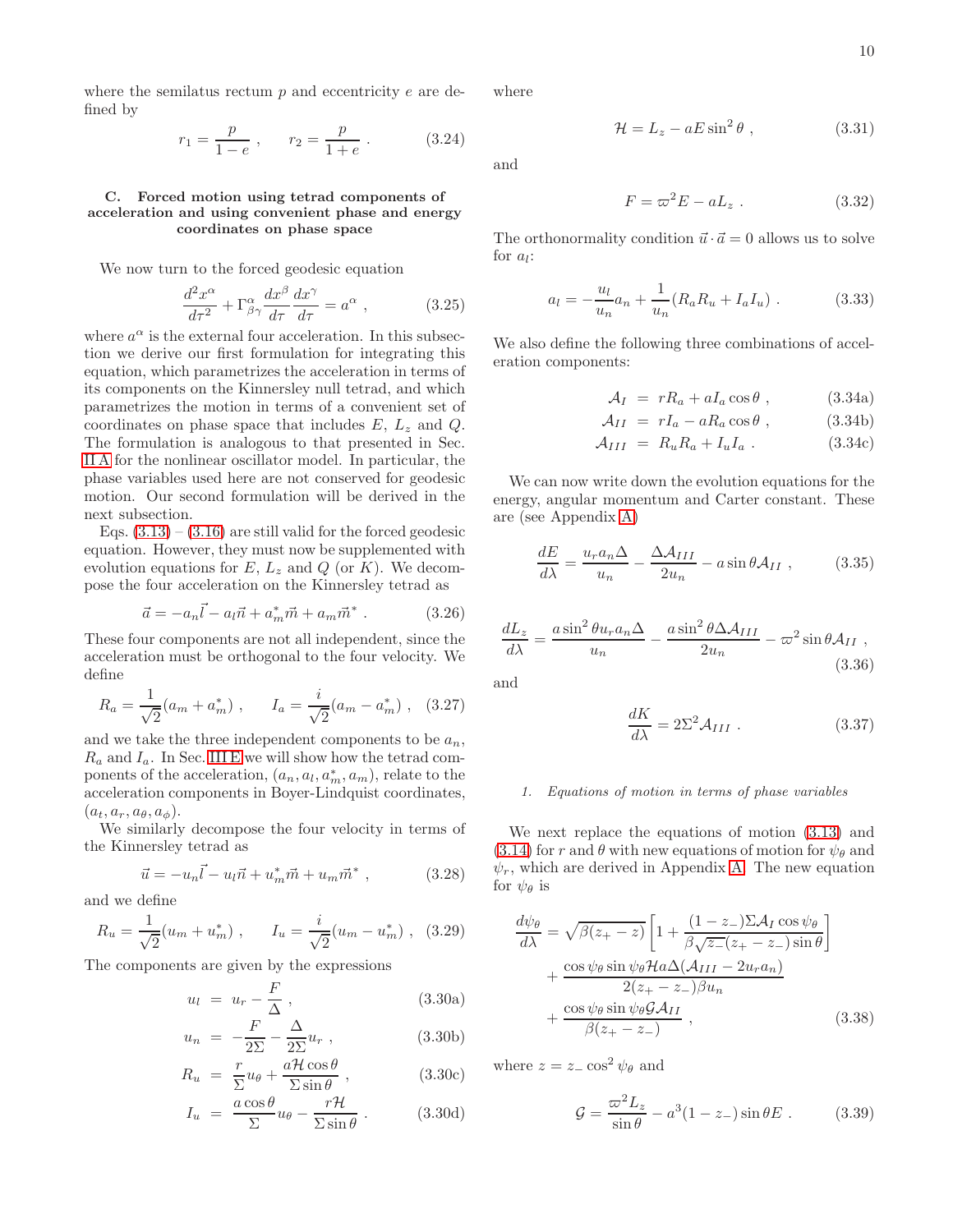<span id="page-10-2"></span>11

The new equation for  $\psi_r$  is

where

<span id="page-10-1"></span>
$$
\frac{d\psi_r}{d\lambda} = \mathcal{P} + \frac{\mathcal{C}\mathcal{A}_{III} \sin \psi_r}{2(1 + e \cos \psi_r)u_n} + \frac{\mathcal{D}\Sigma\mathcal{A}_{III}\mathcal{P}}{2(1 + e \cos \psi_r)^2 u_n} \n- \frac{a\mathcal{E} \sin \theta \sin \psi_r \mathcal{A}_{II}}{1 + e \cos \psi_r} + \frac{\mathcal{P}a_n}{u_n(1 + e \cos \psi_r)^2} \n\times \left[ (1 - e)^2 (1 - \cos \psi_r) \frac{\Sigma_1 F_1}{\kappa_1} + (1 + e)^2 (1 + \cos \psi_r) \frac{\Sigma_2 F_2}{\kappa_2} \right],
$$
\n(3.40)

$$
\mathcal{P} = p\sqrt{\mathcal{J}}/(1 - e^2) ,
$$
\n
$$
\mathcal{J} = (1 - E^2)(1 - e^2) + 2\left(1 - E^2 - \frac{1 - e^2}{p}\right)(1 + e\cos\psi_r)
$$
\n(3.41)

$$
+\left\{(1-E^2)\frac{3+e^2}{1-e^2}-\frac{4}{p}+\left[a^2(1-E^2)+L_z^2+Q\right]\frac{1-e^2}{p^2}\right\}(1+e\cos\psi_r)^2\,,\tag{3.42}
$$

$$
C = \frac{\mathcal{Q}_1(1-e)}{\kappa_1} - \frac{\mathcal{Q}_2(1+e)}{\kappa_2} \,,\tag{3.43}
$$

$$
\mathcal{D} = (1 - e)^2 (1 - \cos \psi_r) \frac{\Delta_1}{\kappa_1} + (1 + e)^2 (1 + \cos \psi_r) \frac{\Delta_2}{\kappa_2},
$$
\n(3.44)

$$
Q_1 = -2aL_zrr_1 - a^4E(r+r_1) + a^3L_z(r+r_1) - a^2E(r^3 + r^2r_1 + r_1^3 + rr_1(-2+r_1))
$$
  
- 
$$
Err_1\left(rr_1(r+r_1) - 2\left(r^2 + rr_1 + r_1^2\right)\right) - a^2\left(2a^2E - 2Err_1 + aL_z(-2+r+r_1)\right)\cos^2\theta,
$$
 (3.45)

$$
Q_2 = -2aL_zrr_2 - a^4E(r + r_2) + a^3L_z(r + r_2) - a^2E(r^3 + r^2r_2 + r_2^3 + rr_2(-2 + r_2))
$$
  
- 
$$
Err_2\left(r_2(r + r_2) - 2\left(r^2 + rr_2 + r_2^2\right)\right) - a^2\left(2a^2E - 2Err_2 + aL_z(-2 + r + r_2)\right)\cos^2\theta,
$$
 (3.46)

$$
\mathcal{E} = \frac{F_1(1-e)(r+r_1)}{\kappa_1} - \frac{F_2(1+e)(r+r_2)}{\kappa_2} \,. \tag{3.47}
$$

Here  $\kappa = V'_r(r)$ , and subscripts 1 or 2 mean that a quantity is evaluated at  $r = r_1$  or  $r = r_2$  (except for  $\mathcal{Q}_1$  and  $\mathcal{Q}_2$ ).

# <span id="page-10-0"></span>D. Forced motion using Boyer-Lindquist coordinate components of acceleration and phase variables that are conserved for geodesic motion

In this subsection we derive our second formulation for integrating the forced geodesic equation, which is analogous to that presented in Sec. [II B](#page-4-4) above for the nonlinear oscillator model. This formulation parametrizes the acceleration in terms of its Boyer-Lindquist coordinate components. It parametrizes the motion in terms of two phases  $\psi_0$  and  $\chi_0$  defined below, which are conserved for geodesic motion, and three other parameters equivalent to  $E, L_z$  and  $Q$ , namely, the orbital eccentricity  $e$ , semilatus rectum p and angle of inclination  $\iota$  (defined in Ref. [\[14\]](#page-27-11)). This formulation is a generalization of the treatment of the Schwarzschild problem described by Pound and Poisson in [\[1\]](#page-27-0).

In principle, we must evolve eight parameters, which are the four constants of motion and the four initial phase angles. However, one of these equations is eliminated by using the orthogonality condition  $\dot{x}^{\alpha} a_{\alpha} = 0$ , where a dot denotes differentiation with respect to proper time,  $\tau$ , and  $a^{\alpha}$  is the acceleration. This condition is discussed in [\[1](#page-27-0)] and comes from the definition of proper time.

In this section we will write the phase angles in the form  $\psi_r = \psi - \psi_0$ ,  $\psi_\theta = \chi - \chi_0$  and derive explicit equations for the time evolution of the initial-phase constants  $\psi_0$  and  $\chi_0$ . The other parts of the phases,  $\psi$  and  $\chi$ , are evolved using the standard geodesic expressions. While in practice we will need  $\psi_r$  and  $\psi_\theta$  to evolve the orbit, we decompose the equations this way to facilitate comparison to [\[1\]](#page-27-0) and to make it easier to identify the conservative contributions from the perturbing force, which are essentially  $\langle \dot{\psi}_0 \rangle$ ,  $\langle \dot{\chi}_0 \rangle$ .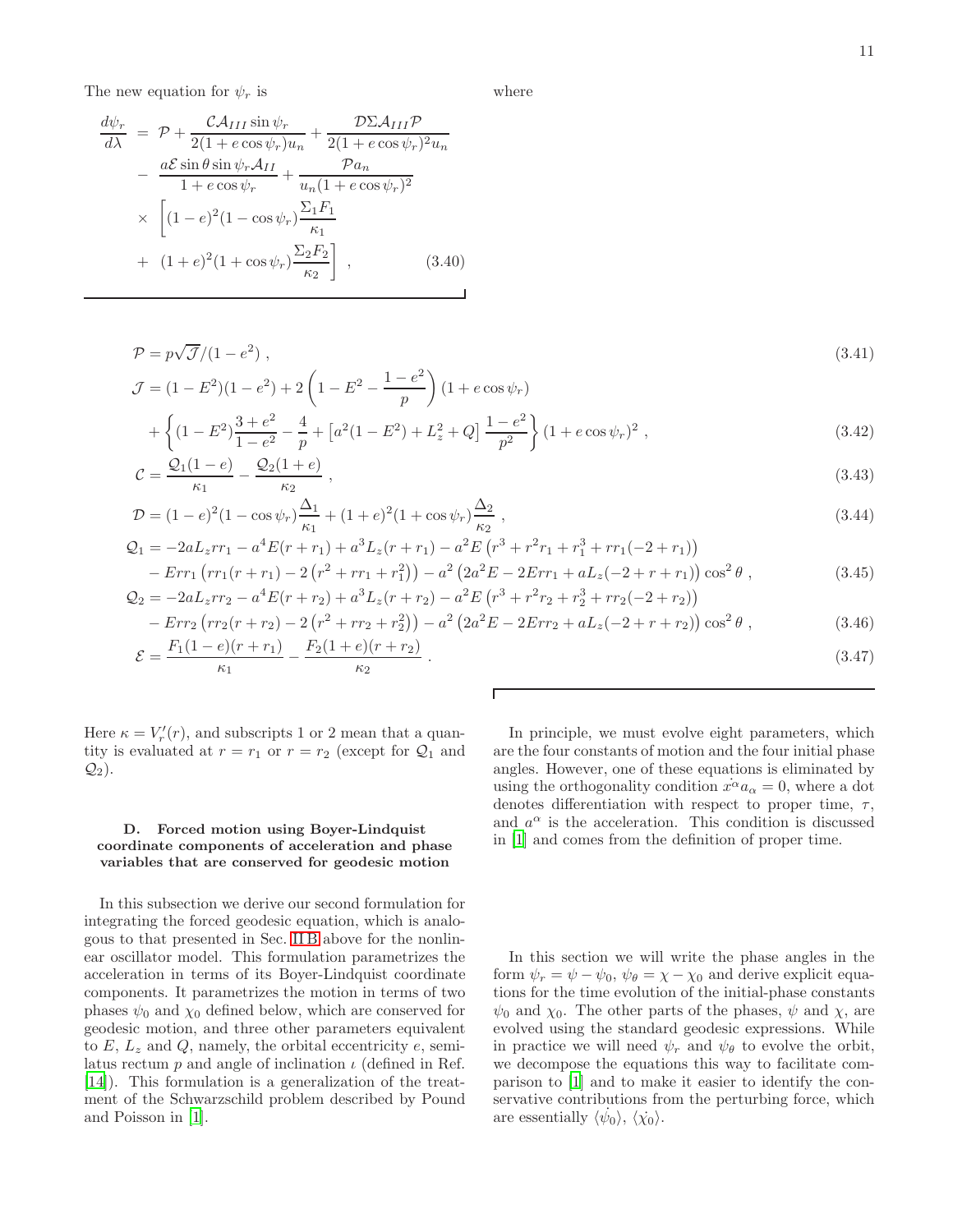#### 1. Contravariant formulation

The Gaussian perturbation equations [\(1.3\)](#page-1-0) carry over to the relativistic case and gives Eqs. (27)-(32) in [\[1\]](#page-27-0). In the Kerr case, we have two additional equations as the  $\theta$  motion is no longer trivial. In [\[1](#page-27-0)], the equations were integrated with respect to the anomaly. In the Kerr case, as we have two anomalies, it will be more convenient to integrate the equations with respect to the coordinate time, t. The equations of motion that are independent of the force terms are

<span id="page-11-1"></span>
$$
\frac{\partial r}{\partial p}p' + \frac{\partial r}{\partial e}e' + \frac{\partial r}{\partial t}\iota' + \frac{\partial r}{\partial \psi_0}\psi'_0 + \frac{\partial r}{\partial \chi_0}\chi'_0 = 0,
$$
\n(3.48)

$$
\frac{\partial \theta}{\partial p}p' + \frac{\partial \theta}{\partial e}e' + \frac{\partial \theta}{\partial t}t' + \frac{\partial \theta}{\partial \psi_0}\psi'_0 + \frac{\partial \theta}{\partial \chi_0}\chi'_0 = 0,
$$
\n(3.49)

$$
\frac{\partial \phi}{\partial p}p' + \frac{\partial \phi}{\partial e}e' + \frac{\partial \phi}{\partial t}\iota' + \frac{\partial \phi}{\partial \psi_0}\psi'_0 + \frac{\partial \phi}{\partial \chi_0}\chi'_0 + \Phi' = 0,
$$
\n(3.50)

$$
\frac{\partial t}{\partial p}p' + \frac{\partial t}{\partial e}e' + \frac{\partial t}{\partial t}t' + \frac{\partial t}{\partial \psi_0}\psi'_0 + \frac{\partial t}{\partial \chi_0}\chi'_0 + T' = 0.
$$
\n(3.51)

Here  $\Phi$  and  $T$  denote the phase offsets for the evolution of  $\phi$  and t. We can ignore these equations if we evolve t and  $\phi$  explicitly using the geodesic expressions evaluated along the instantaneous orbit, which amounts to evolving  $t-T$  and  $\phi - \Phi$  directly, as in the tetrad formulation. In the above, we use a dash to denote differentiation with respect to the parameter we use to define our orbit, which we take to be t. We will use a dot to denote differentiation with respect to the proper time  $\tau$ . The remaining four equations of motion are

<span id="page-11-0"></span>
$$
\frac{\partial \dot{t}}{\partial p}p' + \frac{\partial \dot{t}}{\partial e}e' + \frac{\partial \dot{t}}{\partial t}\iota' + \frac{\partial \dot{t}}{\partial \psi_0}\psi'_0 + \frac{\partial \dot{t}}{\partial \chi_0}\chi'_0 = a^t\tau',
$$
\n(3.52)\n
$$
\frac{\partial \dot{r}}{\partial p}p' + \frac{\partial \dot{r}}{\partial e}e' + \frac{\partial \dot{r}}{\partial t}\iota' + \frac{\partial \dot{r}}{\partial \psi_0}\psi'_0 + \frac{\partial \dot{r}}{\partial \chi_0}\chi'_0 = a^r\tau',
$$
\n(3.53)

$$
\frac{\partial \dot{\theta}}{\partial p}p' + \frac{\partial \dot{\theta}}{\partial e}e' + \frac{\partial \dot{\theta}}{\partial t}t' + \frac{\partial \dot{\theta}}{\partial \psi_0}\psi'_0 + \frac{\partial \dot{\theta}}{\partial \chi_0}\chi'_0 = a^{\theta} \tau',\tag{3.54}
$$

$$
\frac{\partial \dot{\phi}}{\partial p}p' + \frac{\partial \dot{\phi}}{\partial e}e' + \frac{\partial \dot{\phi}}{\partial t}t' + \frac{\partial \dot{\phi}}{\partial \psi_0}\psi'_0 + \frac{\partial \dot{\phi}}{\partial \chi_0}\chi'_0 = a^{\phi}\tau'.
$$
\n(3.55)

The terms  $\partial \dot{r}/\partial p$  etc. denote differentiation of the geodesic equations given earlier with respect to the various orbital parameters. Following [\[1](#page-27-0)], we can use the orthogonality condition to get rid of one of these equations, specifically Eq. [\(3.52\)](#page-11-0), and we will directly integrate  $\phi$  and t which means we do not need to consider Eqs.  $(3.50)$ – $(3.51)$ .

We can rearrange Eqs.  $(3.48)$ – $(3.49)$  to give

 $\partial\theta/\partial\chi_0$ 

<span id="page-11-2"></span>
$$
\psi_0' = -\frac{1}{\partial r/\partial \psi_0} \left( \frac{\partial r}{\partial p} p' + \frac{\partial r}{\partial e} e' + \frac{\partial r}{\partial t} t' \right) , (3.56)
$$
  

$$
\chi_0' = -\frac{1}{\partial \theta/\partial \chi_0} \left( \frac{\partial \theta}{\partial p} p' + \frac{\partial \theta}{\partial e} e' + \frac{\partial \theta}{\partial t} t' \right) , (3.57)
$$

where we have made use of the fact that the equation for r, [\(3.24\)](#page-9-0), is independent of  $\chi_0$  and the equation for  $\theta$ , [\(3.21\)](#page-8-3), is independent of  $\psi_0$ . The partial derivative  $\partial r/\partial u$ also vanishes, but we include this term explicitly for simplicity of notation in the following. We generalize [\[1](#page-27-0)] by writing

$$
\mathcal{L}_a(x) = \frac{\partial \dot{x}}{\partial a} - \frac{\partial r}{\partial r/\partial \psi_0} \frac{\partial \dot{x}}{\partial \psi_0} - \frac{\partial \theta/\partial a}{\partial \theta/\partial \chi_0} \frac{\partial \dot{x}}{\partial \chi_0} .
$$
 (3.58)

Substitution into Eqs.  $(3.53)$ – $(3.55)$  then gives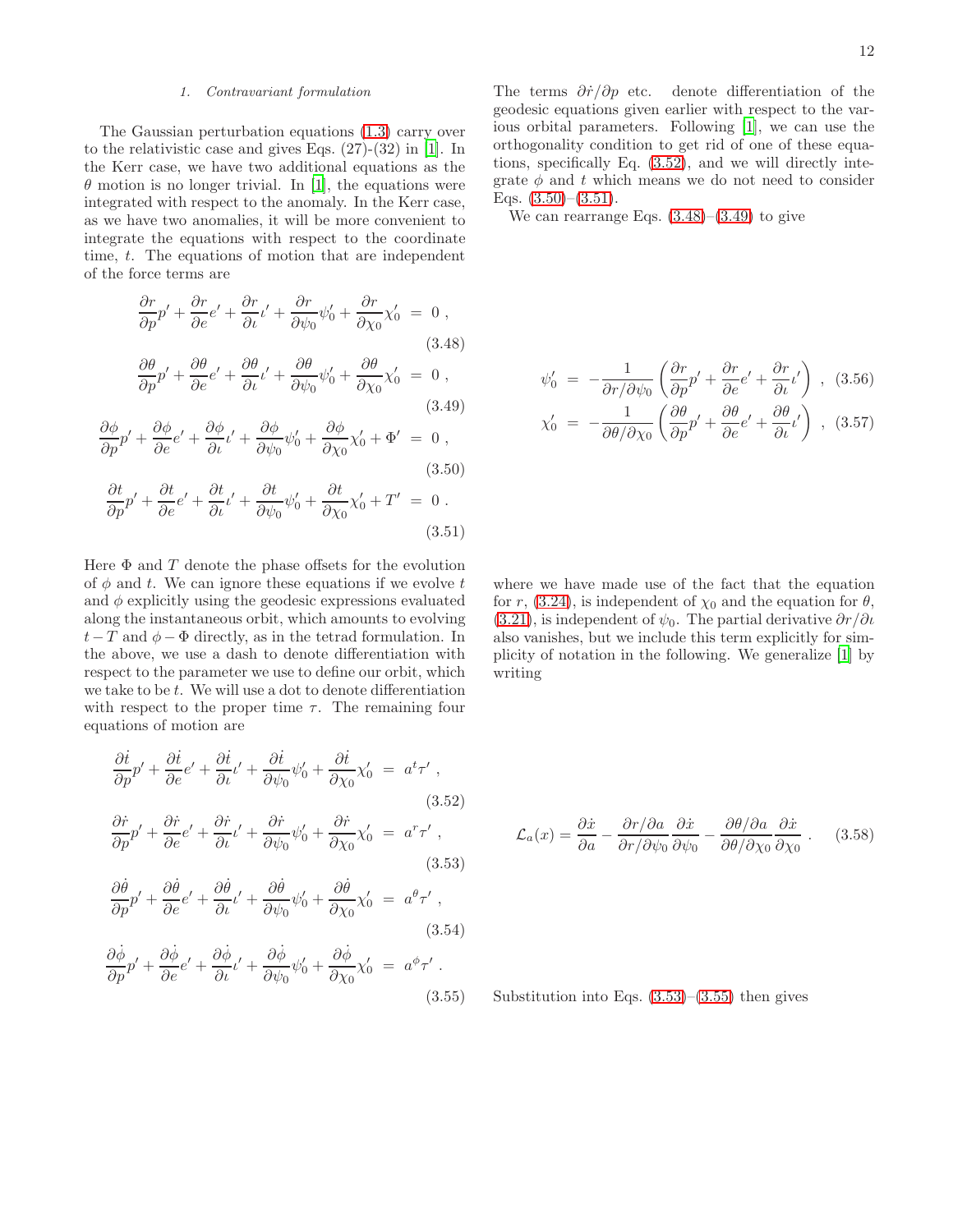(3.62)

<span id="page-12-3"></span>
$$
p' = \frac{\tau'}{D} \left( (\mathcal{L}_e(\theta) \mathcal{L}_\iota(\phi) - \mathcal{L}_e(\phi) \mathcal{L}_\iota(\theta)) a^r + (\mathcal{L}_\iota(r) \mathcal{L}_e(\phi) - \mathcal{L}_\iota(\phi) \mathcal{L}_e(r)) a^\theta + (\mathcal{L}_e(r) \mathcal{L}_\iota(\theta) - \mathcal{L}_e(\theta) \mathcal{L}_\iota(r)) a^\phi \right) , \quad (3.59)
$$

$$
e' = \frac{\tau'}{D} \left( (\mathcal{L}_\iota(\theta) \mathcal{L}_p(\phi) - \mathcal{L}_\iota(\phi) \mathcal{L}_p(\theta)) a^r + (\mathcal{L}_p(r) \mathcal{L}_\iota(\phi) - \mathcal{L}_p(\phi) \mathcal{L}_\iota(r)) a^\theta + (\mathcal{L}_\iota(r) \mathcal{L}_p(\theta) - \mathcal{L}_\iota(\theta) \mathcal{L}_p(r)) a^\phi \right) , \quad (3.60)
$$

$$
\iota' = \frac{\tau'}{D} \left( (\mathcal{L}_p(\theta) \mathcal{L}_e(\phi) - \mathcal{L}_p(\phi) \mathcal{L}_e(\theta)) a^r + (\mathcal{L}_e(r) \mathcal{L}_p(\phi) - \mathcal{L}_e(\phi) \mathcal{L}_p(r)) a^{\theta} + (\mathcal{L}_p(r) \mathcal{L}_e(\theta) - \mathcal{L}_p(\theta) \mathcal{L}_e(r)) a^{\phi} \right) , (3.61)
$$
  
\n
$$
D = \mathcal{L}_p(r) (\mathcal{L}_e(\theta) \mathcal{L}_\iota(\phi) - \mathcal{L}_\iota(\theta) \mathcal{L}_e(\phi)) - \mathcal{L}_e(r) (\mathcal{L}_p(\theta) \mathcal{L}_\iota(\phi) - \mathcal{L}_\iota(\theta) \mathcal{L}_p(\phi)) + \mathcal{L}_\iota(r) (\mathcal{L}_p(\theta) \mathcal{L}_e(\phi) - \mathcal{L}_p(\phi) \mathcal{L}_e(\theta)) .
$$

The correct evolution equations for the phase constants  $\psi_0$  and  $\chi_0$  may be found by substituting the preceding equations into  $(3.56)$ – $(3.57)$ . In the next section we will describe an alternative form of these equations which greatly simplifies the evolution of the constants of the motion. We include the above equations for completeness and to allow a direct comparison to the Schwarzschild results described in [\[1\]](#page-27-0).

## 2. Covariant formulation

The preceding section presented the equations in a contravariant formulation. We note that the equations for the evolution of the phase constants,  $(3.56)$ – $(3.57)$ , appear to be singular at turning points where  $\partial r/\partial \psi_0 = 0$ or  $\partial \theta / \partial \chi_0 = 0$ . These are not real singularities, as the numerator also vanishes at the turning points, but it requires significant simplification to make this explicit. It is also possible to derive an alternative set of equations to  $(3.52)$ – $(3.55)$  from a covariant formulation of the equations. Pound and Poisson [\[1](#page-27-0)] chose the contravariant formulation in the Schwarzschild case, since they found it easier to eliminate the singularities at turning points in that formulation. However, there are advantages to using the covariant formulation, since two of the covariant velocity components are then equal to conserved quantities,  $u_t = E$ ,  $u_{\phi} = L_z$ . The osculation conditions become

$$
\frac{\partial x_G^{\alpha}}{\partial I^A} \dot{I}^A = 0 \;, \qquad \frac{\partial v_\alpha^G}{\partial I^A} \dot{I}^A = f_\alpha \;, \tag{3.63}
$$

where

$$
v_{\alpha}^{G} = g_{\alpha\beta} \frac{\mathrm{d}z_{G}^{\alpha}}{\mathrm{d}\lambda} , \qquad (3.64)
$$

in which  $I^A$  denotes the orbital elements, including the phase constants. The first equation is the same as Eqs.  $(3.48)$ – $(3.51)$  which reduce to  $(3.56)$  and  $(3.57)$ . The second equation is the equivalent of Eqs.  $(3.52)$ – $(3.55)$ , but in this case two of the equations simplify significantly, namely,

<span id="page-12-0"></span>
$$
\dot{E} = f_t , \qquad \dot{L}_z = f_\phi . \tag{3.65}
$$

In the Schwarzschild case, there is no equation for the  $\theta$  motion and the radial equation follows from [\(3.65\)](#page-12-0)

through the constraint  $\dot{z}^{\alpha} f_{\alpha} = 0$ . In the Kerr case, we do need to solve one of the radial or  $\theta$  equations, or some combination of them. Alternatively, using the definition of the Carter constant in terms of the Killing tensor, we can derive the evolution equation for Q straightforwardly. The time evolution of the related constant K defined in Eq.  $(3.18)$ , can be found from equation  $(A9)$ in appendix [A](#page-19-0) as  $K = K^{\alpha\beta} u_{\alpha} a_{\beta}$ . The Killing tensor  $K^{\alpha\beta}$  can be written in terms of  $l^{\alpha}$  and  $n^{\alpha}$  as

$$
K^{\alpha\beta} = 2\Sigma l^{(\alpha}n^{\beta)} + r^2 g^{\alpha\beta} , \qquad (3.66)
$$

from which we obtain

$$
\dot{K} = \dot{E}\frac{2}{\Delta}(\varpi^4 E - a\varpi^2 L_z) + \dot{L}_z \frac{2}{\Delta}(a^2 L_z - a\varpi^2 E) - 2\Delta u_r a_r ,
$$
\n(3.67)

where we have used  $\dot{E} = -a_t$ , and  $\dot{L}_z = a_\phi$ . An alternative expression for  $K^{\alpha\beta}$  in terms of  $m^{\alpha}$  and  $m^{*\alpha}$  exists and is given in Appendix [A](#page-19-0) as Eq. [\(A3\)](#page-19-1). If we had used this definition we would have found an equivalent expression for  $\dot{K}$  that was a linear combination of  $\dot{E}$ ,  $\dot{L}_z$  and  $a_{\theta}$ . The two expressions are equivalent, since the orthogonality relation between the perturbation force and four velocity always allows the elimination of one component of the force.

These three equations provide an alternative way to evolve the constants of the motion,  $E, L_z$  and  $Q$ , but we must still evolve  $\psi_0$  and  $\chi_0$  using  $(3.56)-(3.57)$  $(3.56)-(3.57)$  and therefore we still need to deal with the turning points.

It is possible to derive an alternative form of these expressions that is manifestly finite at turning points by starting with the radial geodesic equation in the form

<span id="page-12-1"></span>
$$
\Sigma^2 \dot{r}^2 = V_r(r, L_z, E, Q) \ . \tag{3.68}
$$

We need to show that the term

<span id="page-12-2"></span>
$$
\frac{\partial r}{\partial E}\dot{E} + \frac{\partial r}{\partial L_z}\dot{L_z} + \frac{\partial r}{\partial Q}\dot{Q} ,\qquad (3.69)
$$

that appears in an alternative version of Eq. [\(3.56\)](#page-11-2), is proportional to  $r'$ . Differentiation of Eq.  $(3.68)$  with respect to  $E$  yields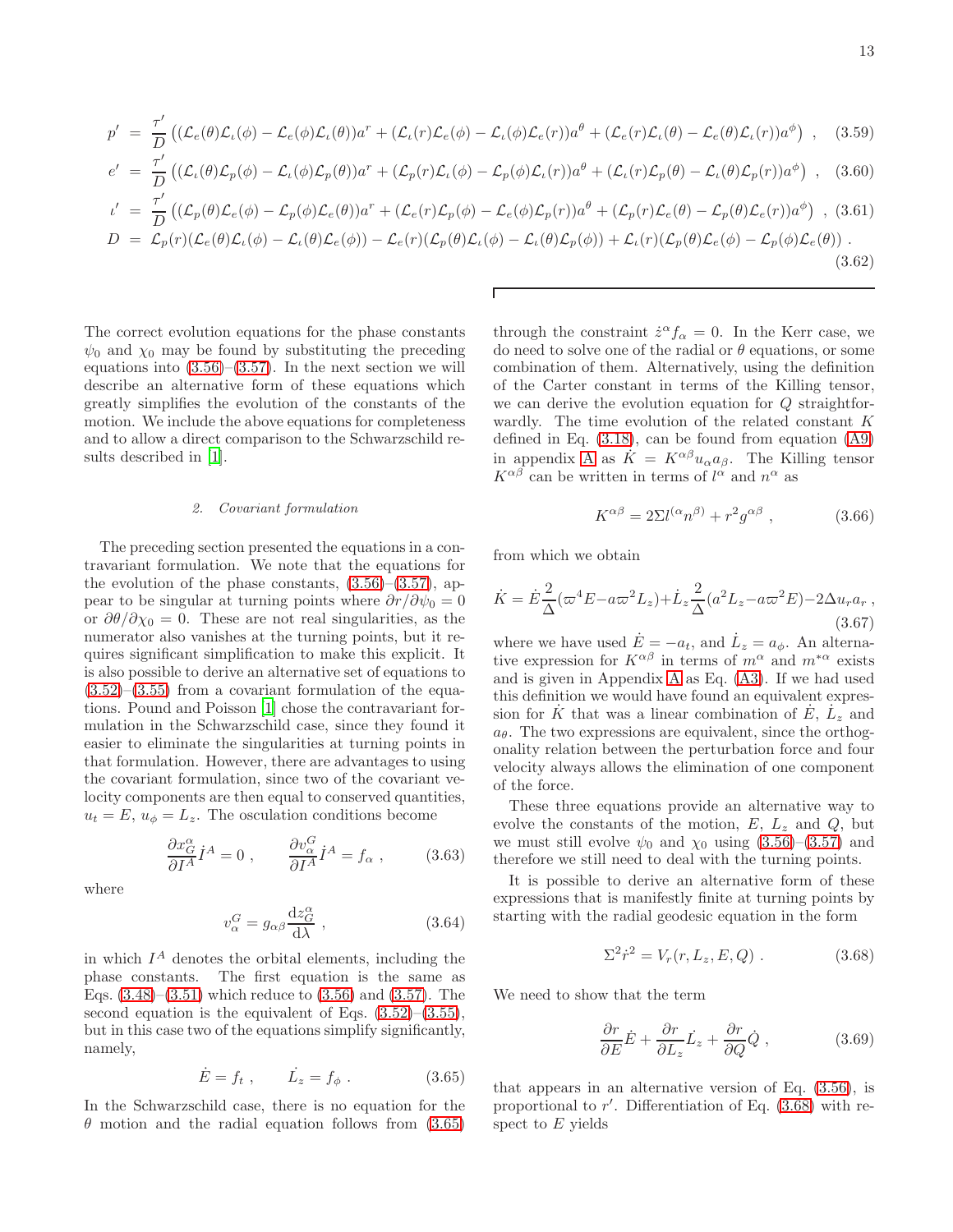$$
2\Sigma^2 \dot{r} \frac{\partial \dot{r}}{\partial E} + 2\Sigma \left(2r \frac{\partial r}{\partial E} - 2a^2 \cos \theta \sin \theta \frac{\partial \theta}{\partial E}\right) \dot{r}^2 = \frac{\partial V_r}{\partial E} + \frac{\partial V_r}{\partial r} \frac{\partial r}{\partial E}.
$$
 (3.70)

Similar equations may be obtained by differentiating with respect to  $L_z$  and Q. Multiplying the E equation by  $\dot{E}$  etc. and adding the equations together, all terms on the left-hand side are proportional to  $\dot{r}$ , while on the right-hand side we get the expression [\(3.69\)](#page-12-2) multiplied by  $\partial V_r/\partial r$  plus the term

$$
\frac{\partial V_r}{\partial E}\dot{E} + \frac{\partial V_r}{\partial L_z}\dot{L}_z + \frac{\partial V_r}{\partial Q}\dot{Q} = 2\dot{r}\Sigma^2 \left(\ddot{r} - \frac{1}{2\Sigma^2}\frac{\partial V_r}{\partial r} + \frac{\dot{\Sigma}}{\Sigma}\dot{r}\right) ,\qquad (3.71)
$$

where the second equality follows from differentiation of Eq.  $(3.68)$  with respect to time. The term in parentheses on the right-hand side is what we would obtain if we were on a geodesic, and therefore it necessarily equals  $a<sup>r</sup>$  in the evolving case. The final expression is

<span id="page-13-0"></span>
$$
\dot{\psi}_0 = 2 \frac{\dot{\psi}_{\text{geo}}}{\partial V_r / \partial r} \left[ \Sigma^2 \left( \dot{E} \frac{\partial \dot{r}}{\partial E} + \dot{L}_z \frac{\partial \dot{r}}{\partial L_z} + \dot{Q} \frac{\partial \dot{r}}{\partial Q} \right) + 2 \Sigma r \dot{r} \left( \dot{E} \frac{\partial r}{\partial E} + \dot{L}_z \frac{\partial r}{\partial L_z} + \dot{Q} \frac{\partial r}{\partial Q} \right) - 2 \Sigma a^2 \cos \theta \sin \theta \dot{r} \left( \dot{E} \frac{\partial \theta}{\partial E} + \dot{L}_z \frac{\partial \theta}{\partial L_z} + \dot{Q} \frac{\partial \theta}{\partial Q} \right) - \Sigma^2 a^r \right],
$$
\n(3.72)

in which  $\dot{\psi}_{\rm geo}$  denotes the geodesic expression for  $d\psi/d\tau$ which we use to evolve  $\psi$ . It is clear that this expression is indeed finite at radial turning points, provided that the radial self-force is finite. In the Schwarzschild case, it may be easily verified that Eq. [\(3.72\)](#page-13-0) gives the same expression as Eq. [\(3.56\)](#page-11-2) when they are explicitly simplified.

One important caveat is that although expression [\(3.72\)](#page-13-0) is finite at radial turning points, it appears to diverge where  $\partial V_r/\partial r = 0$ , and this condition will be satisfied once between each consecutive turning point. This is not a real divergence either, which is clear from the fact that the original form of the equations did not show such a divergence. Therefore, if we were to substitute the various terms into the above expression we would find that the necessary cancellations would occur to eliminate these divergences. This simplification is a nontrivial calculation. However, an alternative approach that is easier to implement numerically is to use both Eqs.  $(3.56)$  and  $(3.72)$  without any attempt to simplify the expressions. By switching from one expression to the other near turning points we can avoid numerical roundoff problems. This is the implementation that we use in practice and from which the results presented in Sec. [IV](#page-16-0) were derived. We have verified in practice that both expressions do yield the same results at points where neither  $V_r$  nor  $\partial V_r/\partial r$  vanish.

#### 3. Action-angle formulation

The method described above for evolving the equations of motion in the covariant formulation can be readily adapted to other problems and to other formulations of the Kerr geodesic solutions. In particular, an action-angle formulation of the Kerr solution exists [\[19\]](#page-27-16), in which the equations take the form

$$
X = A_X(E, L_z, Q) F_X(\psi_X - \psi_{X0}; E, L_z, Q) ,
$$
\n(3.73)

$$
\frac{\mathrm{d}\psi_X}{\mathrm{d}\lambda} = \Omega_X(E, L_z, Q) \,, \tag{3.74}
$$

where X denotes  $(t, r, \theta, \phi)$  and  $\lambda$  is "Mino time." The function  $F_X$  is periodic for r and  $\theta$ , with a period of  $2\pi^1$ , and for t and  $\phi$  it is the sum of a secular piece and an oscillatory term. The osculating element conditions give

<span id="page-13-2"></span>
$$
\left(F_X \frac{\partial A_X}{\partial E} + A_X \frac{\partial F_X}{\partial E}\right) \frac{\mathrm{d}E}{\mathrm{d}\lambda} + \left(F_X \frac{\partial A_X}{\partial L_z} + A_X \frac{\partial F_X}{\partial L_z}\right) \frac{\mathrm{d}L_z}{\mathrm{d}\lambda} + \left(F_X \frac{\partial A_X}{\partial Q} + A_X \frac{\partial F_X}{\partial Q}\right) \frac{\mathrm{d}Q}{\mathrm{d}\lambda} = A_X F'_X \frac{\mathrm{d}\psi_{X0}}{\mathrm{d}\lambda},\tag{3.75}
$$

where the dash denotes differentiation of  $F_X$  with respect to the phase argument  $\psi_X - \psi_{X0}$ . As before, this expression appears to be singular at turning points, where  $F'_X = 0$ . However, we can obtain an alternative expression by considering the potential

<span id="page-13-1"></span>
$$
\left(\frac{\mathrm{d}X}{\mathrm{d}\lambda}\right)^2 = V_X(X; E, L_z, Q) . \tag{3.76}
$$

Adding the derivative of this expression with respect to E multiplied by  $dE/d\lambda$  to the derivative with respect to  $L_z$  multiplied by  $dL_z/d\lambda$  and the derivative with respect to Q multiplied by  $dQ/d\lambda$  gives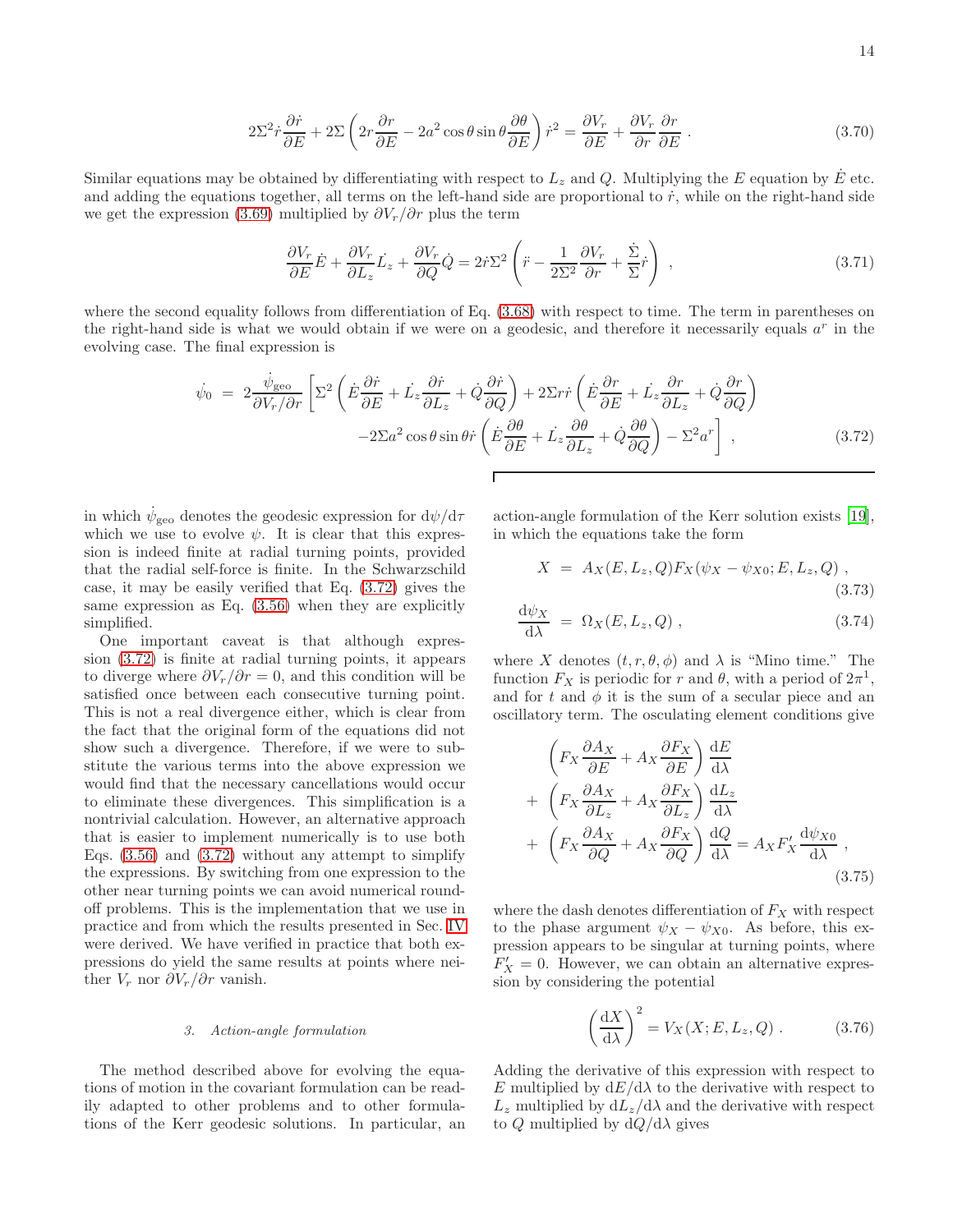$$
\frac{\partial V_X}{\partial X} \left( \left( F_X \frac{\partial A_X}{\partial E} + A_X \frac{\partial F_X}{\partial E} \right) \frac{dE}{d\lambda} + \left( F_X \frac{\partial A_X}{\partial L_z} + A_X \frac{\partial F_X}{\partial L_z} \right) \frac{dL_z}{d\lambda} + \left( F_X \frac{\partial A_X}{\partial Q} + A_X \frac{\partial F_X}{\partial Q} \right) \frac{dQ}{d\lambda} \right) \n+ \frac{\partial V_X}{\partial E} \frac{dE}{d\lambda} + \frac{\partial V_X}{\partial L_z} \frac{dL_z}{d\lambda} + \frac{\partial V_X}{\partial Q} \frac{dQ}{d\lambda} \n= 2 \frac{dX}{d\lambda} \left( \frac{\partial}{\partial E} \left( \frac{dX}{d\lambda} \right) \frac{dE}{d\lambda} + \frac{\partial}{\partial L_z} \left( \frac{dX}{d\lambda} \right) \frac{dL_z}{d\lambda} + \frac{\partial}{\partial Q} \left( \frac{dX}{d\lambda} \right) \frac{dQ}{d\lambda} \right).
$$
\n(3.77)

The derivative of Eq. [\(3.76\)](#page-13-1) with respect to Mino time is

$$
2\frac{\mathrm{d}X}{\mathrm{d}\lambda}\frac{\mathrm{d}^2X}{\mathrm{d}\lambda^2} = \frac{\partial V_X}{\partial X}\frac{\mathrm{d}X}{\mathrm{d}\lambda} + \frac{\partial V_X}{\partial E}\frac{\mathrm{d}E}{\mathrm{d}\lambda} + \frac{\partial V_X}{\partial L_z}\frac{\mathrm{d}L_z}{\mathrm{d}\lambda} + \frac{\partial V_X}{\partial Q}\frac{\mathrm{d}Q}{\mathrm{d}\lambda} \,,\tag{3.78}
$$

which thus allows us to replace Eq. [\(3.75\)](#page-13-2) with

$$
\frac{\partial V_X}{\partial X} A_X F'_X \frac{d\psi_{X0}}{d\lambda} = \frac{dX}{d\lambda} \left( \left[ \frac{\partial V_X}{\partial X} - 2 \frac{d^2 X}{d\lambda^2} \right] + 2 \left( \frac{\partial}{\partial E} \left( \frac{dX}{d\lambda} \right) \frac{dE}{d\lambda} + \frac{\partial}{\partial L_z} \left( \frac{dX}{d\lambda} \right) \frac{dL_z}{d\lambda} + \frac{\partial}{\partial Q} \left( \frac{dX}{d\lambda} \right) \frac{dQ}{d\lambda} \right) \right) .
$$
 (3.79)

The term in square brackets vanishes for geodesics and is therefore proportional to the  $X$  component of the force when the orbit is perturbed. At turning points  $F'_X$  and  $dX/d\lambda$  are both zero and cancel, so we obtain a new form of the equation that is manifestly finite at turning points, albeit singular where  $\partial V_X/\partial X = 0$ . As in the Boyer-Lindquist case, these two alternative formulations for the equations allow us to evolve the osculating element equations directly without worrying about singular behavior, just by switching between the two equivalent expressions in the vicinity of the turning points.

## <span id="page-14-0"></span>E. Connection between Boyer-Lindquist and tetrad formulations

The tetrad formulation of the osculation equations, described in Sec. [III C,](#page-9-1) is written in terms of acceleration components,  $A_I$  etc., that are adapted to the Kinnersley tetrad, while the Boyer-Lindquist coordinate formulation, described in Sec. [III D,](#page-10-0) is written in terms of the Boyer-Lindquist components of the acceleration. To identify the accelerations between the two approaches, we first write down the tetrad components of the acceleration in terms of the Boyer-Lindquist components:

$$
a_n = \frac{\omega^2}{2\Sigma} a_t - \frac{\Delta}{2\Sigma} a_r + \frac{a}{2\Sigma} a_\phi , \qquad (3.80)
$$

$$
a_l = \frac{\omega^2}{\Delta} a_t + a_r + \frac{a}{\Delta} a_\phi , \qquad (3.81)
$$

$$
a_m = \frac{1}{\sqrt{2}(r + ia\cos\theta)} \left( ia\sin\theta a_t + a_\theta + \frac{i}{\sin\theta} a_\phi \right) ,
$$
\n(3.82)

$$
a_m^* = \frac{1}{\sqrt{2}(r - ia\cos\theta)} \left( -ia\sin\theta a_t + a_\theta - \frac{i}{\sin\theta} a_\phi \right) . \tag{3.83}
$$

The acceleration functions  $R_a = (a_m + a_m^*)/\sqrt{2}$  and  $I_a =$  $i(a_m - a_m^*)/\sqrt{2}$  introduced in Sec. [III C](#page-9-1) have components

$$
R_a = \frac{a^2 \sin \theta \cos \theta}{\Sigma} a_t + \frac{r}{\Sigma} a_\theta + \frac{a \cot \theta}{\Sigma} a_\phi , \quad (3.84)
$$
  
 
$$
a r \sin \theta = a \cos \theta
$$

$$
I_a = -\frac{ar\sin\theta}{\Sigma}a_t - \frac{a\cos\theta}{\Sigma}a_\theta - \frac{r}{\sin\theta\Sigma}a_\phi
$$
, (3.85)

from which we obtain the tetrad acceleration components in terms of the Boyer-Lindquist components of the acceleration

$$
\mathcal{A}_I = \frac{r^2 - a^2 \cos^2 \theta}{\Sigma} a_\theta \tag{3.86}
$$

$$
\mathcal{A}_{II} = -a\sin\theta a_t - \frac{2ra\cos\theta}{\Sigma}a_\theta - \frac{1}{\sin\theta}a_\phi ,\qquad(3.87)
$$

$$
\mathcal{A}_{III} = -\alpha a \sin \theta a_t + \frac{u_\theta (r^2 - a^2 \cos^2 \theta)/\Sigma - 2\alpha r \cos \theta}{\Sigma} a_\theta - \frac{\alpha}{\sin \theta} a_\phi ,
$$
\n(3.88)

in which

$$
\alpha = \frac{aE\sin^2\theta - L_z}{\Sigma\sin\theta} \ . \tag{3.89}
$$

 $<sup>1</sup>$  The choice of periodicity is in a sense arbitrary, and different</sup> periodicities could be obtained by rescaling the angular variable  $\psi$ . We specify a period of  $2\pi$  for convenience.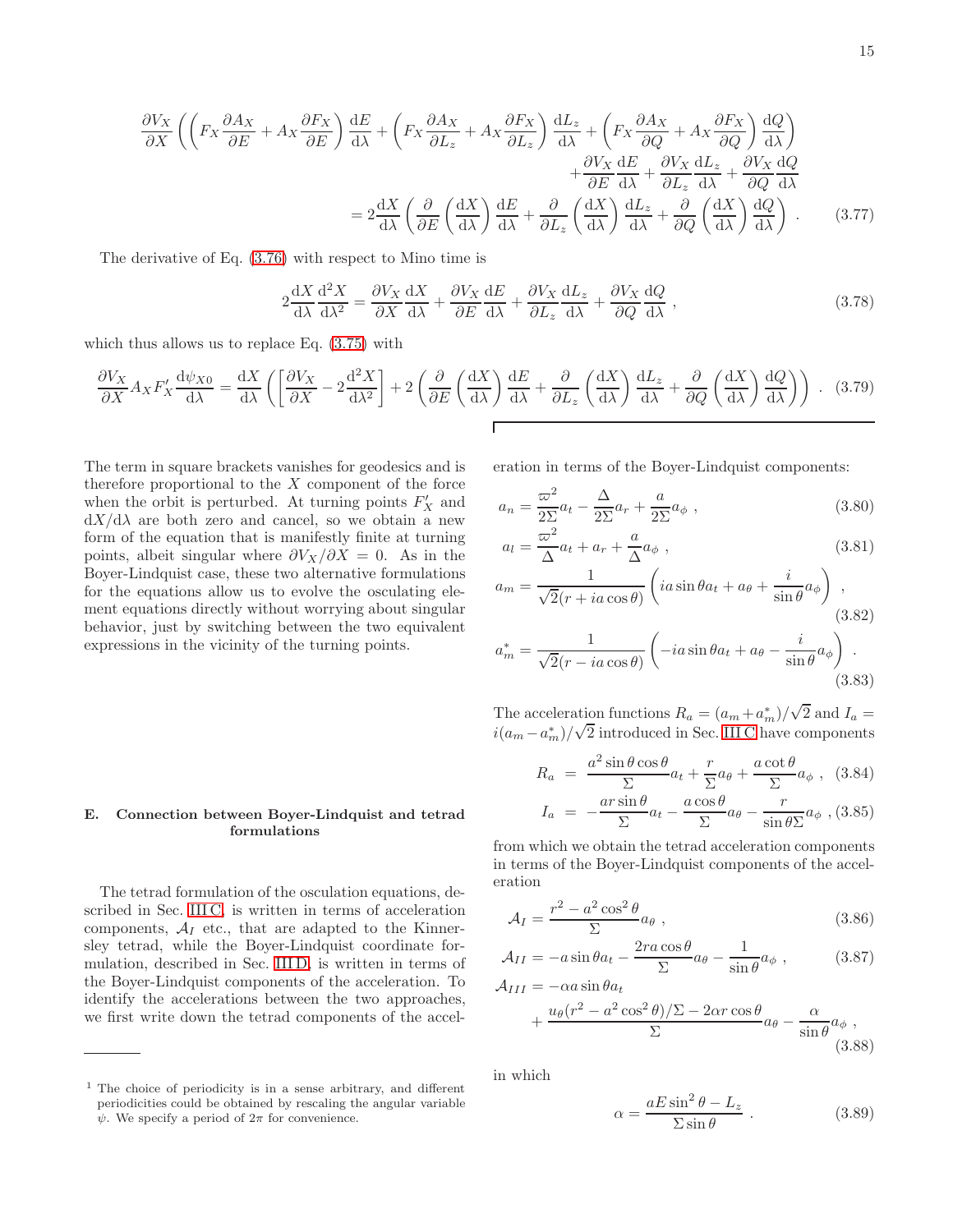In Sec. [IV](#page-16-0) below we will consider a toy problem as an illustration of the two methods. The force will be specified in Boyer-Lindquist coordinates, and the preceding expressions can be used to obtain the corresponding tetrad components.

#### F. Features and drawbacks of the two formulations

In this final subsection we discuss some of the advantages and disadvantages of our two formulations.

First, as discussed in the Introduction, earlier work on methods of computing radiation reaction driven inspirals focused on the adiabatic limit [\[13](#page-27-10)[–15,](#page-27-12) [20,](#page-27-17) [21](#page-27-18)]. In this limit, it is sufficient to use orbit-averaged forces, or, equivalently, orbit-averaged proper time derivatives of the first integrals,  $\dot{E}$ ,  $\dot{L}_z$  and  $\dot{Q}$ . These quantities can be computed as functions of  $E, L_z$  and  $Q$ , both in post-Newtonian expansions and exactly using numerical black hole perturbation theory. In this paper our focus is on developing methods that allow going beyond the adiabatic limit. For this purpose, orbit-averaged quantities are insufficient; one must use a prescription for the perturbing force that depends on the two nontrivial orbital phases. One could, in principle, continue to use the quantities  $\dot{E}$ ,  $\dot{L}_z$  and  $\dot{Q}$  to parametrize the force, if these quantities are taken to be functions of  $E, L_z$  and  $Q$  and of two additional phases. This would be the most natural way to generalize the analyses of Refs. [\[13](#page-27-10)[–15](#page-27-12), [20](#page-27-17), [21](#page-27-18)].

However, such a parametrization turns out to have a significant disadvantage compared to the parametrizations used in this paper, when one is attempting to compute approximate inspirals. Specifically, there are constraints that the fluxes must satisfy at radial and polar turning points, in order to ensure that the four acceleration be finite. Approximate versions of the fluxes may violate the constraints and lead to cusps in the motion at the turning points. (This will be true, in particular, for orbit-averaged fluxes.) The existence of these constraints can be seen from the expression for the square of the four acceleration in terms of  $\dot{E}$ ,  $\dot{L}_z$  and  $\dot{K}$ , which is

$$
\vec{a}^2 = \frac{1}{\Sigma \Delta u_r^2} \left( \frac{1}{2} \dot{K} - \frac{F \bar{F}}{\Delta} \right)^2 + \frac{1}{\Sigma u_\theta^2} \left( \frac{1}{2} \dot{K} - \mathcal{G} \bar{\mathcal{G}} \right)^2
$$

$$
-\frac{\bar{F}^2}{\Sigma \Delta} + \frac{\bar{\mathcal{G}}^2}{\Sigma}.
$$
(3.90)

Here  $F = \omega^2 E - aL_z$ ,  $\bar{F} = \omega^2 \dot{E} - a\dot{L}_z$ ,  $\mathcal{G} = a \sin \theta E - aL_z$  $\csc \theta L_z$ , and  $\bar{\mathcal{G}} = a \sin \theta \dot{E} - \csc \theta L_z$ . It can be seen that at radial turning points where  $u_r = 0$ , the fluxes must satisfy the constraint  $\ddot{K} = 2F\bar{F}/\Delta$ , while at polar turning points the constraint is  $\dot{K} = 2\mathcal{G}\bar{\mathcal{G}}$ .<sup>2</sup>

By contrast, in the tetrad formulation used here, the magnitude of the acceleration is automatically finite. The independent components of the four acceleration are taken to be three of the four components on the Kinnersley null tetrad, namely  $a_n$ ,  $a_m$  and  $a_m^*$ , with the fourth component being determined by the orthogonality of the four acceleration and the four velocity. In terms of these three components, the square of the four acceleration is

$$
\vec{a}^2 = \frac{4u_l a_n}{1 + 2|u_m|^2} \left[ u_l a_n - u_m^* a_m - u_m a_m^* \right] + 2|a_m|^2,
$$
\n(3.91)

which is clearly always finite.<sup>3</sup>

Similarly, in our Boyer-Lindquist formulation, the acceleration is again always finite, except in some special cases in the ergosphere. The independent components of the acceleration are taken to be the spatial, contravariant components  $a^i = (a^r, a^{\theta}, a^{\phi})$ , with  $a^t$  being determined by orthonormality. The square of the four acceleration is then

$$
\vec{a}^2 = \left(g_{ij} - 2\frac{g_{ti}u_j}{u_t} + g_{tt}\frac{u_iu_j}{u_t^2}\right)a^i a^j,
$$
 (3.92)

which is always finite except in the ergosphere where it is possible for  $u_t$  to vanish.

We now turn to a discussion of a second issue, which is a significant advantage of the Boyer-Lindquist formulation over the tetrad formulation. This advantage is its simple behavior under the discrete symmetries of the Kerr spacetime. Specifically, note that any four acceleration  $\vec{a} = \vec{a}(x^{\alpha}, u^{\beta})$  can be uniquely decomposed as the sum of a dissipative piece and a conservative piece. For the dissipative piece, the components  $a^r$  and  $a^{\theta}$  are odd under  $u^r \to -u^r, u^{\theta} \to -u^{\theta}$ , while the components  $a^t$ and  $a^{\phi}$  are even. For the conservative piece, the components  $a^r$  and  $a^{\theta}$  are even, while the components  $a^t$  and  $a^{\phi}$  are odd [\[12\]](#page-27-9). It follows that, in the Boyer-Lindquist formulation, wherein one specifies the components  $a^r$ ,  $a^{\theta}$  and  $a^{\phi}$  of the four acceleration, it is straightforward to independently specify the dissipative and conservative pieces.

By contrast, in the tetrad formulation presented here, the independent variables are taken to be  $a_n$ ,  $a_m$  and  $a_m^*$ , and the decomposition into conservative and dissipative pieces in terms of these variables is somewhat involved. In particular, if one is attempting to find useful approximations to the conservative self-force, for example, by

<sup>2</sup> A similar phenomenon occurred in the nonlinear oscillator model of Sec. [II,](#page-3-0) where the time derivative of the energy was constrained to vanish at turning points.

<sup>3</sup> A related issue is that the time derivative of the orbital eccentricity e can diverge  $\propto 1/e$  as  $e \to 0$ , for forces parameterized in terms of  $\dot{E}$ ,  $\dot{L}_z$  and  $\dot{Q}$ , unless the fluxes obey certain constraints at  $e = 0$ . This issue is discussed in detail in Ref. [\[14\]](#page-27-11). Again, this divergence is automatically excluded if one parameterizes the force in terms of its tetrad components: The eccentricity can be written as a smooth function  $e = e(x^{\alpha}, p^{\beta})$  on phase space. Taking a proper time derivative gives  $de/d\tau = ma^{\alpha}\partial e/\partial p^{\alpha}$ , which is finite for finite accelerations.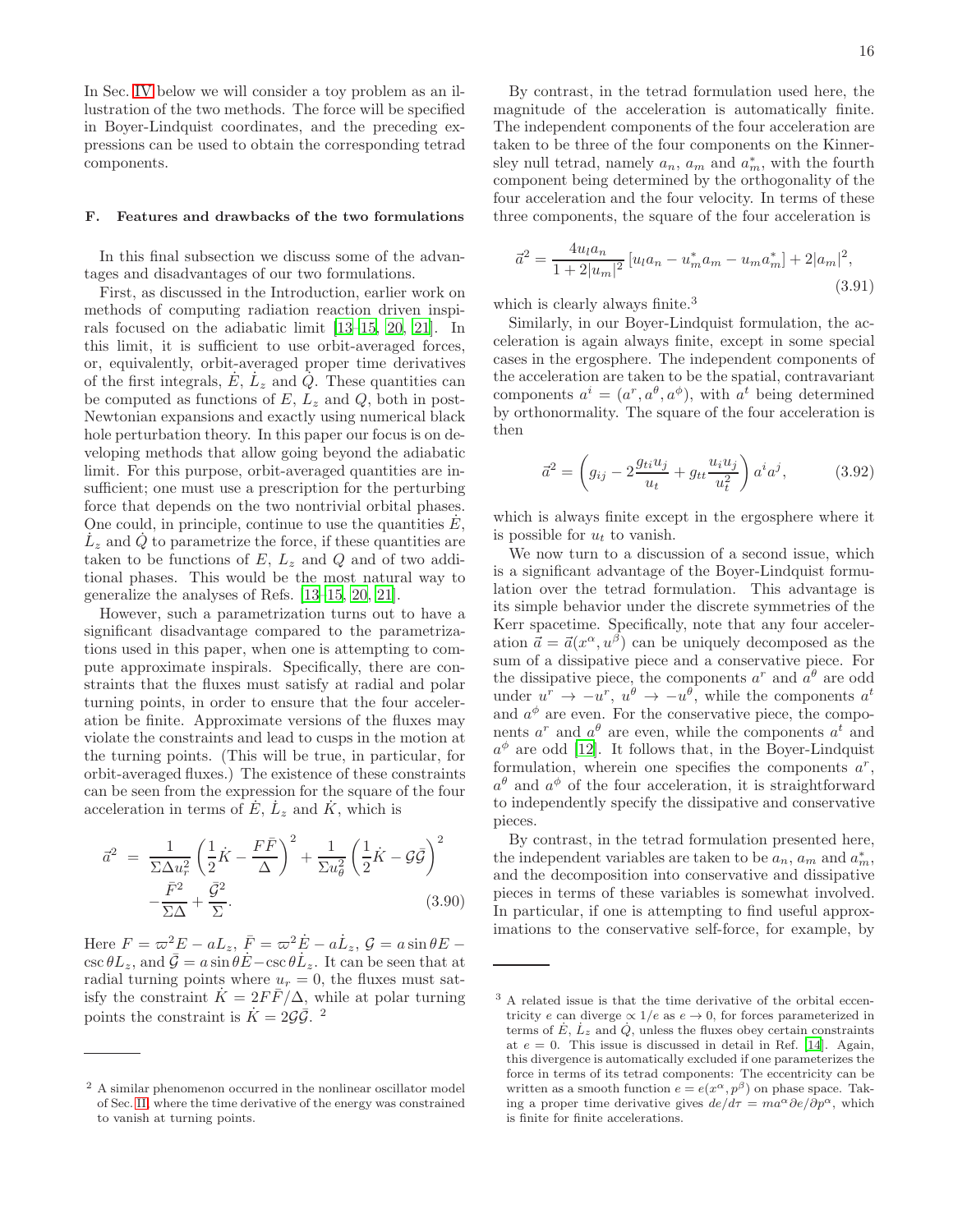naively using conservative post-Newtonian approximations to the quantities  $a_n$ ,  $a_m$  and  $a_m^*$ , the errors in the approximation will generically lead to a self-force with both conservative and dissipative pieces. This can be a problem since in the adiabatic limit the effect of the dissipative self-force on the motion is boosted relative to the conservative self-force.

There are alternative parametrizations of the self-force that combine the advantages of our two formulations, for example,

$$
a^{\alpha} = a^{\hat{r}} e^{\alpha}_{\hat{r}} + a^{\hat{\theta}} e^{\alpha}_{\hat{\theta}} + a_{\perp} \epsilon^{\alpha}_{\beta \gamma \delta} u^{\beta} e^{\gamma}_{\hat{r}} e^{\delta}_{\hat{\theta}} + (a^{\hat{r}} u_{\hat{r}} + a^{\hat{\theta}} u_{\hat{\theta}}) u^{\alpha},
$$
\n(3.93)

where  $\vec{e}_{\hat{r}}$  and  $\vec{e}_{\hat{\theta}}$  are unit vectors in the directions of  $\partial_r$ and  $\partial_{\theta}$ . Here the dissipative and conservative pieces of the quantities  $a^{\hat{r}}$ ,  $\hat{a}^{\hat{\theta}}$  and  $a_{\perp}$  have simple transformation properties under discrete symmetries, and moreover the magnitude of the four acceleration is

$$
\vec{a}^2 = (a^{\hat{r}})^2 \left[ 1 + u_{\hat{r}}^2 \right] + (a^{\hat{\theta}})^2 \left[ 1 + u_{\hat{\theta}}^2 \right] + a_\perp^2 \left[ 1 + u_{\hat{r}}^2 + u_{\hat{\theta}}^2 \right],
$$
\n(3.94)

which is always finite. Useful approximation schemes can be obtained by (i) formulating approximations in terms of the three variables  $a^{\hat{r}}$ ,  $a^{\hat{\theta}}$  and  $a_{\perp}$ ; (ii) using the exact, Kerr relations to compute  $a_n$ ,  $a_m$  and  $a_m^*$  in terms of  $a^{\hat{r}}$ ,  $a^{\hat{\theta}}$  and  $a_{\perp}$ ; and (iii) using the resulting expressions in the tetrad formulation equations of motion [\(3.15\)](#page-8-5), [\(3.16\)](#page-8-1),  $(3.35) - (3.37), (3.38)$  $(3.35) - (3.37), (3.38)$  $(3.35) - (3.37), (3.38)$  $(3.35) - (3.37), (3.38)$  $(3.35) - (3.37), (3.38)$  and  $(3.40)$ . See Ref. [\[22](#page-27-19)] for an application of this approach.

# <span id="page-16-0"></span>IV. EXAMPLE OF PERTURBED KERR GEODESICS: "GAS-DRAG"

As an example problem, we will suppose that the small mass experiences a drag force proportional to velocity, which could represent the behavior of an EMRI occurring in the presence of gas. Here we derive the four acceleration for such a force.

In a given frame of reference, the relativistic analog of this simple drag force will have a term proportional to the spatial part of the velocity, plus a term proportional to the frame velocity constructed so that the force remains orthogonal to the total velocity. Let  $\vec{u}_{ZAMO}$  be the velocity of zero-angular-momentum observers (ZAMOs), and let  $\vec{u}$  be the velocity of the small mass. In the frame of a ZAMO, the spatial part of the velocity of the small mass is

$$
\vec{u}_{\perp} = \vec{u} + \Gamma \vec{u}_{\text{ZAMO}} , \qquad (4.1)
$$

where  $\Gamma = \vec{u} \cdot \vec{u}_{\text{ZAMO}}$ . The drag force then has the form

<span id="page-16-1"></span>
$$
\vec{a} = -\gamma \vec{u}_{\perp} + \kappa \vec{u}_{\text{ZAMO}} - \gamma \vec{u} + (\kappa - \gamma \Gamma) \vec{u}_{\text{ZAMO}} , \quad (4.2)
$$

where  $\gamma$  is the linear drag coefficient. Enforcing the condition  $\vec{a} \cdot \vec{u} = 0$  then determines the value of  $\kappa$ 

$$
\kappa = \frac{\gamma(\Gamma^2 - 1)}{\Gamma} \ . \tag{4.3}
$$

Inserting this into the formula for the acceleration due to drag [\(4.2\)](#page-16-1) gives

$$
\vec{a} = -\gamma \left( \vec{u} + \frac{\vec{u}_{\text{ZAMO}}}{\vec{u} \cdot \vec{u}_{\text{ZAMO}}} \right) \tag{4.4}
$$

Writing this explicitly in terms of Boyer-Lindquist coordinates, we have

$$
a^{\alpha} = -\gamma \left( u^{\alpha} + \frac{u^{\alpha}_{Z}}{u_{Zt}u^{t}} \right) , \qquad (4.5)
$$

where  $u^{\alpha}$  denotes the four velocity of the inspiraling object and

$$
u_Z^t = \sqrt{\frac{(r^2 + a^2)^2 - \Delta a^2 \sin^2 \theta}{\Sigma \Delta}} , \qquad (4.6)
$$

$$
u_Z^{\phi} = \frac{2ar}{\sqrt{\Sigma\Delta((r^2 + a^2)^2 - \Delta a^2 \sin^2 \theta)}},
$$
\n(4.7)

$$
u_Z^r = u_Z^\theta = 0 \tag{4.8}
$$

$$
u_{Zt} = -\left(1 - \frac{2r}{\Sigma}\right)u_Z^t - \frac{2a\sin^2\theta r}{\Sigma}u_Z^{\phi} ,\qquad (4.9)
$$

in which  $\Delta = r^2 - 2Mr + a^2$ ,  $\Sigma = r^2 + a^2 \cos^2 \theta$  as before.

As a test case, we constructed an inspiral into a central black hole with spin  $a = 0.9$  under the influence of this gas-drag force with  $\gamma = 10^{-5}$ . We took the initial orbital parameters to be  $p/M = 7$ ,  $e = 0.5$ ,  $\iota = \pi/6$ ,  $\phi = t = 0$ ,  $\psi_r = 1$  and  $\psi_\theta = 2$ . The inspiral trajectory was constructed using both the Boyer-Lindquist and the tetrad formulations. The evolutions were found to be identical, as we would hope, and this gives us confidence that our results are correct. In the following discussion, we will not distinguish between the results obtained using the different formulations as they differed only at the level of numerical noise.

In Fig. [2](#page-17-0) we show the evolution of the orbit under the influence of the gas-drag force and initial conditions given above. The six panels show the three Boyer-Lindquist coordinates,  $(r, \theta, \phi)$ , and the three constants that describe the orbital shape,  $(p, e, \iota)$ , as functions of the Boyer-Lindquist time  $t$ . We see that the influence of the drag force is to drive the inspiral of the object, but also to increase the eccentricity of the orbit and decrease the orbital inclination, i.e., to make the orbit more prograde. The trajectories of the geodesic constants of motion,  $(p, e, \iota)$ , show oscillations on the orbital time scale, superimposed on a monotonic secular evolution on the radiation reaction time scale. The secular part is the analog of the averaged evolution,  $\bar{G}^{(1)}$ , described for the perturbed nonlinear oscillator in Sec. [II.](#page-3-0) The panels in Fig. [2](#page-17-0) also show the solution to the adiabatic equations of motion for this problem computed using Eqs. [\(2.8\)](#page-3-7)– [\(2.15\)](#page-4-5). We see that the adiabatic solution is a good approximation to the average evolution along the inspiral, as expected, and, as we saw for the toy problem in Sec. [II,](#page-3-0) it provides a closer fit to the change in the constants of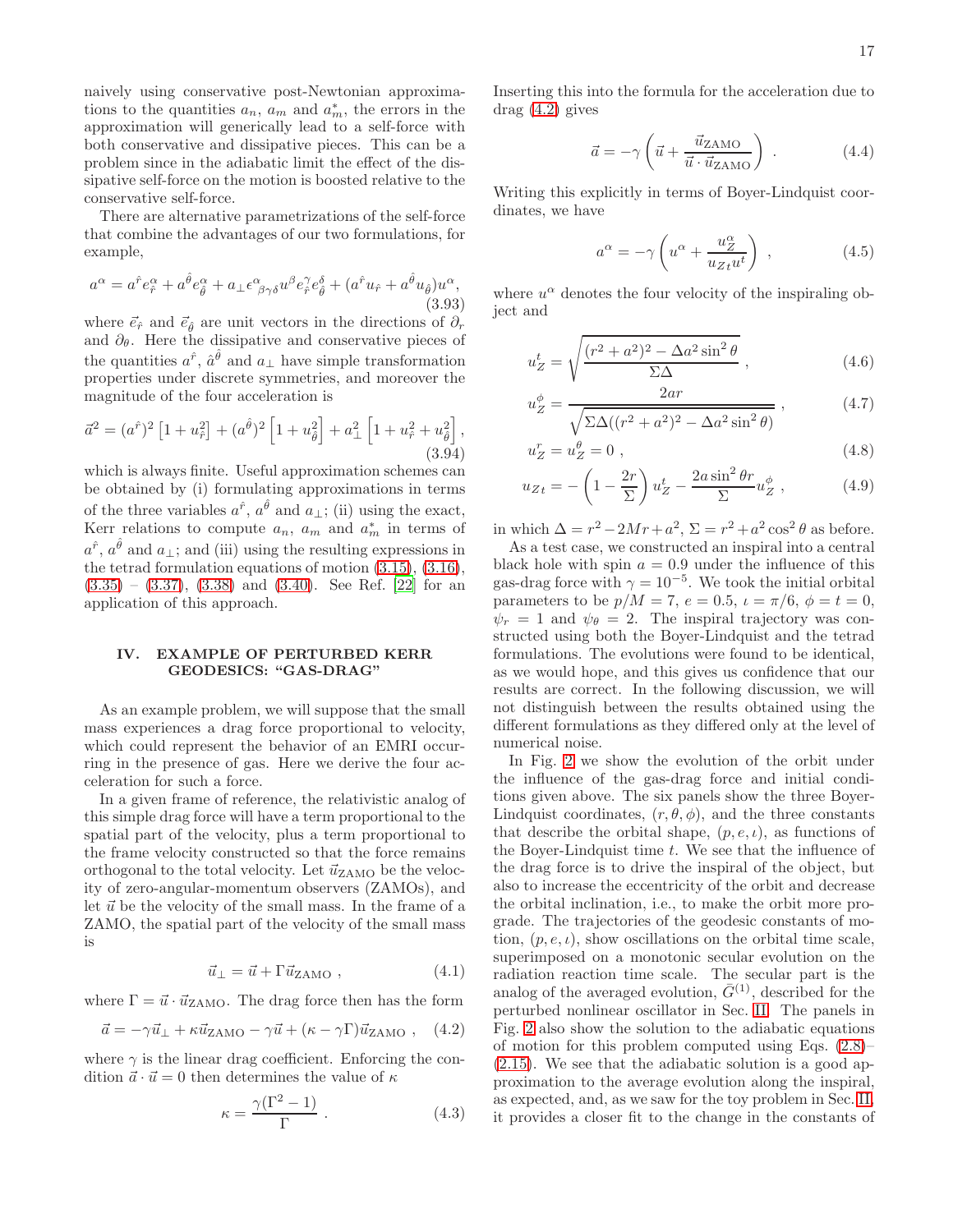

<span id="page-17-0"></span>FIG. 2: Evolution of the orbit under the influence of the "gas-drag" force. The panels show, as functions of Boyer-Lindquist time t, the particle coordinates r (top left),  $\theta$  (top right) and  $\phi$  (middle left) and the orbital constants p (middle right), e (bottom left) and  $\iota$  (bottom right). In each panel the solid curve was computed using the exact evolution, while the dashed curve was computed using the adiabatic evolution. The plots showing  $\phi$ , p, and  $\iota$  have insets which show close-up views of the same data so that the difference between the adiabatic and exact results can be seen.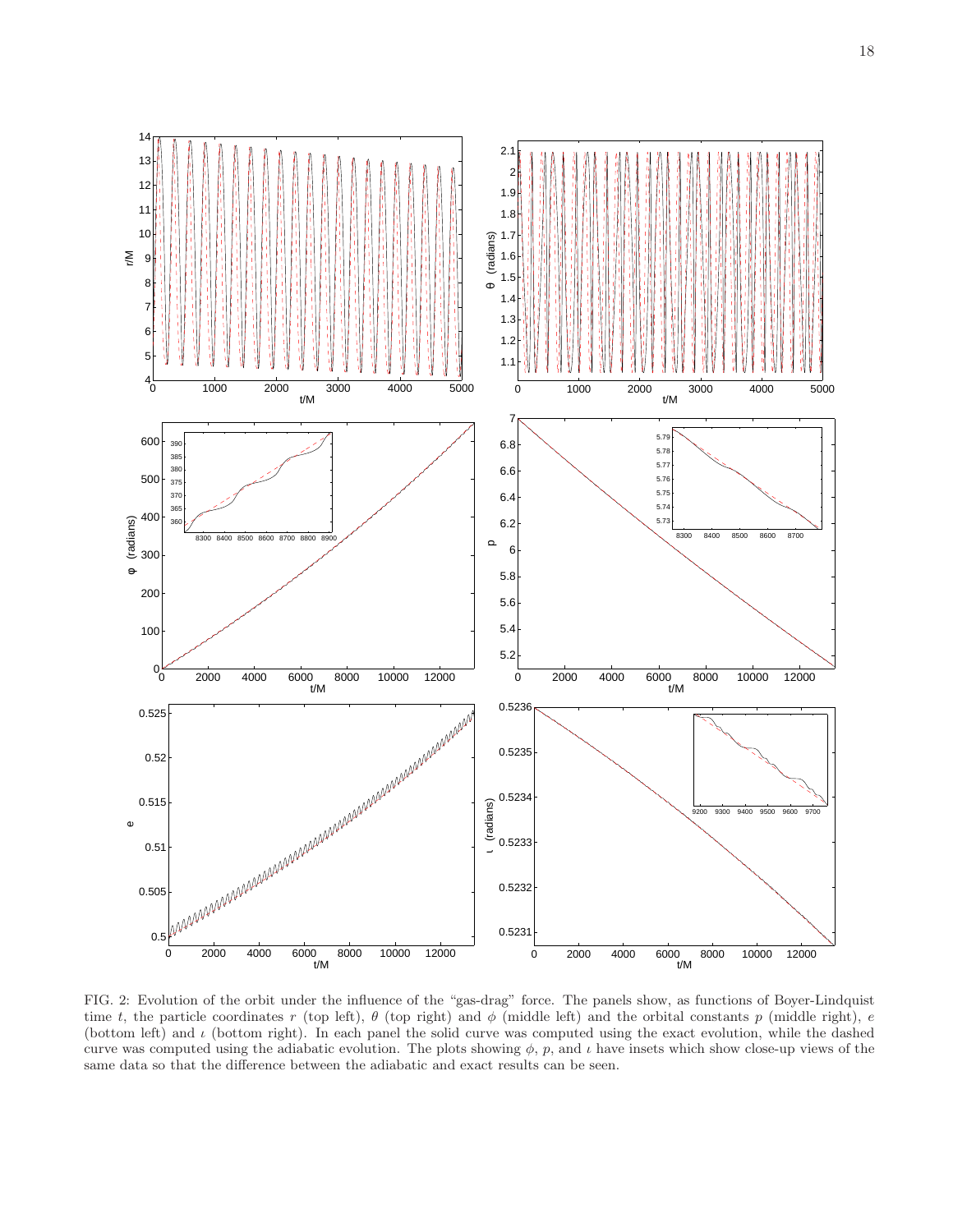the motion, in this case  $p, e$  and  $\iota$ , than for the phase. In this case, although the adiabatic solution remains in phase on average over the whole of the evolution seen in Fig. [2,](#page-17-0) within each cycle the adiabatic solution goes in and out of phase with the true evolution. This arises because the forcing term in this case is relatively large, and so the orbit changes significantly between periapse and apoapse as a result of the forcing term. The orbit evolved using the instantaneous force therefore looks quite different from the orbit evolved continuously by the orbital-averaged force. Note that the orbits do come back into phase after each complete cycle, as expected.

This example illustrates the application of the osculating elements formalism to the computation of inspiral evolutions in the Kerr spacetime, and it serves to demonstrate that the two alternative formulations do indeed yield the same results. However, even though the prescription for the drag force was rather simple, Fig. [2](#page-17-0) also illustrates some qualitative effects of the drag force that could be used to infer the presence of such a drag from observations. For an orbit evolving under the influence of gravitational radiation reaction only, the eccentricity tends to decrease, except toward the end of the inspiral just prior to plunge [\[23,](#page-27-20) [24\]](#page-27-21), while the inclination tends to increase, i.e., the orbit becomes more retrograde [\[20,](#page-27-17) [21,](#page-27-18) [24](#page-27-21)]. We see here that the effect of the drag force is qualitatively different, as it drives increasing eccentricity and decreasing inclination. If observed, this would provide a robust observational signature for an orbit that was evolving under the influence of drag. A decrease in orbital inclination due to hydrodynamic drag was also seen in [\[25](#page-27-22)], in which a more sophisticated model for the drag force was employed. It is gratifying that this simple model produces this expected feature qualitatively. The same paper [\[25](#page-27-22)] found that the eccentricity would increase in parts of the parameter space and decrease in other parts. For Newtonian orbits, the osculating element equations predict that the eccentricity will remain constant under the action of a simple drag force of this type (see Appendix [C\)](#page-24-0). Increasing eccentricity has, however, been seen in Newtonian simulations of binaries embedded in a realistic disc [\[26](#page-27-23)[–28](#page-27-24)]. In Appendix [D](#page-25-0) we show that the increase in eccentricity is an expected post-Newtonian effect and give an explanation in the context of a Schwarzschild black hole. It is clear from that discussion that this increase in eccentricity is a generic feature of relativistic drag, and so this is an observational prediction. If observed, an increasing eccentricity or decreasing inclination would be a clear signature that the observed inspiral was not occurring in a vacuum Kerr background.

## <span id="page-18-0"></span>V. DISCUSSION

We have described two methods for integrating the equations of motion for bound, accelerated orbits in the Kerr spacetime, which are based on identifying the orbit with a geodesic at each point. The first method

parametrizes the position and velocity of the orbit in terms of the conserved quantities (energy, axial angular momentum and Carter constant) in addition to three angular variables which increase monotonically and correspond to relativistic generalizations of the anomalies of Keplerian motion. The second method is the traditional "osculating element" technique which parametrizes the position and velocity of the orbit in terms of the geodesic with the same position and velocity. Practically, the second method differs from the first only in the treatment of the three phase variables, which are split up into a geodesic piece and a "phase offset" piece that is constant for geodesics.

To illustrate the methods, we first analyzed, as a simpler model, a forced anharmonic oscillator. This was written in terms of a set of phase space coordinates. The forced equations of motion contained an apparent divergence at the turning points, but it was possible to reformulate the equations to eliminate the problematic terms and thus obtain equations of motion in a form without divergences. We discussed the adiabatic prescription for computing the leading order motion, which corresponds to a gradual evolution of the oscillator's amplitude and fundamental frequency driven by the phase space averaged forcing function for the amplitude. We presented an alternative analysis of this toy problem analogous to the osculating orbit method in terms of the analytic solution to the un-forced motion. By numerically integrating the equations we verified that both parametrizations gave the same results and compared these to the adiabatic approximation to the solution.

Next, we showed that the equation of forced motion in the Kerr spacetime could be reformulated in a similar fashion. For the first method, it was advantageous to parametrize the force in terms of its components on the Kinnersley tetrad instead of using the instantaneous time derivatives of the conserved quantities. We derived a formulation of the equations of motion in terms of phase variables that was manifestly divergence-free at the turning points. We then generalized the second method, of osculating orbits, to generic orbits in the Kerr spacetime and showed how we could write down a divergent-free form of equations of this type without explicit simplification.

As an application of our results, we considered the case of a simple force that could represent a gas drag. Numerical integrations of the equations of motion for a choice of parameters verified that the two methods of parametrizing the motion gave the same results. We identified a key observational signature of the presence of a drag force, namely, a decrease in the orbital inclination and an increase in eccentricity, which is opposite to the increase in inclination and decrease in eccentricity characteristic of the gravitational radiation reaction forces during the early stage of an inspiral.

The first of our two methods has been applied to the study of transient resonances that occur in the radiationreaction-driven inspirals of point particles into spinning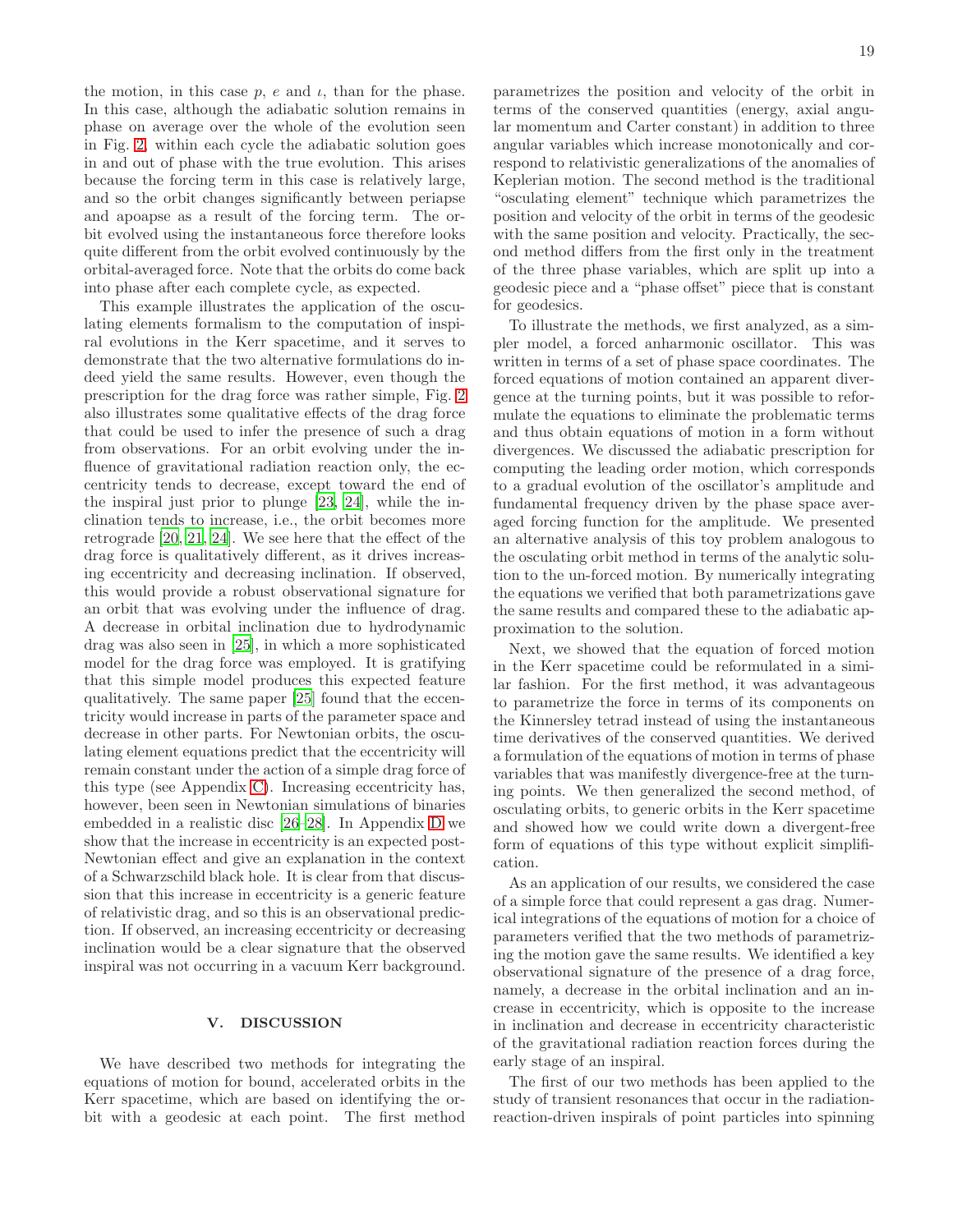black holes, using approximate post-Newtonian expressions for the self-force [\[22](#page-27-19)]. Other applications of this work will include the construction of accurate trajectories for orbits evolving under the action of the self-force, once self-force data for generic orbits are available. This will be essential for the construction of accurate gravitational waveforms for EMRIs, which will be needed for LISA data analysis. The formalism can also be used to estimate the magnitude of any secular changes in the orbital parameters that arise from the action of external perturbing forces. These could arise from gravitational perturbations from distant objects, such as stars or a second massive black hole, or from the presence of other material in the spacetime, such as the gas-drag which we considered in a simple way here. It will be very important to have a quantitative understanding of the importance of all these effects if intermediate-mass-ratio inspirals or EMRIs are to be used to carry out high-precision mapping of the spacetime around Kerr black holes and for tests of general relativity. Finally, the results described here will be useful to augment existing kludge models for inspiral waveforms. In particular, these methods will allow us to extract the secular part of the evolution of both the orbital constants of the motion and the phase constants, from self-force calculations. It is straightforward to include secular changes to the orbital parameters in the kludge framework [\[13\]](#page-27-10), and by doing this it should be possible to ensure that the kludge waveform stays in phase with the true waveform for long stretches of the inspiral. It will be important to have accurate but cheap-to-calculate waveform models available when the data from gravitational wave detectors are analyzed, as this data analysis will rely heavily on matched filtering using template waveforms.

## VI. ACKNOWLEDGMENTS

The work was supported in part by NSF Grant Nos. PHY-0757735 and PHY-0457200 and the John and David Boochever Prize Fellowship in Theoretical Physics at Cornell and NSF Grant Nos. PHY-0653653 and PHY-0601459, CAREER Grant No. PHY-0956189, the David and Barbara Groce Start-up Fund and the Sherman Fairchild Foundation at Caltech. JG's work is supported by the Royal Society. SB and SD were supported in part by DFG Grant No. SFB/TR 7 Gravitational Wave Astronomy and by DLR (Deutsches Zentrum fur Luft- und Raumfahrt). EF is grateful for the hospitality of the Theoretical Astrophysics Including Relativity Group at Caltech, and the Department of Applied Mathematics and Theoretical Physics at the University of Cambridge, as this paper was being completed.

# <span id="page-19-0"></span>Appendix A: Derivation of tetrad equations of motion in terms of radial and polar angular variables

In this appendix we derive the forms Eqs.  $(3.35)$  –  $(3.37)$ ,  $(3.38)$  and  $(3.40)$  of the equations of motion for forced motion in Kerr, in the tetrad formulation, and using the angular variables  $\psi_r$  and  $\psi_\theta$  instead of r and  $\theta$ .

#### 1. Evolution equations for first integrals  $E, L_z, K$

The evolution equations  $(3.35) - (3.37)$  $(3.35) - (3.37)$  for the conserved quantities  $E, L_z$  and  $K$  are obtained as follows. We start from the standard expressions for the first integrals in terms of the Killing vectors and Killing tensors

<span id="page-19-1"></span>
$$
\xi^{\alpha} = -\delta_t^{\alpha} , \qquad (A1)
$$

$$
\eta^{\alpha} = \delta^{\alpha}_{\phi} , \qquad (A2)
$$

$$
K^{\alpha\beta} = 2\Sigma m^{(\alpha} m^{*\beta)} - a^2 \cos^2 \theta g^{\alpha\beta} , \qquad (A3)
$$

and take proper time derivatives. Using the tetrad decomposition [\(3.26\)](#page-9-5) of the acceleration together with the expressions  $(3.6) - (3.8)$  $(3.6) - (3.8)$  for the basis covectors gives

<span id="page-19-2"></span>
$$
\frac{dE}{d\tau} = -\vec{a} \cdot \frac{\partial}{\partial t}
$$
\n
$$
= -\left(a_n + \frac{\Delta}{2\Sigma}a_l\right) - \frac{i a r \sin \theta}{\sqrt{2}\Sigma} (a_m - a_m^*)
$$
\n
$$
+ \frac{a^2 \sin \theta \cos \theta}{\sqrt{2}\Sigma} (a_m + a_m^*) . \tag{A4}
$$

Here, we have used the fact that  **given in Eq.**  $(3.8)$  **can** be written as

$$
\mathbf{m} = \frac{1}{\sqrt{2\Sigma}} \left[ -(ir + a\cos\theta)\sin\theta dt + (r - ia\cos\theta)\Sigma d\theta \right. + (ir + a\cos\theta)d\phi \right].
$$
 (A5)

Noting that  $a_m = (R_a - iI_a)/\sqrt{2}$ , and eliminating  $a_l$  with the aid of Eq. [\(3.33\)](#page-9-6) transforms Eq. [\(A4\)](#page-19-2) to the form

$$
\frac{dE}{d\tau} = -\frac{a_n}{u_n} \left( u_n - \frac{\Delta}{2\Sigma} u_l \right) - \frac{\Delta}{2\Sigma u_n} \left( R_a R_u + I_a I_u \right) \n- \frac{a \sin \theta}{\Sigma} \left( r I_a - a \cos \theta R_a \right) .
$$
\n(A6)

Using the expressions [\(3.30\)](#page-9-7) for the tetrad components  $u_n$  and  $u_l$  of the four velocity and converting from  $\tau$ derivatives to  $\lambda$  derivatives using Eq. [\(3.17\)](#page-8-6) then leads to the final form given in Eq. [\(3.35\)](#page-9-2).

Similarly, we obtain Eq. [\(3.36\)](#page-9-8) by starting from

$$
\frac{dL_z}{d\tau} = \vec{a} \cdot \frac{\partial}{\partial \phi}
$$
\n
$$
= -a \sin^2 \theta \left( a_n + \frac{\Delta}{2\Sigma} a_l \right) - \frac{\varpi^2 r \sin \theta}{\Sigma} I_a
$$
\n
$$
+ \frac{a \varpi^2 \sin \theta \cos \theta}{\Sigma} R_a , \qquad (A7)
$$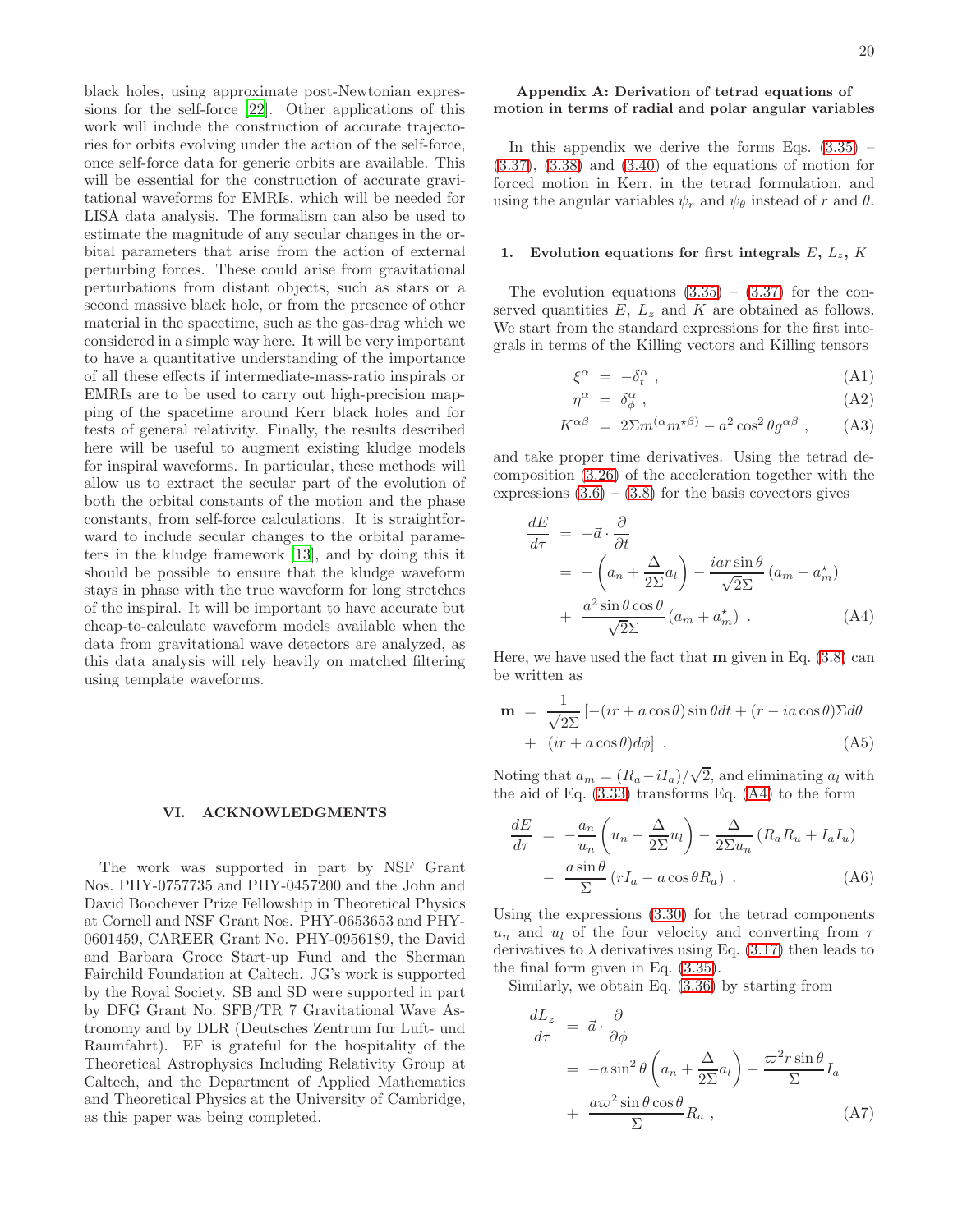and eliminating  $a_l$  using Eq. [\(3.33\)](#page-9-6) to obtain

$$
\frac{dL_z}{d\tau} = -a\sin^2\theta \frac{a_n}{u_n} \left( u_n + \frac{\Delta}{2\Sigma} u_l \right)
$$

$$
- \frac{a\sin^2\theta}{2\Sigma u_n} \left( R_a R_u + I_a I_u \right)
$$

$$
- \frac{\omega^2 r \sin\theta}{\Sigma} I_a + \frac{a\omega^2 \sin\theta \cos\theta}{\Sigma} R_a . \quad (A8)
$$

The form quoted in Eq. [\(3.36\)](#page-9-8) is then obtained from this using Eqs. [\(3.30\)](#page-9-7) as before.

The evolution of the Carter constant is obtained very simply from the expression for the Killing tensor to be

<span id="page-20-0"></span>
$$
\frac{dK}{d\tau} = 2K^{\alpha\beta}u_{\alpha}a_{\beta} = 2\Sigma (R_uR_a + I_uI_a) \quad , \tag{A9}
$$

where we have used the orthogonality relation  $g^{\alpha\beta}u_{\alpha}a_{\beta} =$ 0 and written the combination  $(u_m^{\star} a_m + u_m a_m^{\star})$  in terms of  $R_u$  and  $R_a$ . Combining this with the definition [\(3.34c\)](#page-9-9) of  $A_{III}$  yields Eq. [\(3.37\)](#page-9-3).

## 2. Polar motion

To obtain the equation of motion [\(3.38\)](#page-9-4) for  $\psi_{\theta}$ , we start by differentiating its definition [\(3.21\)](#page-8-3) with respect to  $\lambda$ :

<span id="page-20-1"></span>
$$
\sin \theta \cos \theta \left(\frac{d\theta}{d\lambda}\right) = z_{-} \sin \psi_{\theta} \cos \psi_{\theta}
$$

$$
\times \left[ \left(\frac{d\psi_{\theta}}{d\lambda}\right) - \frac{1}{2z_{-}} \cot \psi_{\theta} \left(\frac{dz_{-}}{d\lambda}\right) \right].
$$
(A10)

The equation of motion [\(3.14\)](#page-8-2) for  $\theta$  can be rewritten in the form

<span id="page-20-2"></span>
$$
\left(\frac{d\theta}{d\lambda}\right)^2 = \beta z_- \sin^2 \psi_\theta \frac{\left(z_+ - z_- \cos^2 \psi_\theta\right)}{\left(1 - z_- \cos^2 \psi_\theta\right)} . \tag{A11}
$$

We now take the square root of this equation. From the definition [\(3.21\)](#page-8-3) of  $\psi_{\theta}$  and noting that  $\psi_{\theta}$  monotonically increases, we see that  $(d\theta/d\lambda) > 0$  for  $0 < \psi_{\theta} < \pi$  and  $(d\theta/d\lambda)$  < 0 for  $\pi < \psi_{\theta} < 2\pi$ , so we must choose the positive square root on the right-hand side. Combining Eq. [\(A10\)](#page-20-1) and the square root of Eq. [\(A11\)](#page-20-2) now leads to an equation of motion for  $\psi_{\theta}$  in the form

<span id="page-20-4"></span>
$$
\frac{d\psi_{\theta}}{d\lambda} = \sqrt{\beta(z_{+} - z_{-} \cos^{2} \psi_{\theta})} + \frac{\cot \psi_{\theta}}{2z_{-}} \frac{dz_{-}}{d\lambda}.
$$
 (A12)

Next, we can obtain an expression for  $dz_{-}/d\lambda$  in terms of  $dP_i/d\tau$ , where  $P_i = (E, L_z, K)$  are the constants of motion, as follows. Using the chain rule gives  $dz_{-}/d\lambda =$  $(\partial z_-/\partial P_i)(dP_i/d\lambda)$ . Differentiating  $V_\theta$  in the form given in Eq.  $(3.20)$  with respect to  $P_i$  at fixed z and evaluating the result at  $z_$  relates  $dz_-/dP_i$  to  $(\partial V_{\theta}/\partial P_i)_{z_-}$ , which can be computed from Eq. [\(3.19\)](#page-8-8). This yields

$$
\frac{\beta(z_{+}-z_{-})}{(1-z_{-})}\frac{dz_{-}}{d\lambda} = \frac{dQ}{d\lambda} - 2L_{z}\left(\frac{z_{-}}{1-z_{-}}\right)\frac{dL_{z}}{d\lambda} + 2a^{2}Ez_{-}\frac{dE}{d\lambda}.
$$
\n(A13)

Now switching from the Carter constant  $Q$  to  $K = Q +$  $(L_z - aE)^2$  and using that  $d\lambda = d\tau/\Sigma$  we obtain

<span id="page-20-3"></span>
$$
\frac{\beta(z_{+}-z_{-})}{\Sigma} \frac{dz_{-}}{d\lambda} = (1-z_{-})\frac{dK}{d\tau} - 2(L_{z}-a(1-z_{-})E)
$$

$$
\times \left[\frac{dL_{z}}{d\tau} - a(1-z_{-})\frac{dE}{d\tau}\right]. \tag{A14}
$$

The expressions for the evolution of  $P_i$  in Eqs. [\(3.35\)](#page-9-2) – [\(3.37\)](#page-9-3) can now be used to obtain the explicit dependence on  $\psi_{\theta}$  of  $dz_{-}/d\lambda$  given by Eq. [\(A14\)](#page-20-3) by direct substitution. This gives

$$
\beta(z_{+}-z_{-})\frac{dz_{-}}{d\lambda} = \frac{2\Delta\mathcal{H}_{-}u_{r}a_{n}}{u_{n}} \;az_{-} \sin^{2}\psi_{\theta} + \left[2(1-z_{-})(r^{2}+a^{2}z_{-}\cos^{2}\psi_{\theta})^{2} - az_{-}\mathcal{H}_{-}\frac{\Delta\sin^{2}\psi_{\theta}}{u_{n}}\right] (R_{u}R_{a} + I_{u}I_{a}) + 2\mathcal{H}_{-}\sqrt{1-z_{-}\cos^{2}\psi_{\theta}}(r^{2}+a^{2}z_{-})(rI_{a}-a\cos\theta R_{a}), \tag{A15}
$$

where  $\mathcal{H}_{-} = \mathcal{H}(z_{-}) = L_{z} - a(1-z_{-})E$ . This can be written as

$$
\beta(z_{+}-z_{-})\frac{dz_{-}}{d\lambda} = \frac{\Delta\mathcal{H}_{-}}{u_{n}} \ a z_{-} \sin^{2}\psi_{\theta} \left[ (R_{u}R_{a} + I_{u}I_{a}) - 2u_{r}a_{n} \right] \n+ 2\left[ (1-z_{-})(r^{2} + a^{2}z_{-} \cos^{2}\psi_{\theta})^{2}R_{u} - \mathcal{H}_{-}a\sqrt{z_{-}}(r^{2} + a^{2}z_{-})\sqrt{1-z_{-}^{2}\cos^{2}\psi_{\theta}} \cos\psi_{\theta} \right] R_{a} \n+ 2\left[ (1-z_{-})(r^{2} + a^{2}z_{-} \cos^{2}\psi_{\theta})^{2}I_{u} + \mathcal{H}_{-}r(r^{2} + a^{2}z_{-})\sqrt{1-z_{-}^{2}\cos^{2}\psi_{\theta}} \right] I_{a} .
$$
\n(A16)

Substituting the expressions for the four velocity components Eqs.  $(3.30)$  and the definition  $(3.31)$  of H into the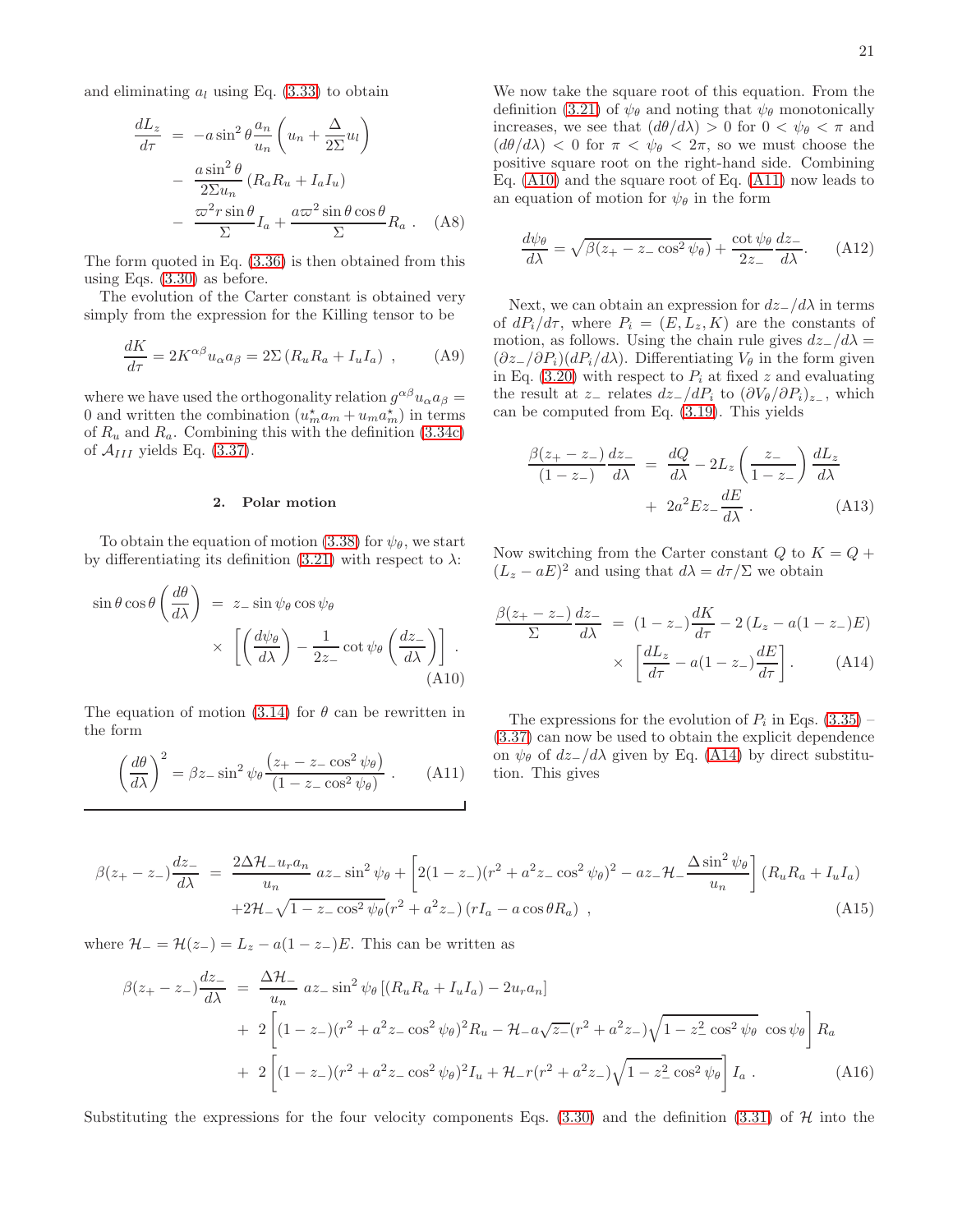coefficients of  $R_a$  and  $I_a$  inside the square brackets and expanding them out gives

<span id="page-21-0"></span>
$$
\beta(z_{+} - z_{-})\frac{dz_{-}}{d\lambda} = \frac{\Delta\mathcal{H}_{-}}{u_{n}} \ a z_{-} \sin^{2}\psi_{\theta} \left[\mathcal{A}_{III} - 2u_{r}a_{n}\right] + 2(1 - z_{-})\Sigma u_{\theta} (a \cos\theta I_{a} + rR_{a}) + \frac{2rz_{-} \sin^{2}\psi_{\theta}}{\sqrt{1 - z_{-} \cos^{2}\psi_{\theta}}} \left[\varpi^{3}L_{z} - a^{3}E(1 - z_{-})(1 - z_{-} \cos^{2}\psi_{\theta})\right] (rI_{a} - a \cos\theta R_{a}). \tag{A17}
$$

Using that  $u_{\theta} = (d\theta/d\lambda)$ , with  $(d\theta/d\lambda)$  given by the positive square root of Eq. [\(A11\)](#page-20-2) and inserting Eq. [\(A17\)](#page-21-0) into the equation of motion for  $\psi_{\theta}$  of Eq. [\(A12\)](#page-20-4) leads to the final result quoted in Eq. [\(3.38\)](#page-9-4).

## 3. Radial motion

We now give a derivation of the radial equation of motion [\(3.40\)](#page-10-1) which is similar to the above derivation of the equation [\(3.38\)](#page-9-4) of polar motion. From the definitions [\(3.13\)](#page-8-0) and [\(3.22\)](#page-8-9) of the radial potential we have

<span id="page-21-1"></span>
$$
\left(\frac{dr}{d\lambda}\right)^2 = F^2 - \Delta(r^2 + K)
$$
  
=  $(1 - E^2)(r_1 - r)(r - r_2)(r - r_3)(r - r_4)$ ,  
(A18)

where  $F$  was defined in Eq. [\(3.32\)](#page-9-11). We parametrize the roots of the right-hand side by Eq. [\(3.24\)](#page-9-0) for the turning points  $r_1$  and  $r_2$  of the bound motion, and by

<span id="page-21-2"></span>
$$
r_3 = \frac{p_3}{1 - e} , \qquad r_4 = \frac{p_4}{1 + e} \tag{A19}
$$

for the other two roots. Substituting the definition [\(3.23\)](#page-8-10) of  $\psi_r$  into Eq. [\(A18\)](#page-21-1) and using Eqs. [\(3.24\)](#page-9-0) and [\(A19\)](#page-21-2) gives, after some algebra,

<span id="page-21-3"></span>
$$
\left(\frac{dr}{d\lambda}\right)^2 = \frac{(1 - E^2)p^2e^2\sin^2\psi_r}{(1 - e^2)^2(1 + e\cos\psi_r)^4} \times [p(1 - e) - p_3(1 + e\cos\psi_r)] \times [p(1 + e) - p_4(1 + e\cos\psi_r)].
$$
 (A20)

By differentiating the definition [\(3.23\)](#page-8-10) of  $\psi_r$  we obtain

<span id="page-21-4"></span>
$$
\frac{d\psi_r}{d\lambda} = \frac{(1 + e \cos \psi_r)^2}{ep \sin \psi_r} \left(\frac{dr}{d\lambda}\right) + \frac{\cot \psi_r}{e} \left(\frac{de}{d\lambda}\right)
$$

$$
- \frac{1 + e \cos \psi_r}{ep \sin \psi_r} \left(\frac{dp}{d\lambda}\right) . \tag{A21}
$$

We note that  $\psi_r$  is chosen to monotonically increase, which means  $d\psi_r/d\lambda > 0$ . We specialize to the convention that  $\psi_r = 0$  at  $r = r_2$  and  $\psi_r = \pi$  at  $r = r_1$ , so that r increases for  $0 < \psi_r < \pi$  and decreases for  $\pi < \psi_r < 2\pi$  and we choose the positive square root in Eq. [\(A20\)](#page-21-3). Substituting Eq. (A20) for  $dr/d\lambda$  in Eq. [\(A21\)](#page-21-4) shows that the geodesic term becomes

<span id="page-21-5"></span>
$$
\frac{d\psi_r}{d\lambda}\Big|_{\text{geodesic}} = \frac{\sqrt{1 - E^2}}{(1 - e^2)} \left[ p(1 - e) - p_3(1 + e \cos \psi_r) \right]^{1/2} \times \left[ p(1 + e) - p_4(1 + e \cos \psi_r) \right]^{1/2} \n= \mathcal{P}.
$$
\n(A22)

Here one can check that Eq. [\(A22\)](#page-21-5) is just a reparametrization of Eq. [\(3.42\)](#page-10-2) by substituting the radial potential in the form given in Eq. [\(3.13\)](#page-8-0) in terms of  $P_i$  into Eq. [\(A21\)](#page-21-4), since  $\mathcal{P} = (dr/d\psi_r)^{-1}\sqrt{V_r}$ , expressed in terms of  $\psi_r$ .

The nongeodesic terms in Eq. [\(A21\)](#page-21-4) are obtained as follows. From Eq.  $(3.24)$  for  $r_1$  and  $r_2$  it follows that  $2p^{-1} = r_1^{-1} + r_2^{-1}$  and  $2(1 - e)^{-1} = r_1/r_2 + 1$ , and thus

<span id="page-21-6"></span>
$$
2\frac{dp}{d\lambda} = p^2 \left(\frac{dr_1/d\lambda}{r_1^2} + \frac{dr_2/d\lambda}{r_2^2}\right)
$$
  
\n
$$
= (1 - e)^2 \frac{dr_1}{d\lambda} + (1 + e)^2 \frac{dr_2}{d\lambda},
$$
 (A23a)  
\n
$$
2\frac{de}{d\lambda} = p^2 \left(\frac{dr_1/d\lambda}{r_1^2 r_2} - \frac{dr_2/d\lambda}{r_2^2 r_1}\right)
$$
  
\n
$$
= \frac{(1 - e^2)}{p} \left[ (1 - e)\frac{dr_1}{d\lambda} - (1 + e)\frac{dr_2}{d\lambda} \right].
$$
 (A23b)

Substituting Eqs. [\(A23\)](#page-21-6) into Eq. [\(A21\)](#page-21-4) gives

$$
\frac{d\psi_r}{d\lambda} = \mathcal{P} + \frac{1}{2ep\sin\psi_r}
$$
  
 
$$
\times \left[ (1-e)^2 (\cos\psi_r - 1) \frac{dr_1}{d\lambda} - (1+e)^2 (1+\cos\psi_r) \frac{dr_2}{d\lambda} \right].
$$
 (A24)

Next, expressions for the derivatives of the turning points  $r_1$  and  $r_2$  can be computed in terms of  $dP_i/d\lambda$ by using that  $(dr_{1,2}/d\lambda) = (\partial r_{1,2}/\partial P_i)dP_i/d\lambda$ . Differentiating the radial potential with respect to  $P_i$  at fixed r and evaluating the result at  $r_1$  and  $r_2$  gives

<span id="page-21-7"></span>
$$
\left. \frac{\partial V_r}{\partial P_i} \right|_{r_1} = (1 - E^2)(r_1 - r_2)(r_1 - r_3)(r_1 - r_4) \frac{\partial r_1}{\partial P_i},
$$
\n(A25)\n
$$
\left. \frac{\partial V_r}{\partial P_i} \right|_{r_2} = -(1 - E^2)(r_1 - r_2)(r_2 - r_3)(r_2 - r_4) \frac{\partial r_2}{\partial P_i}.
$$
\n(A26)

We note that one can see from Eqs. [\(3.22\)](#page-8-9), [\(A18\)](#page-21-1) and  $(A25)$ – $(A26)$  that the coefficients of  $\partial r_{1,2}/\partial P_i$  can be expressed in terms of the r-derivative of  $V_r$  at fixed  $P_i$  eval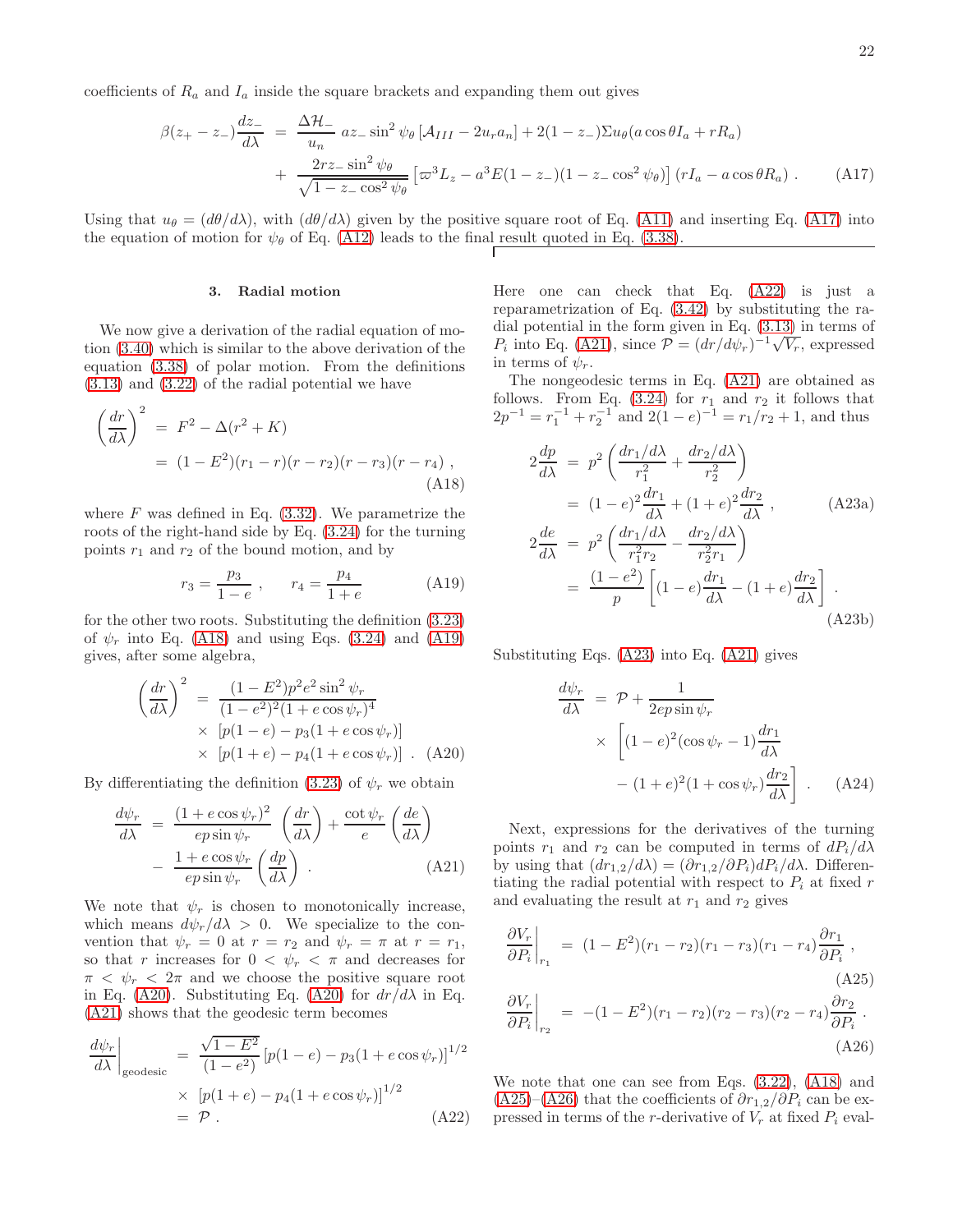uated at the turning points as

$$
\left. \frac{\partial V_r}{\partial P_i} \right|_{r_{1,2}} = -\left. \frac{\partial V_r}{\partial r} \right|_{r_{1,2}} \left. \frac{\partial r_{1,2}}{\partial P_i}, \right. \tag{A27}
$$

$$
= -\kappa(r_{1,2}) \frac{\partial r_{1,2}}{\partial P_i} . \tag{A28}
$$

Here  $\kappa(r) \equiv V'_r(r)$ , which can be computed from Eq. [\(A18\)](#page-21-1) to be

$$
\kappa(r) = 4EFr - 2r\Delta - 2(r - M)(r^2 + K) , \quad (A29)
$$

where the definition  $(3.32)$  of  $F$  has been used. Using the derivatives of Eq. [\(A18\)](#page-21-1) with respect to  $P_i$  then results in the following expressions for  $dr_{1,2}/d\lambda$ :

$$
\frac{dr_{1,2}}{d\lambda} = -\frac{2F_{1,2}}{\kappa_{1,2}} \left( \varpi_{1,2}^2 \frac{dE}{d\lambda} - a \frac{dL_z}{d\lambda} \right) + \frac{\Delta_{1,2}}{\kappa_{1,2}} \frac{dK}{d\lambda} \quad (A30)
$$

With this, Eq. [\(A21\)](#page-21-4) becomes

<span id="page-22-0"></span>
$$
\frac{d\psi_r}{d\lambda} = \mathcal{P} + \frac{1}{2ep\sin\psi_r} \left\{ (1-e)^2(\cos\psi_r - 1) \left[ -\frac{2F_1}{\kappa_1} \left( \varpi_1^2 \frac{dE}{d\lambda} - a \frac{dL_z}{d\lambda} \right) + \frac{\Delta_1}{\kappa_1} \frac{dK}{d\lambda} \right] - (1+e)^2(\cos\psi_r + 1) \left[ -\frac{2F_2}{\kappa_2} \left( \varpi_2^2 \frac{dE}{d\lambda} - a \frac{dL_z}{d\lambda} \right) + \frac{\Delta_2}{\kappa_2} \frac{dK}{d\lambda} \right] \right\}.
$$
\n(A31)

The next step is to substitute the expressions  $(3.35) - (3.37)$  $(3.35) - (3.37)$  for the derivatives of the first integrals into Eq. [\(A31\)](#page-22-0). After some algebra we obtain

<span id="page-22-2"></span>
$$
2ep\sin\psi_r\left(\frac{d\psi_r}{d\lambda} - \mathcal{P}\right) = 2\Delta \frac{u_r}{u_n} a_n \left[ (1 - e)^2 (1 - \cos\psi_r) \frac{\Sigma_1 F_1}{\kappa_1} + (1 + e)^2 (1 + \cos\psi_r) \frac{\Sigma_2 F_2}{\kappa_2} \right] + R_a (1 - e)^2 (1 - \cos\psi_r) \left[ R_u \left( \frac{\Sigma_1 F_1 \Delta}{\Sigma \kappa_1 u_n} + \frac{2 \Sigma \Delta_1}{\kappa_1} \right) + \frac{2F_1 a^2 \sin\theta \cos\theta (r^2 - r_1^2)}{\kappa_1 \Sigma} \right] + I_a (1 - e)^2 (1 - \cos\psi_r) \left[ I_u \left( \frac{\Sigma_1 F_1 \Delta}{\Sigma \kappa_1 u_n} + \frac{2 \Sigma \Delta_1}{\kappa_1} \right) - \frac{2F_1 ar \sin\theta (r^2 - r_1^2)}{\kappa_1 \Sigma} \right] + R_a (1 + e)^2 (1 + \cos\psi_r) \left[ (1 \leftrightarrow 2) \right] + I_a (1 + e)^2 (1 + \cos\psi_r) \left[ (1 \leftrightarrow 2) \right] , \tag{A32}
$$

 $\Gamma$ 

where  $\Sigma_1 = \varpi_1^2 - a^2 \sin^2 \theta$ . Noting that  $u_r = \Delta^{-1}(dr/d\lambda)$ and using the definition [\(A22\)](#page-21-5) of  $P$  gives an explicit expression for  $u_r$ :

<span id="page-22-1"></span>
$$
u_r = \frac{p e \sin \psi_r \mathcal{P}}{\Delta (1 + e \cos \psi_r)^2} . \tag{A33}
$$

Also, from the definitions [\(3.23\)](#page-8-10) and [\(3.24\)](#page-9-0), we have that

<span id="page-22-3"></span>
$$
(r - r_1) = -\frac{pe(1 + \cos \psi_r)}{(1 - e)(1 + e \cos \psi_r)}, \quad \text{(A34)}
$$

$$
(r - r_2) = \frac{pe(1 - \cos \psi_r)}{(1 + e)(1 + e \cos \psi_r)}.
$$
 (A35)

Substitution of Eq. [\(A33\)](#page-22-1) and Eq. [\(3.30\)](#page-9-7) together with further algebraic manipulations on Eq. [\(A32\)](#page-22-2) lead to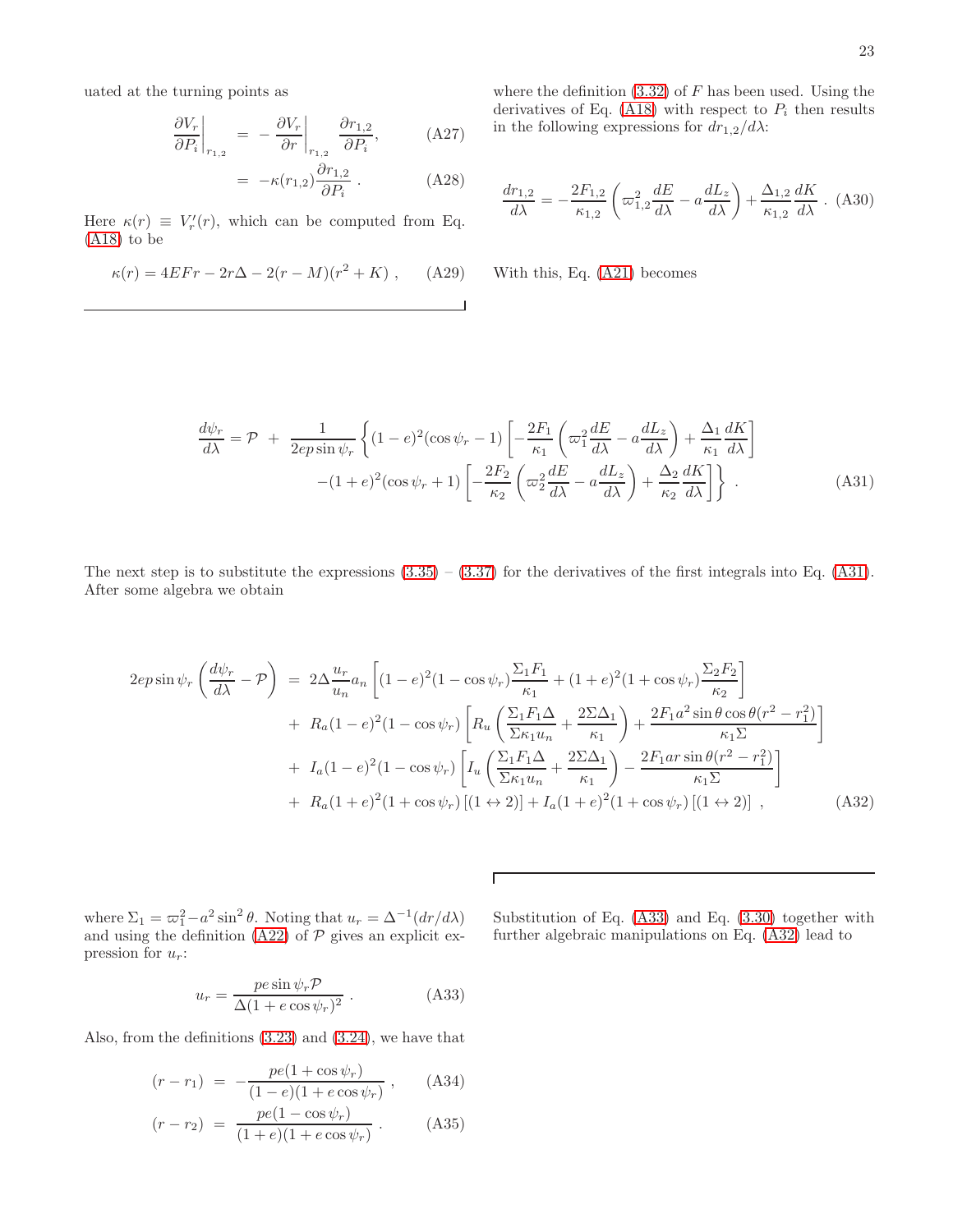<span id="page-23-2"></span>
$$
\frac{d\psi_r}{d\lambda} = \mathcal{P}\left\{1 + \frac{a_n}{u_n(1 + e \cos \psi_r)^2} \left[ (1 - e)^2 (1 - \cos \psi_r) \frac{\Sigma_1 F_1}{\kappa_1} + (1 + e)^2 (1 + \cos \psi_r) \frac{\Sigma_2 F_2}{\kappa_2} \right] \right\} \n+ \frac{(1 - e)^2 (\cos \psi_r - 1)}{2ep \sin \psi_r} \left[ \frac{1}{\kappa_1 u_n} (\Sigma_1 F_1 \Delta - \Sigma \Delta_1 F) - \frac{\Delta \Sigma \Delta_1 u_r}{\kappa_1 u_n} \right] (R_u R_a + I_u I_a) \n+ \frac{(1 - e)^2 (\cos \psi_r - 1) F_1 a \sin \theta}{\kappa_1 ep \sin \psi_r} (r + r_1)(r - r_1)(a \cos \theta R_a - r I_a) \n+ \frac{(1 + e)^2 (1 + \cos \psi_r)}{2ep \sin \psi_r} \left[ \frac{1}{\kappa_2 u_n} (\Sigma_2 F_2 \Delta - \Sigma \Delta_2 F) - \frac{\Delta \Sigma \Delta_2 u_r}{\kappa_2 u_n} \right] (R_u R_a + I_u I_a) \n+ \frac{F_2 a \sin \theta (1 + e)^2 (1 + \cos \psi_r)}{\kappa_2 ep \sin \psi_r} (r + r_2)(r - r_2)(a \cos \theta R_a - r I_a).
$$
\n(A36)

We can simplify the coefficients of  $R_a$  and  $I_a$  by expanding the term  $(\Sigma_1 F_1 \Delta - \Sigma \Delta_1 F)$  using the explicit expressions in Eq. [\(3.2\)](#page-7-4) to obtain an explicit factor of  $(r - r_1)$ :

<span id="page-23-1"></span>
$$
\frac{(\Sigma_1 F_1 \Delta - \Sigma \Delta_1 F)}{(r - r_1)} = -(r + r_1) \left[ a^3 (aE + zL_z) + E (r^2 + r_1^2) (a^2 - 2Mr) - 2a^2 EMrz - 4a^2 EMr + 2aL_zMr + Er^2r_1^2 \right]
$$
  
\n
$$
\equiv Q_1 ,
$$
\n(A37)

where  $z = \cos^2 \theta$ , as before. We similarly define  $Q_2$  by replacing  $1 \rightarrow 2$  in Eq. [\(A37\)](#page-23-1). Substituting Eqs. (A37) as well as Eqs. [\(A33\)](#page-22-1) and [\(A35\)](#page-22-3) into Eq. [\(A36\)](#page-23-2) and using the definitions [\(3.34\)](#page-9-12) yields after simplifications

$$
\frac{d\psi_r}{d\lambda} = \mathcal{P}\left\{1 + \frac{a_n}{u_n(1 + e\cos\psi_r)^2} \left[(1 - e)^2(1 - \cos\psi_r)\frac{\Sigma_1 F_1}{\kappa_1} + (1 + e)^2(1 + \cos\psi_r)\frac{\Sigma_2 F_2}{\kappa_2}\right]\right\} \n+ \frac{(1 - e)^2(1 - \cos\psi_r)}{2\sin\psi_r} \left\{\frac{\Sigma\Delta_1 \mathcal{P}\mathcal{A}_{III}\sin\psi_r}{\kappa_1 u_n(1 + e\cos\psi_r)^2} + \frac{Q_1\mathcal{A}_{III}(1 + \cos\psi_r)}{(1 + e\cos\psi_r)(1 - e)} - \frac{2F_1a\sin\theta(r + r_1)\mathcal{A}_{II}(1 + \cos\psi_r)}{\kappa_1(1 - e)(1 + e\cos\psi_r)}\right\} \n+ \frac{(1 + e)^2(1 + \cos\psi_r)}{2\sin\psi_r} \left\{\frac{\Sigma\Delta_2 \mathcal{P}\mathcal{A}_{III}\sin\psi_r}{\kappa_2 u_n(1 + e\cos\psi_r)^2} - \frac{Q_2\mathcal{A}_{III}(1 - \cos\psi_r)}{(1 + e\cos\psi_r)(1 + e)} + \frac{2F_2a\sin\theta(r + r_2)\mathcal{A}_{II}(1 - \cos\psi_r)}{\kappa_2(1 + e)(1 + e\cos\psi_r)}\right\}.
$$

This can be further simplified to be

$$
\frac{d\psi_r}{d\lambda} = \mathcal{P}\left\{1 + \frac{a_n}{u_n(1 + e \cos \psi_r)^2} \left[ (1 - e)^2 (1 - \cos \psi_r) \frac{\Sigma_1 F_1}{\kappa_1} + (1 + e)^2 (1 + \cos \psi_r) \frac{\Sigma_2 F_2}{\kappa_2} \right] \right\} \n+ \frac{A_{III} \sin \psi_r}{2(1 + e \cos \psi_r) u_n} \left[ \frac{Q_1 (1 - e)}{\kappa_1} - \frac{Q_2 (1 + e)}{\kappa_2} \right] \n+ \frac{\Sigma A_{III} \mathcal{P}}{2(1 + e \cos \psi_r)^2 u_n} \left[ (1 - e^2)(1 - \cos \psi_r) \frac{\Delta_1}{\kappa_1} + (1 + e)^2 (1 + \cos \psi_r) \frac{\Delta_2}{\kappa_2} \right] \n- \frac{a \sin \theta \sin \psi_r A_{II}}{1 + e \cos \psi_r} \left[ \frac{F_1 (1 - e)(r + r_1)}{\kappa_1} - \frac{F_2 (1 + e)(r + r_2)}{\kappa_2} \right] .
$$
\n(A38)

## <span id="page-23-0"></span>Appendix B: Adiabatic Limit

form

Г

<span id="page-23-3"></span>
$$
\dot{\psi}_{\alpha} = \omega_{\alpha}(\psi_{\alpha}, \mathbf{J}) + \epsilon g_{\alpha}^{(1)}(\boldsymbol{\psi}, \mathbf{J}) + O(\epsilon^2),
$$
  
\n
$$
1 \leq \alpha \leq N, \text{ (B1a)}
$$
  
\n
$$
\dot{J}_{\lambda} = \epsilon G_{\lambda}^{(1)}(\boldsymbol{\psi}, \mathbf{J}) + \epsilon^2 G_{\lambda}^{(2)}(\boldsymbol{\psi}, \mathbf{J}) + O(\epsilon^3),
$$
  
\n
$$
1 \leq \lambda \leq M. \text{ (B1b)}
$$

In this appendix, we derive our method of obtaining the leading order, adiabatic solutions to the forced geodesic equations in Kerr. This method was used to obtain the numerical adiabatic solutions that are plotted and discussed in Sec. [IV](#page-16-0) above. The starting point is the specific form  $(3.35) - (3.40)$  $(3.35) - (3.40)$  of the forced geodesic equations derived in Sec. [III C](#page-9-1) above, which have the general

Here  $\psi = (\psi_1, \ldots, \psi_N)$  are a set of angular variables, and  $\mathbf{J} = (J_1, \ldots, J_M)$  are a set of quantities that are conserved for the unperturbed system. Dots denote derivatives with respect to  $\lambda$ . The functions  $\omega_{\alpha}$  determine the frequencies of the unperturbed motion (geodesic motion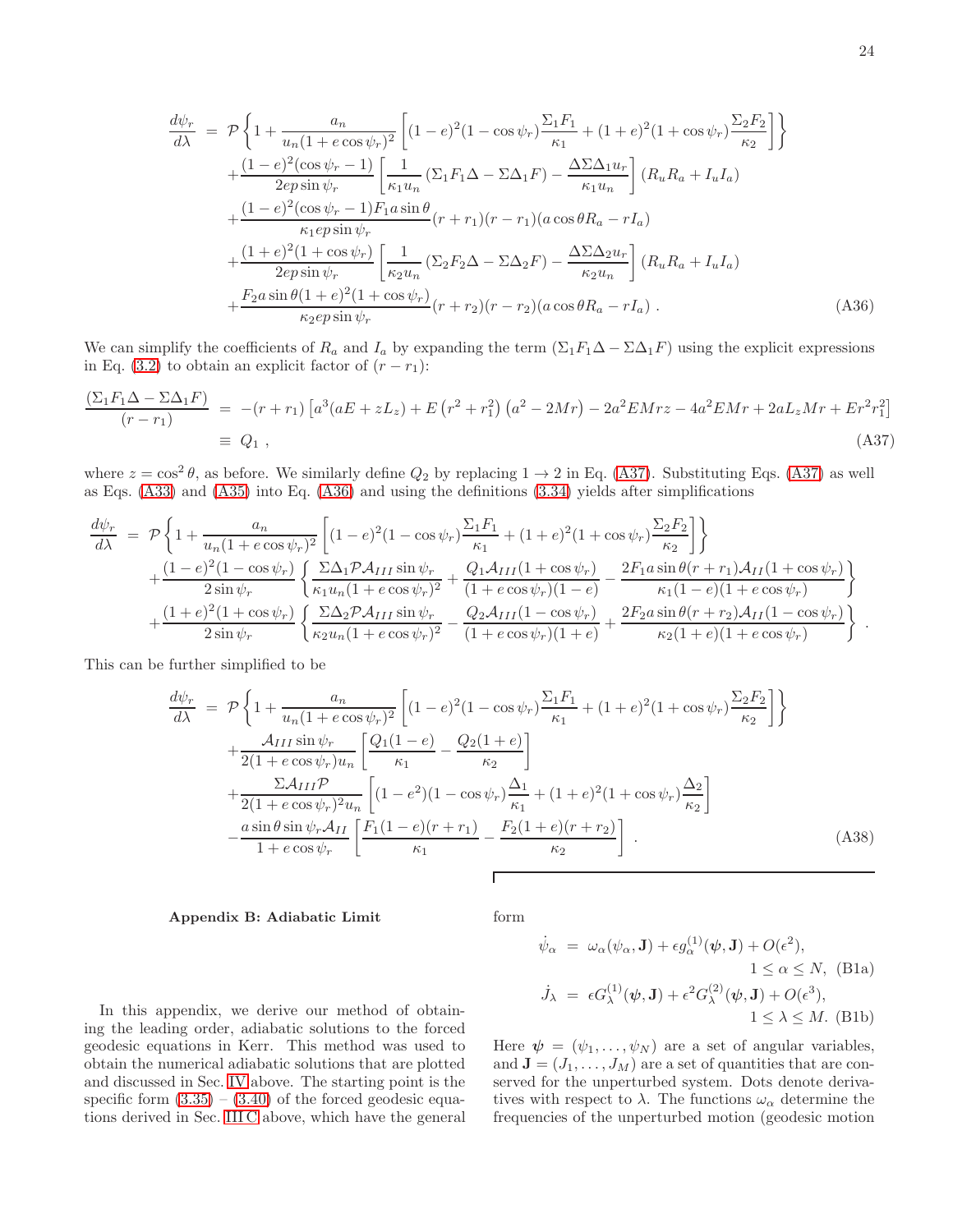for the Kerr application), and the functions  $g_{\alpha}^{(1)}, G_{\lambda}^{(1)}$  $\lambda^{(1)}$  and  $G_\lambda^{(2)}$  $\lambda^{(2)}$  represent the external perturbations on the system<sup>4</sup>. These functions are all periodic in each phase variable with period  $2\pi$ . In the special case when the frequencies  $\omega_{\alpha}$  are independent of the phase variables  $\psi$ , the variables  $\psi_{\alpha}$  and  $J_{\lambda}$  are (generalized versions of) actionangle variables. This special case is actually fully general; one can always perform a redefinition of the phase variables to achieve this. This case of action-angle variables was studied in detail in Ref. [\[12](#page-27-9)], where the form of the adiabatic and post-adiabatic solutions were derived.

Here we will generalize the analysis of Ref. [\[12\]](#page-27-9) to the more general system of Eqs. [\(B1\)](#page-23-3), since our system of Eqs.  $(3.35)$ – $(3.40)$  in Kerr is of this form. We start by describing the result for the adiabatic limit, and then we outline its derivation. The adiabatic solutions are given by the following set of steps:

1. We define the averaging operation, for any function  $f(\psi)$  of  $\psi$ , by

<span id="page-24-3"></span>
$$
\langle f \rangle_{\mathbf{J}} \equiv \frac{\int_0^{2\pi} \frac{d\psi_1}{\omega_1(\psi_1, \mathbf{J})} \cdots \int_0^{2\pi} \frac{d\psi_N}{\omega_N(\psi_N, \mathbf{J})} f(\psi_1, \dots, \psi_N)}{\int_0^{2\pi} \frac{d\psi_1}{\omega_1(\psi_1, \mathbf{J})} \cdots \int_0^{2\pi} \frac{d\psi_N}{\omega_N(\psi_N, \mathbf{J})}}.
$$
\n(B2)

The subscript J on the left-hand side is a reminder that the averaging operation depends on the value of J.

2. We define the averaged frequencies and forcing functions

<span id="page-24-4"></span>
$$
\bar{\omega}_{\alpha}(\mathbf{J}) \equiv \langle \omega_{\alpha}(\psi_{\alpha}, \mathbf{J}) \rangle_{\mathbf{J}} , \qquad (B3)
$$

and

$$
\bar{G}_{\lambda}^{(1)}(\mathbf{J}) \equiv \langle G_{\lambda}^{(1)}(\boldsymbol{\psi}, \mathbf{J}) \rangle_{\mathbf{J}} . \tag{B4}
$$

3. We solve a set of ordinary differential equations in the slow time parameter

$$
\tilde{\lambda} = \epsilon \lambda \tag{B5}
$$

for two sets of auxiliary functions  $\bar{\chi}_{\alpha}(\tilde{\lambda})$  and  $\mathcal{J}_{\lambda}(\tilde{\lambda})$ . This set of ordinary differential equations is

<span id="page-24-7"></span>
$$
\frac{d\bar{\chi}_{\alpha}}{d\tilde{\lambda}} = \bar{\omega}_{\alpha}(\mathcal{J}(\tilde{\lambda})) , \qquad (B6a)
$$

$$
\frac{d\mathcal{J}_{\lambda}}{d\tilde{\lambda}} = \bar{G}_{\lambda}^{(1)}(\mathcal{J}(\tilde{\lambda})) . \tag{B6b}
$$

Note that for this step, one does not need to specify a value of  $\epsilon$ .

4. We can then write down the adiabatic solutions:

<span id="page-24-6"></span>
$$
J_{\lambda}(\lambda,\epsilon) = \mathcal{J}_{\lambda}(\epsilon \lambda), \tag{B7a}
$$

$$
\psi_{\alpha}(\lambda,\epsilon) = \Xi_{\alpha} \left[ \frac{1}{\epsilon} \bar{\chi}_{\alpha}(\epsilon \lambda) , \mathcal{J}(\epsilon \lambda) \right] , \quad (B7b)
$$

where the function  $\Xi_{\alpha}(\chi, \mathbf{J})$  is defined implicitly by the equation

<span id="page-24-2"></span>
$$
\frac{\chi}{2\pi} = \frac{\int_0^{\Xi_\alpha(\chi,\mathbf{J})} \frac{d\psi}{\omega_\alpha(\psi,\mathbf{J})}}{\int_0^{2\pi} \frac{d\psi}{\omega_\alpha(\psi,\mathbf{J})}}.
$$
(B8)

and satisfies

<span id="page-24-1"></span>
$$
\Xi_{\alpha}(\chi + 2\pi, \mathbf{J}) = \Xi_{\alpha}(\chi, \mathbf{J}) + 2\pi . \tag{B9}
$$

We now turn to the derivation of this result. We start by rewriting the differential Eqs. [\(B1\)](#page-23-3) in terms of the new variables  $(\chi_{\alpha}, J_{\lambda})$ , defined implicitly by the relation

<span id="page-24-5"></span>
$$
\psi_{\alpha}(\chi_{\alpha}, \mathbf{J}) \equiv \Xi_{\alpha}(\chi_{\alpha}, \mathbf{J}) . \tag{B10}
$$

All of the functions appearing in the differential equations are expressed as functions of the new phases  $\chi_{\alpha}$ ; they must be periodic functions of each  $\chi_{\alpha}$  by virtue of the property [\(B9\)](#page-24-1). Using the definitions [\(B8\)](#page-24-2), [\(B2\)](#page-24-3) and [\(B3\)](#page-24-4) the result can be written in the form

$$
\dot{\chi}_{\alpha} = \bar{\omega}_{\alpha}(\mathbf{J}) + \epsilon \frac{\bar{\omega}_{\alpha}(\mathbf{J})}{\omega_{\alpha}(\chi_{\alpha}, \mathbf{J})} g_{\alpha}^{(1)}(\boldsymbol{\chi}, \mathbf{J}) + O(\epsilon^{2}) ,
$$
\n
$$
1 \leq \alpha \leq N , \qquad (B11a)
$$

$$
\dot{J}_{\lambda} = \epsilon G_{\lambda}^{(1)}(\mathbf{\chi}, \mathbf{J}) + \epsilon^2 G_{\lambda}^{(2)}(\mathbf{\chi}, \mathbf{J}) + O(\epsilon^3), \ 1 \le \lambda \le M.
$$
\n(B11b)

This system of equations is now in a form to which the results of Ref. [\[12\]](#page-27-9) can be applied; the variables  $(\chi_{\alpha}, J_{\lambda})$ are generalized action-angle variables. The averaging operation defined in [\[12](#page-27-9)], a straightforward averaging with respect to the phases  $\chi_{\alpha}$ , coincides with the definition [\(B2\)](#page-24-3) used here, because of the definition [\(B10\)](#page-24-5). The results of Ref. [\[12](#page-27-9)] now imply that the leading order solution for  $J_{\lambda}$  is of the form given by Eqs. [\(B7a\)](#page-24-6) and [\(B6b\)](#page-24-7). They also imply that the leading order solution for  $\chi_{\alpha}$ is of the form  $\chi_{\alpha}(\lambda, \epsilon) = \bar{\chi}_{\alpha}(\epsilon \lambda)/\epsilon$ , where  $\bar{\chi}_{\alpha}$  satisfies the differential equation [\(B6a\)](#page-24-7). Combining this with the definition [\(B10\)](#page-24-5) now yields the result [\(B7b\)](#page-24-6).

## <span id="page-24-0"></span>Appendix C: Perturbation of Keplerian Orbits

Here we derive the osculating element equations for a Keplerian orbit experiencing a force in the plane of the orbit,  $\mathbf{f} = -\mu \mathbf{r}/r^3$ . In this case, we can take the orbital plane to be the x-y plane. The orbit is described by four  $parameters$  — the semimajor axis,  $a$ , the eccentricity,  $e$ , the argument of perihelion,  $\omega$ , and the time of pericenter passage,  $T_0$ . (The restriction to a plane gets rid of the

<sup>&</sup>lt;sup>4</sup> Note that the notation  $\omega_{\alpha}(\psi_{\alpha}, \mathbf{J})$  means that each  $\omega_{\alpha}$  depends only on a single phase variable  $\psi_{\alpha}$ , and does not depend on the phase variables  $\psi_{\beta}$  with  $\beta \neq \alpha$ . The adiabatic limit of the more general system of equations with  $\omega_{\alpha} = \omega_{\alpha}(\psi, \mathbf{J})$  would be considerably more complicated.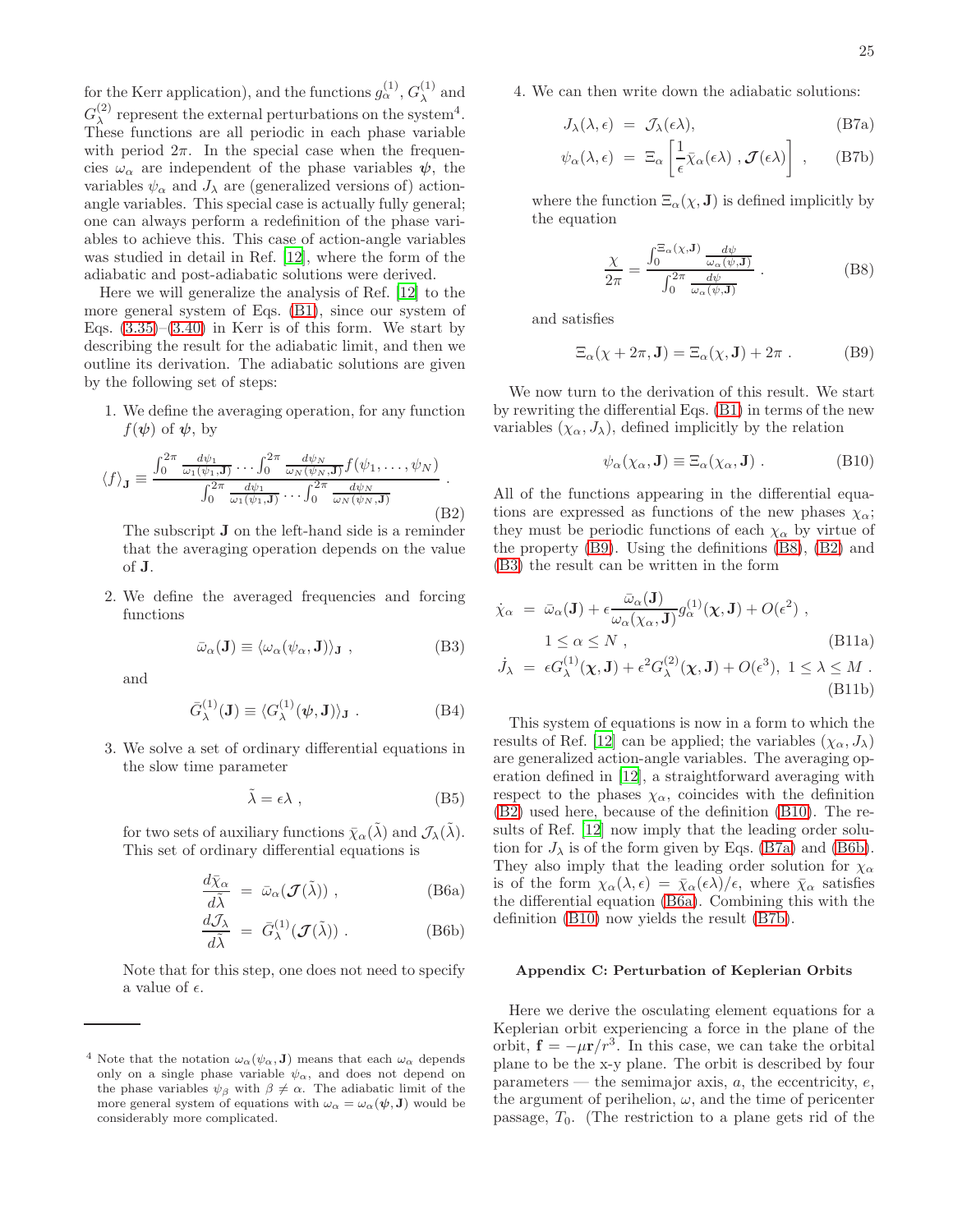other two orbital constants.) The orbit is elliptical and described by

$$
r = \frac{a(1 - e^2)}{1 + e \cos(u - \omega)} = a(1 - e \cos E) , \quad (C1)
$$

$$
\dot{u} = \sqrt{\frac{\mu}{a^3(1 - e^2)^3}} (1 + e \cos(u - \omega))^2 , \quad (C2)
$$

in which u is the argument. It is usual to call  $v = u - \omega$ the *true anomaly* and  $E$  defined by the first equation above is the eccentric anomaly. The time of pericenter passage is given implicitly by

$$
\int_0^{v_0} \frac{\mathrm{d}v'}{(1 + e \cos v')^2} = \sqrt{\frac{\mu}{a^3 (1 - e^2)^3}} \left( t_0 - T_0 \right) , \quad \text{(C3)}
$$

where  $v_0 = v(t_0)$ .

Under the action of a force in the orbital plane with radial component  $R'$  and tangential component  $S'$ , the Gaussian perturbation equations predict the following evolution equations for the four orbital elements [\[10\]](#page-27-7):

<span id="page-25-1"></span>
$$
\dot{a} = \sqrt{\frac{a(1 - e^2)}{\mu}} \frac{2a}{1 - e^2} \left( e \sin v R' + \frac{p}{r} S' \right) , \quad (C4)
$$

$$
\dot{e} = \sqrt{\frac{a(1 - e^2)}{\mu}} [\sin vR' + (\cos v + \cos E)S'] , \quad (C5)
$$

$$
\dot{\omega} = \frac{1}{e} \sqrt{\frac{a(1 - e^2)}{\mu}} \left[ -\cos vR' + \left(1 + \frac{r}{p}\right) \sin vS'\right],\tag{C6}
$$

$$
\dot{T}_0 = -\frac{a^2(1-e^2)}{\mu e} \left[ \left( \cos v - 2e\frac{r}{p} \right) R' - \left( 1 + \frac{r}{p} \right) \sin v S' \right] - \frac{3}{2} \frac{\dot{a}}{a} (t - T_0) . \tag{C7}
$$

If we consider the true anomaly, v, then since  $v = u - \omega$ ,  $\dot{v} = \dot{u} - \dot{\omega}$ . By the definition of the osculating elements, the value of  $\dot{u}$  is always given by the geodesic value, and so we see that the evolution of the true anomaly differs from integrating the instantaneous time-evolving geodesic equation by the  $\dot{\omega}$  term. This can also be seen by differentiating the orbit equation and using that both  $r$  and  $\dot{r}$  are consistent with the instantaneous geodesic to obtain

$$
\dot{v} = \frac{\sqrt{\mu a (1 - e^2)}}{r^2} + \frac{\dot{e}}{e} \frac{\cos v}{\sin v} \n- \left(\frac{\dot{a}}{a} - \frac{2\dot{e}e}{1 - e^2}\right) \left(\frac{1 + e \cos v}{e \sin v}\right) .
$$
\n(C8)

The first term is the geodesic  $\dot{v}$ , while the other terms arise as a result of the perturbation. Although this equation looks singular at turning points,  $\sin v = 0$ , substitution of the expressions for  $\dot{a}$ ,  $\dot{e}$  and the geodesic equations gives the necessary calculations and the expression reduces to  $-\dot{\omega}$ , as it should.

## <span id="page-25-0"></span>Appendix D: Drag force in Schwarzschild geometry

In order to understand the effect that leads to an increase of eccentricity we can consider a Schwarzschild BH system, in which the same effect is seen, but which is easier to analyze and to understand. The osculating element equation for the evolution of the eccentricity, Eq. [\(3.60\)](#page-12-3), in the case of a nonrotating BH reduces to Eq. (37) in [\[1](#page-27-0)] and has the form

$$
\frac{de}{dv} = \mathcal{R}(p, e, v)a^r + \mathcal{T}(p, e, v)a^\phi.
$$
 (D1)

We use a drag force to perturb the orbit which takes a very simple form  $a^r = -\gamma u^r$ ,  $a^\phi = -\gamma u^\phi$ . The velocities, in Schwarzschild coordinates, are

$$
u^{r} = e \sin v \sqrt{\frac{p - 6 - 2e \cos v}{p(p - 3 - e^{2})}} , \qquad (D2)
$$

$$
u^{\phi} = \frac{(1 + e \cos v)^2}{pM\sqrt{p - 3 - e^2}}.
$$
 (D3)

The equation for  $de/dv$  is integrable for this perturbing force if changes to  $e$  and  $p$  are ignored over the orbit and the result can expressed in terms of elliptic integrals. However, this is quite messy and we are primarily interested in the leading order correction to the orbit. We make a weak field expansion  $(M/p \ll 1)$  of the terms entering this equation:

$$
\mathcal{R} \approx \frac{p^2}{M} \left( \mathcal{R}_0(e, v) + \frac{M}{p} \mathcal{R}_1(e, v) + O(M^2/p^2) \right) , \text{(D4)}
$$
  

$$
\mathcal{T} \approx p^3 M \left( \mathcal{T}_0(e, v) + \frac{M}{p} \mathcal{T}_1(e, v) + O(M^2/p^2) \right) , \text{(D5)}
$$

here we do not go beyond the first correction to the Keplerian term. Similarly, we find for the velocities

$$
u^{r} = \sqrt{\frac{M}{p}} u_{0}^{r}(e, v) \left( 1 + \frac{M}{p} u_{1}^{r}(e, v) + O(M^{2}/p^{2}) \right) ,
$$
\n(D6)\n
$$
u^{\phi} = \sqrt{\frac{M^{3}}{p^{3}}} u_{0}^{\phi}(e, v) \left( 1 + \frac{M}{p} u_{1}^{\phi}(e, v) + O(M^{2}/p^{2}) \right) .
$$
\n(D7)

The explicit form of the terms in these expansions is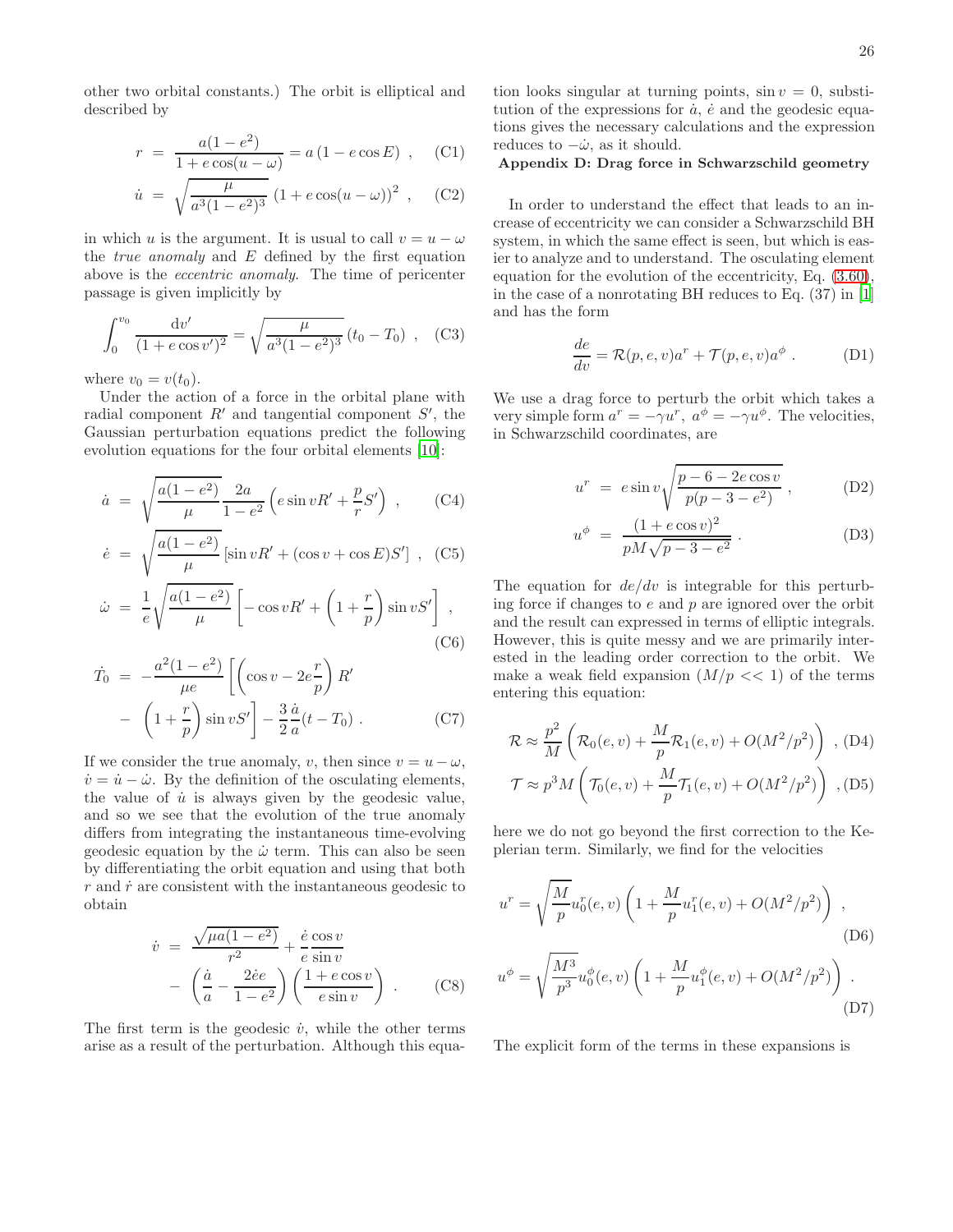$$
u_0^r = e \sin v , u_1^r = \left(-\frac{3}{2} - e \cos v + \frac{1}{2}e^2\right) ,
$$
 (D8)

$$
u_0^{\phi} = (1 + e \cos v)^2, \ u_1^{\phi} = \left(\frac{3}{2} + \frac{1}{2}e^2\right) \,, \tag{D9}
$$

$$
\mathcal{R}_0 = \frac{\sin v}{(1 + e \cos v)^2}, \mathcal{R}_1 = 3\mathcal{R}_0(1 - e^2) , \qquad (D10)
$$

$$
\mathcal{T}_0 = \frac{(e \cos v + 2) \cos v + e}{(1 + e \cos v)^4}, \tag{D11}
$$

$$
\mathcal{T}_1 = \frac{2e + 6\cos v + 2e\cos^2 v - e^2\cos^3 v - 5e^2\cos v - 3e^3\cos^2 v - e^3}{(1 + e\cos v)^4}.
$$
\n(D12)

Г

The leading order terms give us the Newtonian perturbation of the eccentricity [\(C5\)](#page-25-1) with perturbing force components  $R' = -\gamma \dot{r}$ ,  $S' = -\gamma r \dot{\phi}$ . Overall, the Newtonian term is

$$
\left(\frac{de}{dv}\right)_{00} = -2\gamma p^{3/2} \frac{e + \cos v}{(1 + e \cos v)^2} .
$$
 (D13)

This equation can be integrated over an orbit, keeping e, p on the right-hand side constant, to give

$$
\delta e(v) = -2\gamma p^{3/2} \frac{\sin v}{1 + e \cos v} . \tag{D14}
$$

It is clear that in the Newtonian case there is no secular change in the eccentricity. Note also that the individual components (radial and azimuthal) of the perturbation are not zero after integration over one orbit, but they are exactly equal and opposite in sign. We now consider the first relativistic corrections. First, we note that the perturbations  $\mathcal{R}_1$  and  $u_1^{\phi}$  are independent of v, and so we can reabsorb these into a redefinition of  $\gamma \rightarrow \gamma'$  where

$$
\gamma' = \left[1 + \frac{1}{2p}(3 + e^2)\right] \left[1 + \frac{3}{p}(1 - e^2)\right] \gamma ,
$$

and so the rescaled leading order term still averages to zero, as it is proportional to the Newtonian expression. There remain two perturbations, one that comes from the radial velocity perturbation,  $\mathcal{R}_0 u_1^r$ , and one that comes from the relativistic correction to the orbit's response to the azimuthal perturbation,  $u_0^{\phi} \mathcal{T}_1$ . The velocity perturbation contributes

$$
\left(\frac{de}{dv}\right)_{01} = -\gamma' \frac{p^{1/2}e\sin^2 v}{(1 + e\cos v)^2} \times \left[\frac{1}{2}(-3 - 2e\cos v + e^2) - \frac{1}{2}(3 + e^2)\right] \n= \gamma' p^{1/2} \frac{e\sin^2 v (3 + e\cos v)}{(1 + e\cos v)^2} .
$$
\n(D15)

Note that this term is always positive and so it will lead to an increase in the eccentricity. This can be interpreted as an additional radial force which acts at each point of the orbit in the direction of motion slowing down the effective radial velocity in the force, which leads to the increase of eccentricity.

The second part of the perturbation,  $u_0^{\phi} \mathcal{T}_1$ , contributes

$$
\left(\frac{de}{dv}\right)_{10} = \gamma' ep^{1/2}
$$
\n
$$
\times \left[1 - e^2 + \cos^2 v(1 + e \cos v) - e(\cos v + e)\right]
$$
\n
$$
\times \left(1 + e \cos v\right)^{-2}.
$$
\n(D16)

Note that the last term is proportional to the Newtonian term and therefore averages to zero so we can ignore this term. The remaining part is always positive and also drives an increase in eccentricity. This time the extra term can be interpreted as an additional azimuthal force which further boosts the effective azimuthal velocity in the force and once again leads to the increase in the eccentricity.

We note that both of these perturbations, and also the Keplerian term, are proportional to eccentricity, and they will not drive a circular orbit to become eccentric. In fact, the contribution from the relativistic correction to the velocity is equal to that coming from the correction to the orbital response. Taking the difference,

$$
\left(\frac{de}{dv}\right)_{01} - \left(\frac{de}{dv}\right)_{10} = \gamma' \frac{ep^{1/2}}{(1 + e \cos v)^2}
$$

$$
\times \left[e(\cos v + e) + 2\sin^2 v - 2\cos^2 v(1 + e \cos v)\right].
$$
\n(D17)

The first term in the square bracket is proportional to the Newtonian term and therefore vanishes after averaging. The remaining term can be integrated analytically,

$$
\int_0^v dv' \frac{\sin^2 v' - \cos^2 v'(1 + e \cos v')}{(1 + e \cos v')^2} = -\frac{\sin v \cos v}{1 + e \cos v}.
$$
\n(D18)

which is also zero after integration over one orbit. We conclude that the leading order relativistic correction in